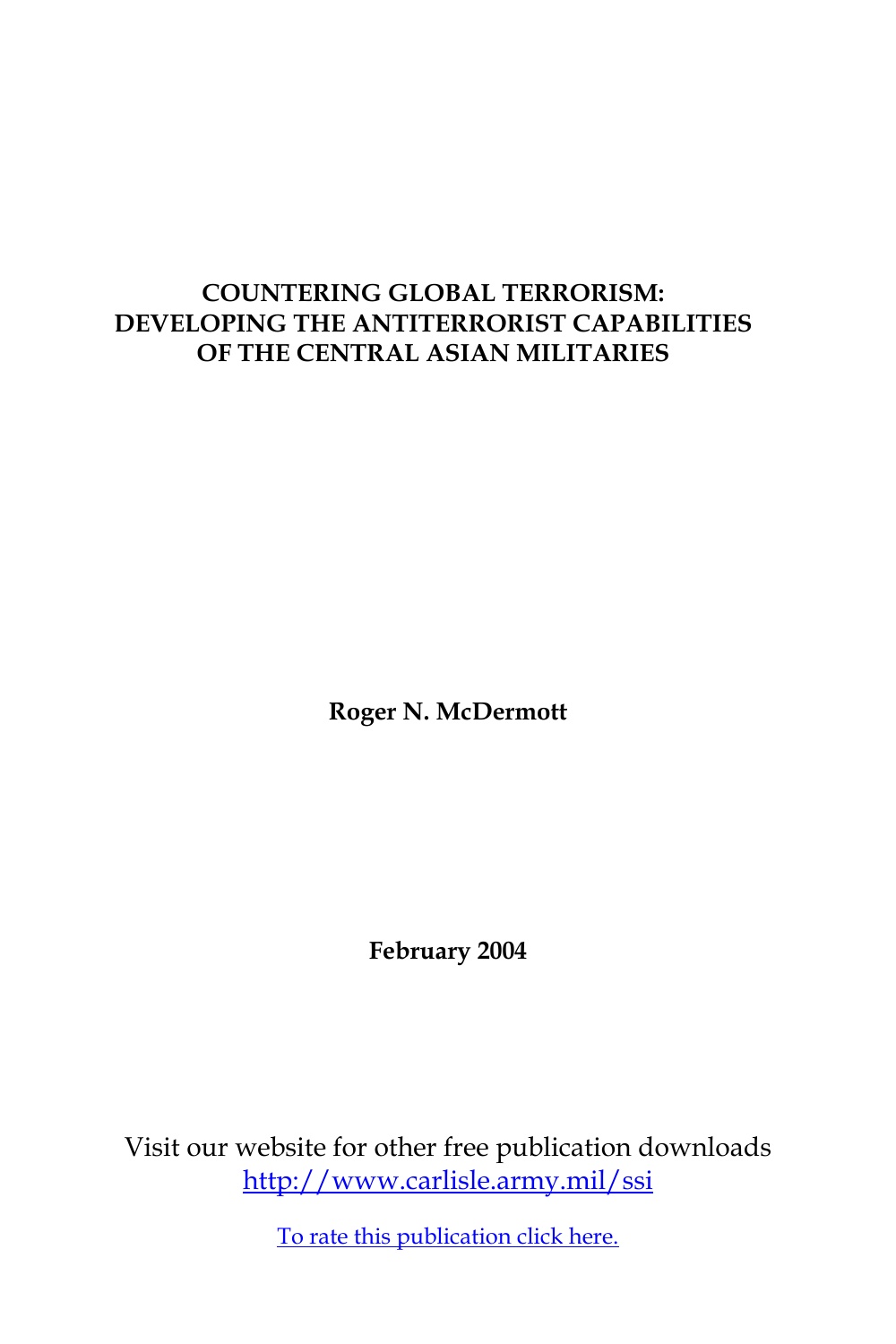The views expressed in this report are those of the author and do not necessarily reflect the official policy or position of the Department of the Army, the Department of Defense, or the U.S. Government. This report is cleared for public release; distribution is unlimited.

\*\*\*\*\*

 This manuscript was funded by the U.S. Army War College External Research Associates Program. Information on this program is available on our website, *http://www.carlisle.army.mil/ssi/index.html*, at the Publications button, then the Publishing with SSI button.

\*\*\*\*\*

 The author wishes to thank the many individuals and institutions whose assistance and cooperation proved invaluable in carrying out this research. In particular, he is grateful for the comments and advice on draft versions of this monograph from Dr. Steven Metz, Director of Research, SSI; and Richard Giragosian, Peter Konecny; Carleton University, Canada; Stéphane Lefebvre; Colonel Robert McMullin; and, William D. O'Malley.

\*\*\*\*\*

 Comments pertaining to this report are invited and should be forwarded to: Director, Strategic Studies Institute, U.S. Army War College, 122 Forbes Ave, Carlisle, PA 17013-5244. Copies of this report may be obtained from the Publications Office by calling (717) 245-4133, FAX (717) 245-3820, or by e-mail at *Rita.Rummel@carlisle.army.mil*

 All Strategic Studies Institute (SSI) monographs are available on the SSI Homepage for electronic dissemination. SSI's Homepage address is: *http:// www.carlisle.army.mil/ssi/*

\*\*\*\*\*

\*\*\*\*\*

 The Strategic Studies Institute publishes a monthly e-mail newsletter to update the national security community on the research of our analysts, recent and forthcoming publications, and upcoming conferences sponsored by the Institute. Each newsletter also provides a strategic commentary by one of our research analysts. If you are interested in receiving this newsletter, please let us know by e-mail at *outreach@carlisle.army.mil* or by calling (717) 245-3133.

ISBN 1-58487-152-0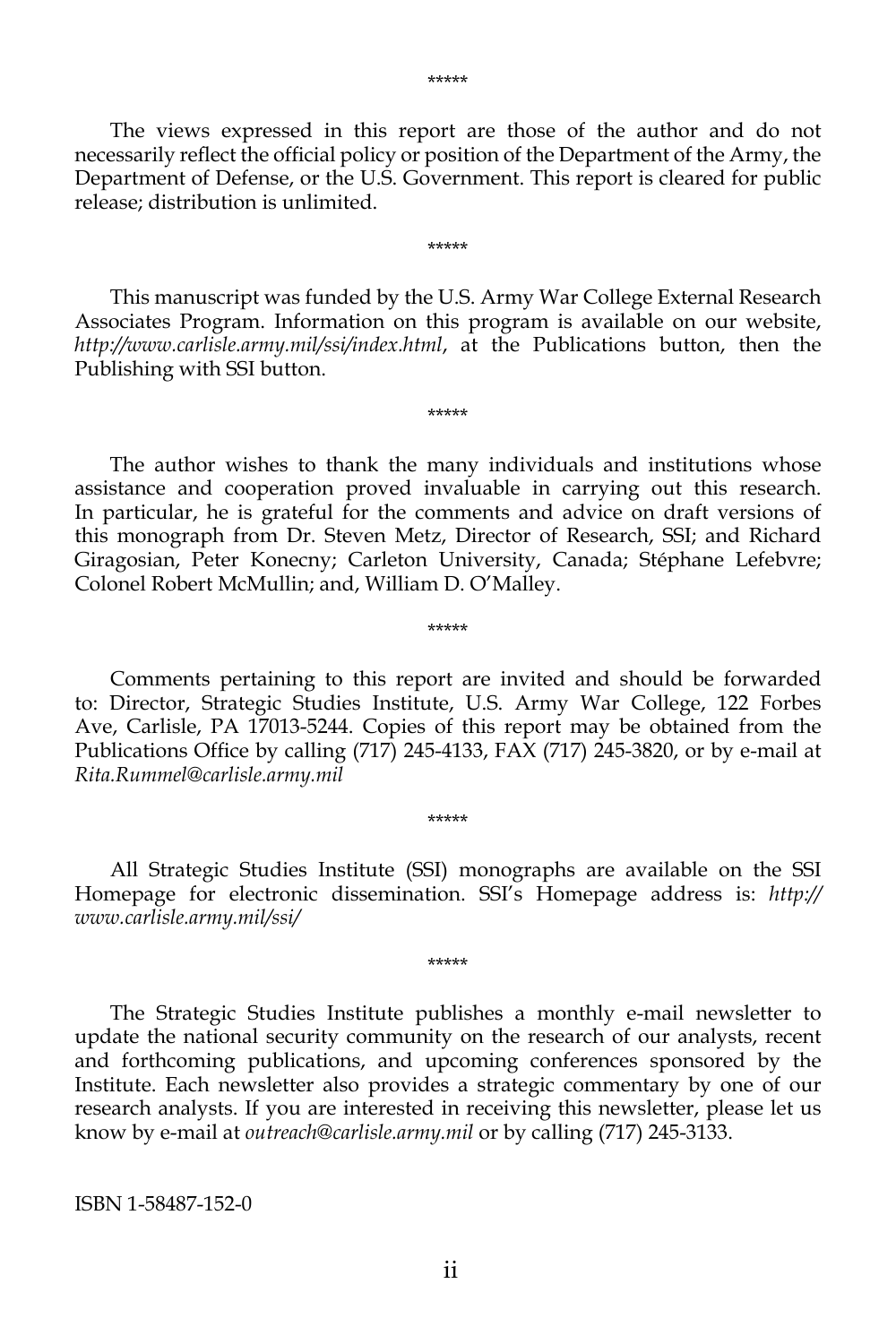#### **FOREWORD**

 Central Asia is a key theater in the war on terrorism. It is a region of fragile new states, all facing a wide range of challenges. Ungoverned regions―the cauldron of terrorism―are common. As the U.S. State Department notes, the United States, "learned a harsh lesson after we disengaged from Afghanistan in the early 1990s. We must not allow countries to become breeding grounds for extremism and terrorism. To prevent these destructive forces from taking root in Central Asia, we have intensified our efforts to help the countries of this area become stable, prosperous, and fully integrated members of the world community and the global economy." The question is how to undertake this complex endeavor.

 In this monograph, Roger N. McDermott offers a framework for improving the antiterrorist capabilities of the Central Asian militaries. This includes increased and focused military training with a special emphasis on Special Forces units. The training should take place within a regional train and equip program to increase effectiveness and efficiency. But, McDermott argues, all assistance to the Central Asian states must complement broader diplomatic efforts to promote social, economic, and political reform.

 The Strategic Studies Institute is pleased to offer this monograph to provide Army and Department of Defense leaders with ideas for augmenting the antiterrorist capabilities of America's partners in Central Asia.

> DOUGLAS C. LOVELACE, JR. Director Strategic Studies Institute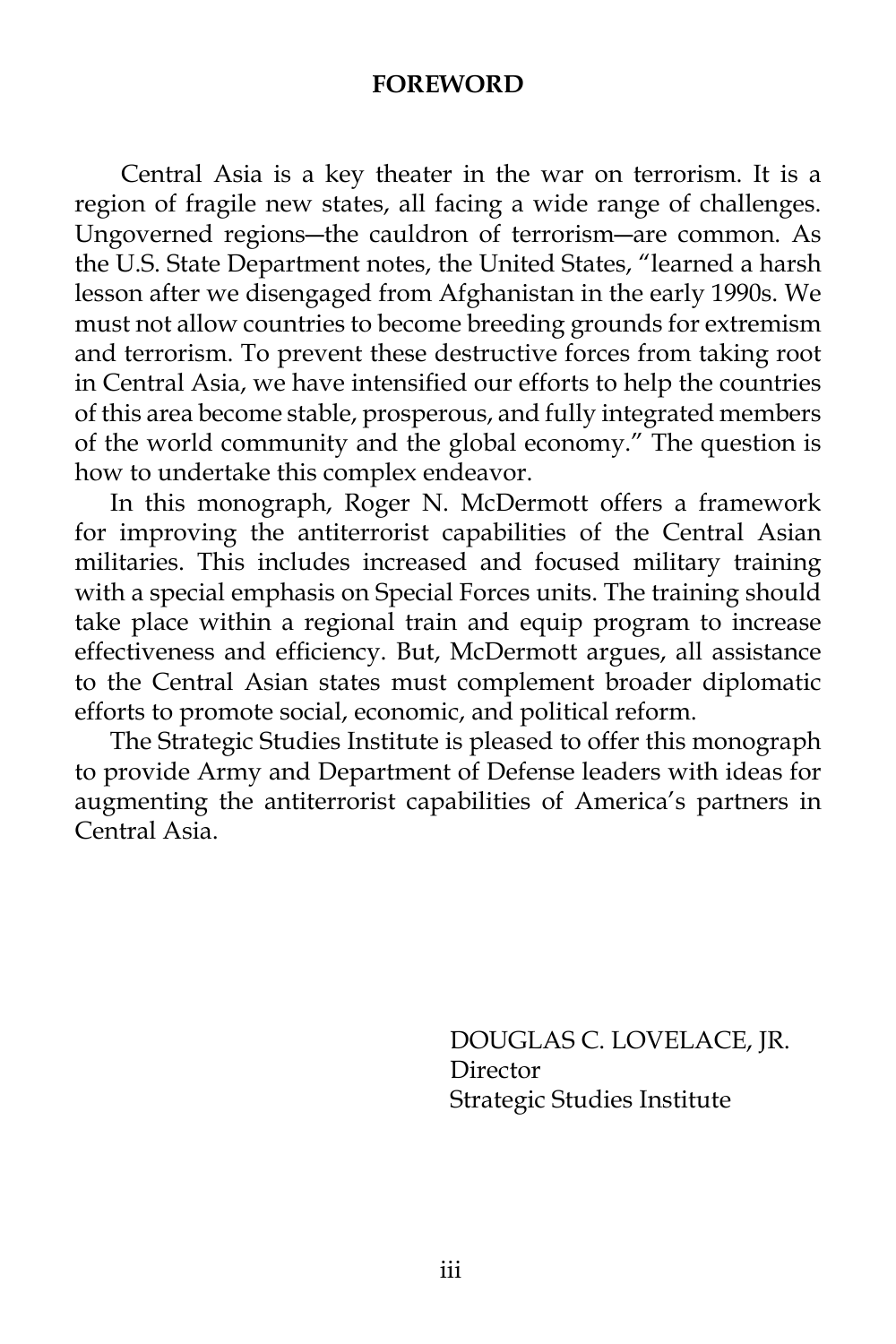### **BIOGRAPHICAL SKETCH OF THE AUTHOR**

ROGER N. MCDERMOTT is a graduate of the University of Oxford specializing in defense and security issues in the Commonwealth of Independent States (CIS). He is an Honorary Senior Research Fellow, Department of Politics and International Relations, University of Kent at Canterbury (UK); Senior Associate, Cornell Caspian Consulting (Stockholm and Washington, DC), and Senior Consultant, Promineon Consulting (London). Dr. McDermott regularly writes for scholarly journals, including the *Journal of Slavic Military Studies and Central Asia and the Caucasus*. *The Analyst*, Central Asia and Caucasus Institute (CACI), and the Paul H. Nitze School of Advanced International Studies, Johns Hopkins University, Washington, DC, have published his articles, which analyse the geopolitics and course of military reform in Central Asia. His papers have also been published by Conflict Studies Research Center, Defense Academy of the United Kingdom (Sandhurst) and Foreign Military Studies Office, Fort Leavenworth (Kansas). Dr. McDermott is a member of the International Institute for Strategic Studies (London) and the co-editor of the book, *Russian Military Reform 1992- 2002* (Frank Cass: London/Portland, 2003).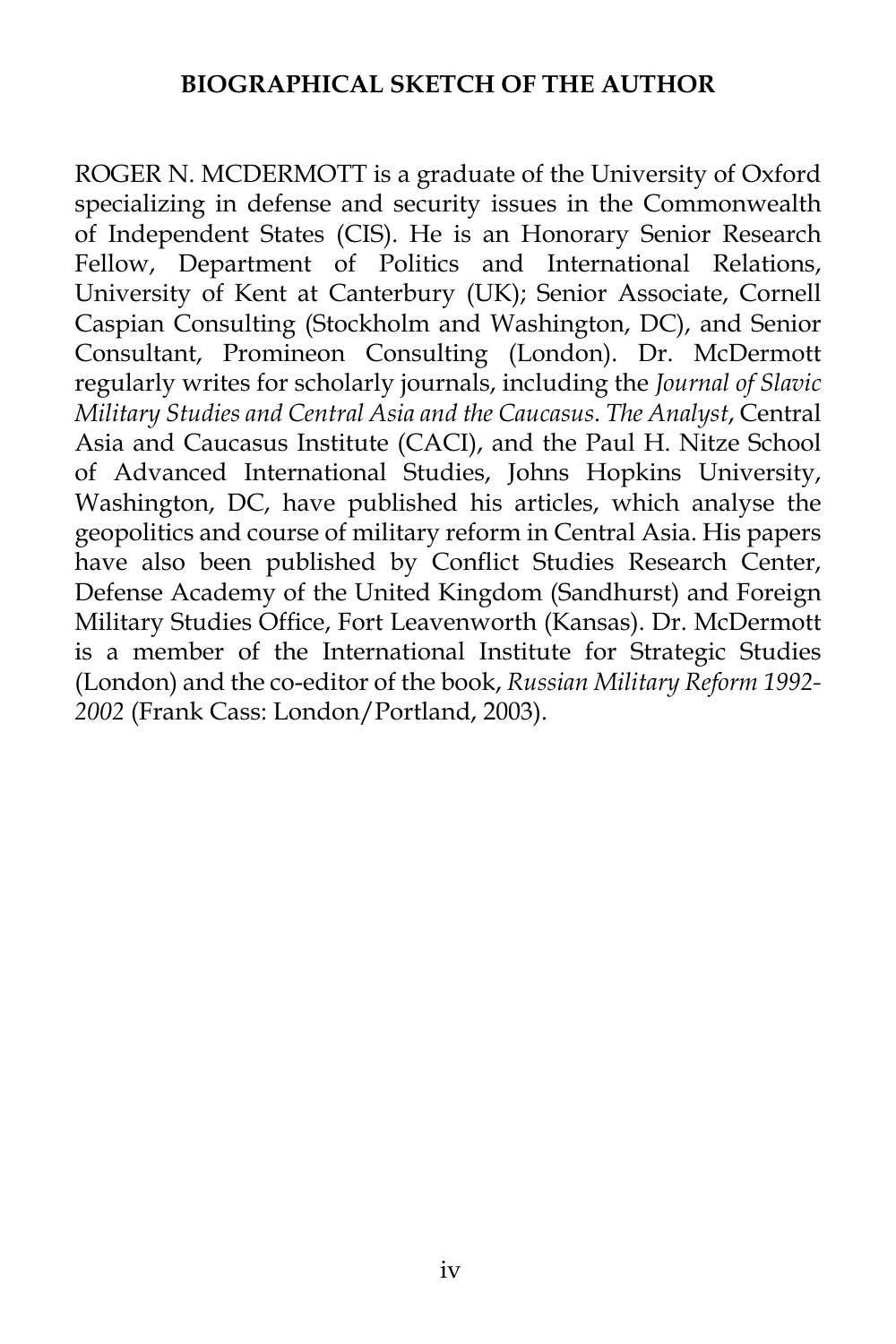#### **SUMMARY**

 **Political:** U.S. military and security engagement programs in the Central Asian region **must complement** Washington's broader diplomatic efforts to promote democratic, social, economic, and political reform programs; and these ought to be part of a long-term drive toward promoting greater stability and avoiding the risk of failing states slipping further into trouble. The United States must reassure its partners in the region, particularly those assisting in the Global War on Terrorism (GWOT), that they will not be abandoned at a later date, giving a more **long-term commitment to assisting** the development of their young independent states, helping them move towards democracy, strengthening them economically, and ensuring the avoidance of a security vacuum in the region. They also need to be reassured that the security situation in Afghanistan will settle, and that "warlordism" and terrorism training camps will not again flourish there and serve as a training ground for many of the terrorist groups that threaten to infest the region.

 In pursuing its security strengthening and assistance programs in the region, the United States should, directly or through NATO (which has specific mechanisms to that effect), underscore the common nature of the threat to each of the regional actors and seek to **encourage deeper and more widespread sharing of intelligence within Central Asia.** Furthermore, developing the antiterrorist capabilities of these states still further should be conditional upon **closer regional cooperation and security integration;** weak and isolated states must avoid pursuing "islands of security," rather they must join together in a new spirit of security cooperation to promote long-term stability in Central Asia. This must be done with finesse in a region where there are two rival states, Uzbekistan and Kazakhstan, vying for dominance and the other three, Kyrgyzstan, Tajikistan, and Turkmenistan, are essentially failing states. Clearly, the latter three states will see benefit in security cooperation, but the real challenge will be to develop a political and military base to the assistance program that will attract the stronger states. Policymakers must work equally strenuously to foster political and social progress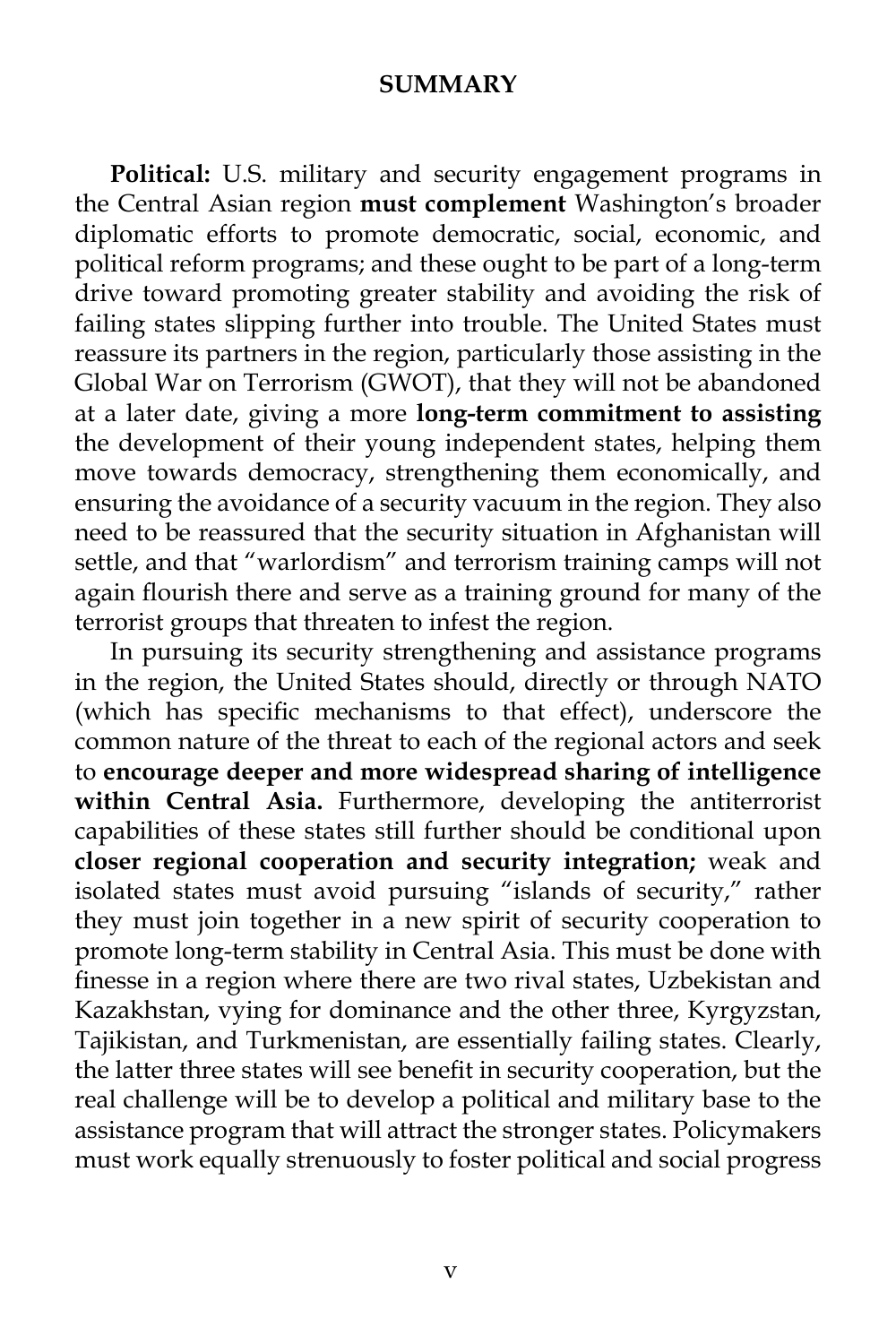within the region to deprive radical groups of potential local popular support, based upon social injustice, human rights abuses, and poverty. Security policymakers must also pay attention equally to **emerging threats** within Central Asia, such as the Islamist Hizbut-Tahrir (Islamic Party of Liberation), working with its partners in the region on **preventing** their full emergence, besides concentrating on reducing or countering more pressing or immediate threats, such as the remnants of the Islamic Movement of Uzbekistan (IMU).

**Military training:**The conventional force capability of Uzbekistan and Kazakhstan is far superior to that of their neighbors, and this situation will not change in the foreseeable future. U.S. training and broader assistance efforts should avoid contributing to the military rivalry between these two states. These future Central Asian military assistance programs need to focus on two threat parameters: counterterrorism and peacekeeping operations. There cannot be a cookie cutter approach to the development of these programs, as the effort must recognize the dramatic differences in the capabilities and needs of each of the state's military and security forces. These two missions also require specialized skills, training, and equipment sets that are not generally standard in a conventional force. U.S. Special Operations Forces (SOF) should **train and accompany** their Central Asian counterparts on military exercises **and operations,** and attempt to train their leaders differently; in particular, leading them to carefully examine the uses of SOF in modern warfare. Improved in-country training, utilizing Mobile Training teams (MTTs) for the delivery of whole unit training that addresses the needs of developing an effective NCO corps that will in turn train their rank and file, will **encourage individual initiative** and help further undermine the old Soviet style top-down management system.

 U.S. training should encompass **all the SOF type units** from the various security agencies responsible for securing the country's border and counterterrorist operations. In many cases the military will not have the lead in such operations, but will be supporting another agency. The goal is to train these agencies together to promote **greater operational integration.**

 More training should be structured for the long term, including help **creating special warfare centers, mountain warfare/light**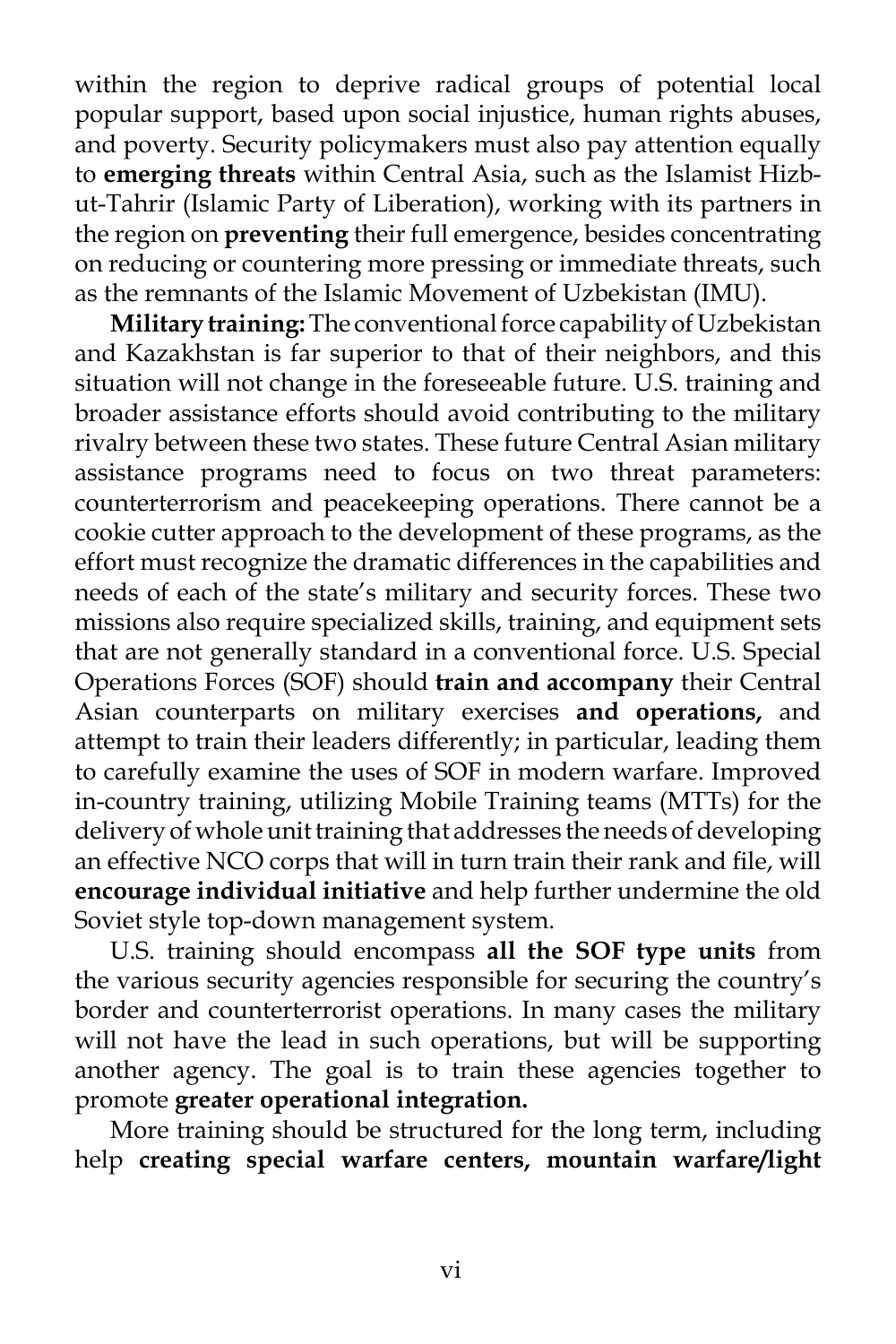**infantry centers,** mountain warfare leaders, common operational skills, and an interagency communications structure to facilitate closer integration between the military and other security agencies. Future trainers within each state then will have the necessary skills and education to carry out effective training without overseas assistance. Clearly, not all of these states can afford developments of such centers; a possible solution would be regional centers fostering closer cooperation among the states.

**Military Equipment:** Military equipment supplied to the Central Asian militaries should be targeted carefully towards achieving improved **defensive and offensive capabilities;** that will entail basic protective kit, communications, tactical intelligence, and troop mobility. Such equipment would include light-weight and functional body armor capable of giving adequate protection against a 7.62mm round; body armor to protect against fragmentation weapons; gas masks; protective head gear; night vision equipment; thermal sights; modern sniper weapons; communication equipment at operational and tactical level; modern individual and crew-served weapons with sufficient quantities of ammunition to train with them; Global Position System (GPS); mobile sensors; troop carriers; armored mobile vehicles such as the High-Mobility, Multipurpose Wheeled Vehicle (HMMWV) or Light Armored Vehicle (LAV); and helicopters for greater small unit mobility. A greater effort should be made to ensure maximum overlap between equipment given to these militaries and that utilized in military-to-military training.

 **Devising a Central Asia Train and Equip Program (CATEP):** U.S. political decisionmakers and military planners are faced with growing challenges developing the antiterrorist capabilities of the Central Asian militaries. Consistent with U.S. policy in the Caucasus, the United States should devise a **systemic and coordinated train and equip program in Central Asia.** A CATEP would require flexibility both at the planning and implementation stages, allowing for adaptation to the particular needs of each participating state as well as the constructive participation from the regional militaries themselves. The scope and cost of such a program suggests the need to develop a multinational approach, building on the NATO Secretary General's efforts to enhance the alliance's relations with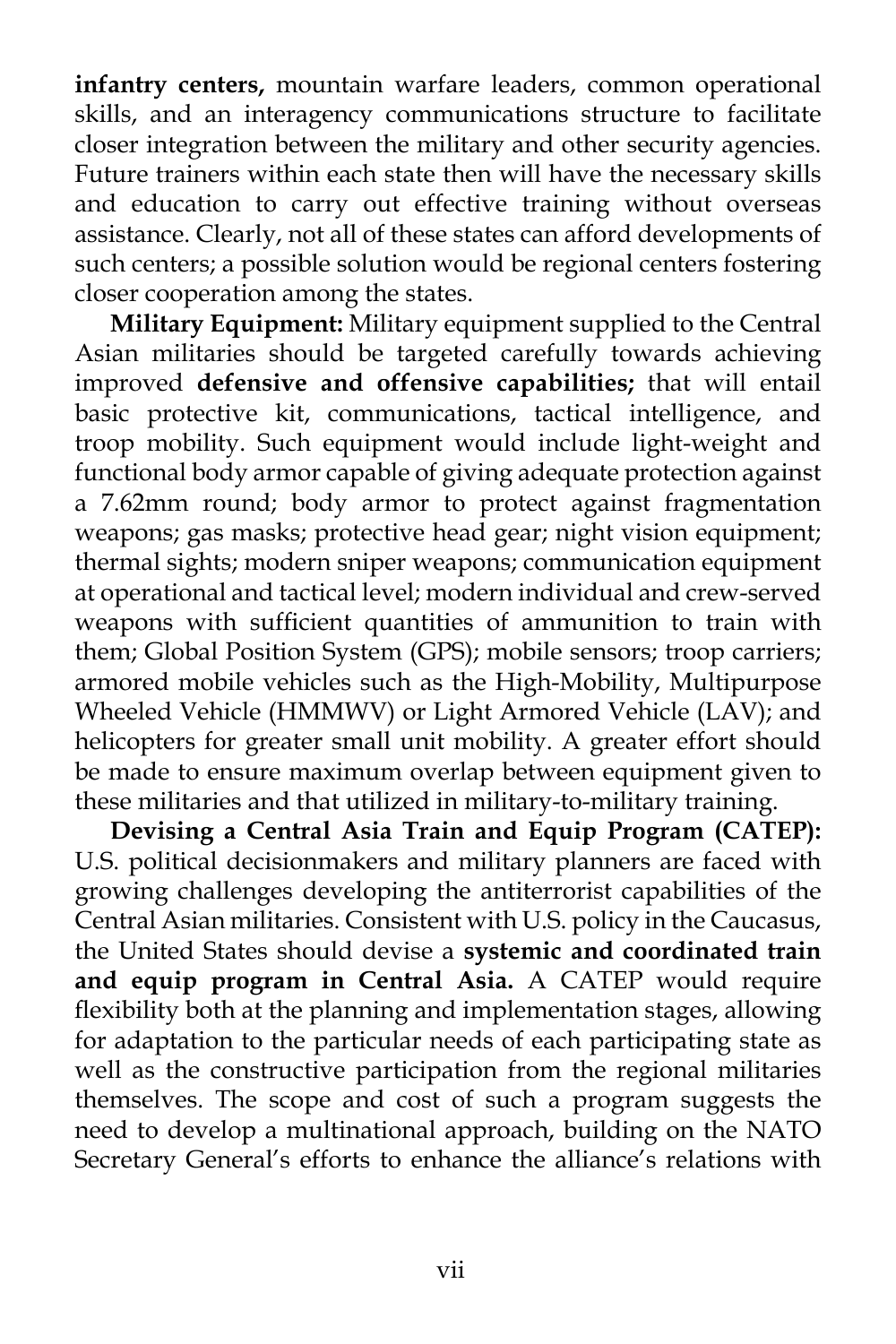the states in Central Asia. A NATO based supporting structure should be formed to strengthen the program, utilizing the experience of member states and partners in Partnership for Peace (PfP). Thus, the burden of the assistance program would be shared. There should be political linkage between investing in such a program and **encouraging the Central Asian militaries to cooperate more closely;** this could be especially beneficial in fostering a longer-term regional approach to security. A CATEP could be organized around **regional training centers in Kazakhstan and Uzbekistan.** U.S. DoD officials should work closely with the regional MODs to assist in producing workable **blueprints for continued training after U.S. military advisors have completed their assigned tasks.** Concurrently, U.S. policy must promote the formation of elite units within the region, capable of meeting the future and evolving security needs of the 21st century. As the distinction between war and peace has blurred as a consequence of the post 9/11 security environment, a CATEP should cultivate enhanced levels of interagency cooperation. Evaluating the cost of such programs should be weighed against the cost of a continued open-ended risk of having to deploy U.S. forces in support of regional partners: these states seek to fight terrorism themselves, and not to depend on U.S. power projection in a crisis.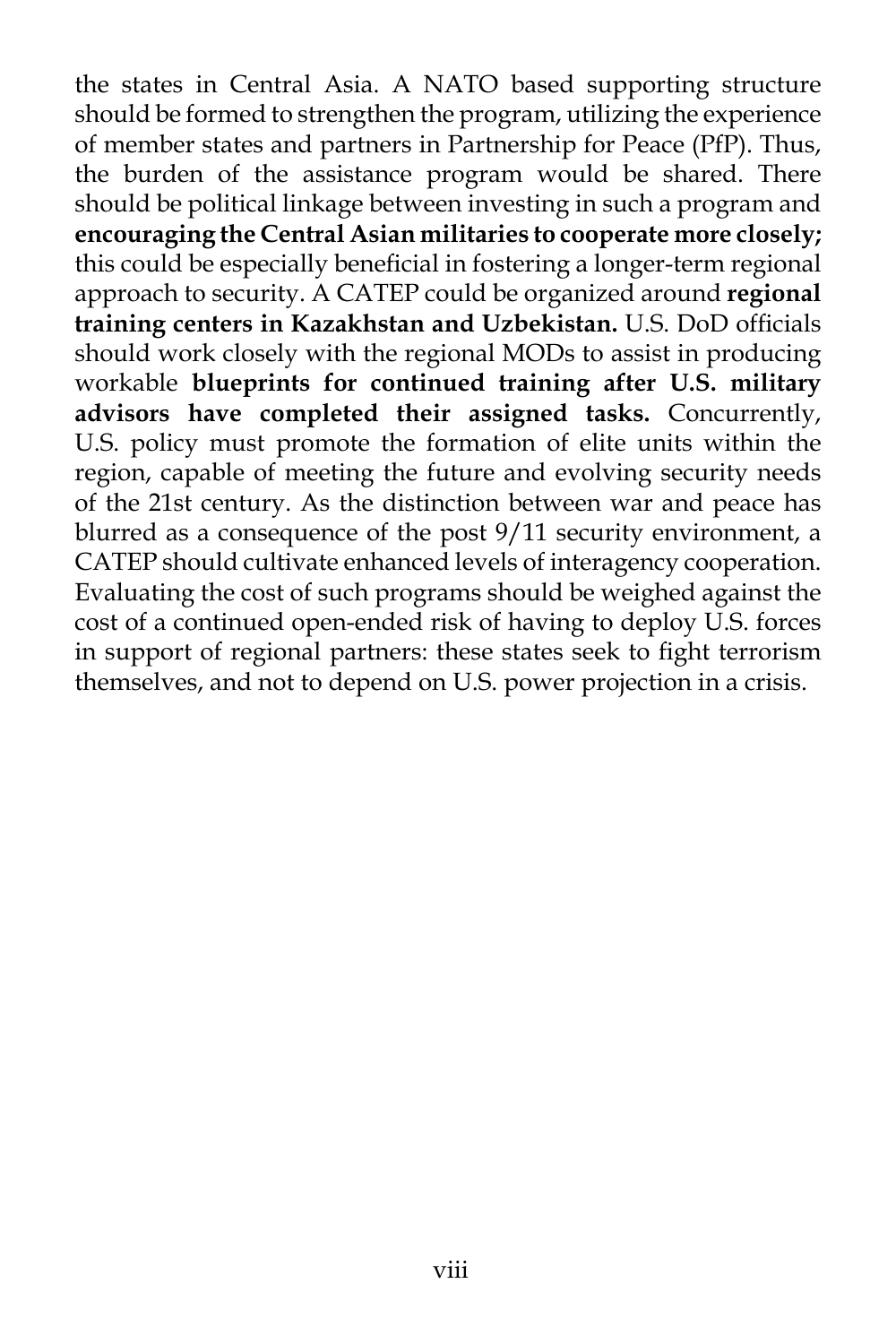### **COUNTERING GLOBAL TERRORISM: DEVELOPING THE ANTITERRORIST CAPABILITIES OF THE CENTRAL ASIAN MILITARIES**

#### **Introduction.**

 "Our war on terror begins with Al Qaeda, but it does not end there. It will not end until every terrorist group of global reach has been found, stopped, and defeated."1 President George W. Bush, addressing the U.S. Congress on September 20, 2001, highlighted the protracted and on-going nature of combating international terrorism on a global scale in the aftermath of the terrorist attacks on New York and Washington on September 11, 2001, (henceforth 9/11). The ensuing military campaign, which began with the violent overthrow of the Taliban in Afghanistan, brought the Central Asian states, (Kazakhstan, Kyrgyzstan, Tajikistan, Turkmenistan, and Uzbekistan) to the forefront of U.S. global strategy.<sup>2</sup> On September 24, 2001, Turkmenistan offered transport and overflight rights for humanitarian relief in support of U.S. antiterrorism efforts in Afghanistan; there soon followed offers from Kazakhstan of airfields, bases and overflight rights, and subsequent proposals from Kyrgyzstan, Tajikistan and Uzbekistan.3

 The Kazakh President Nursultan Nazarbayev offered basing rights to U.S. forces; the fact that no bases were created in the early stages of the campaign was not caused by lack of trying on the part of the Kazakh government.<sup>4</sup> The Kazakhs did allow more than 800 overflights during 2002 in support of operations in Afghanistan, as well as transshipment of supplies through its territory, and have generally proven supportive in the war on terrorism and the conduct of U.S. policy.<sup>5</sup> Kazakhstan sent a small team of representatives to the U.S. Central Command (CENTCOM); the three officers arrived in June 2002 and serve there in a liaison capacity.<sup>6</sup> Other Central Asian states, notably Kyrgyzstan, Tajikistan, and Uzbekistan, were more forthcoming in their support and proved crucial in providing bases for the projection of U.S. power into Afghanistan. Kyrgyzstan granted basing for combat and combat support units at Manas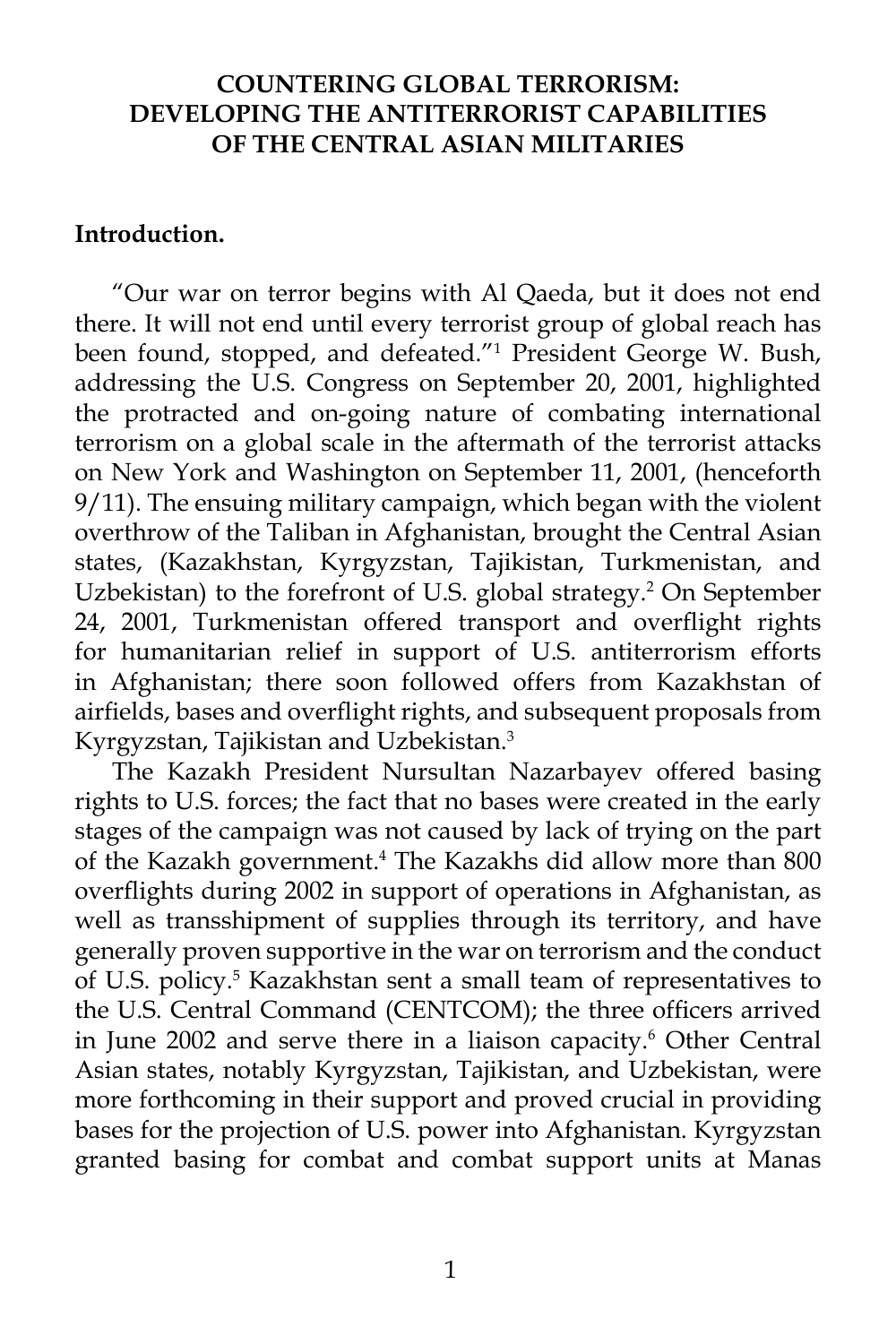airport for U.S., Canadian, French, Italian, Norwegian, and South Korean forces. Tajikistan permitted the use of its international airport at Dushanbe for refueling and basing for U.S., British, and French forces. Uzbekistan offered basing for U.S. forces at Karshi-Khanabad and opened a land corridor for humanitarian aid to reach Afghanistan through Termez.7 Thus, the Central Asian states emerged as key partners in the Global War on Terrorism (GWOT), and the bases established in the region proved critical to U.S. forces securing the rapid downfall of the Taliban in Afghanistan, removing a long-standing threat to the region. Their continued partnership will be a significant piece of the strategy for preventing the resurgence of terrorism.8

 On April 10, 2003, U.S. Assistant Secretary of State Elizabeth Jones highlighted the continued importance of security within Central Asia and the ongoing commitment of the U.S. Government to the region:<sup>9</sup>

A stable, prosperous Central Asia and the Caucasus will mean a more secure world for the American people and a more prosperous future for the people of the region. I want to reaffirm in the strongest terms the United States long-term commitment to intensive engagement in this important region of the world. Engagement results in a classic win-win situation for everyone. This is attainable, and we will continue to strive for it.10

 In the following monograph, recent U.S. military engagement in Central Asia will be explored in the context of the complex operational environment in which the countries of the region struggle to cope with terrorism. At a time when the coalition against global terrorism appears internally divided and many question the benefits of the wars in Afghanistan and Iraq, U.S. policymakers must keep the Central Asian states focused on reform and the struggle against terrorism. Finally, methods of furthering U.S. and western "intensive engagement" will be examined, with an emphasis on the development of the antiterrorist capabilities of the Central Asian militaries.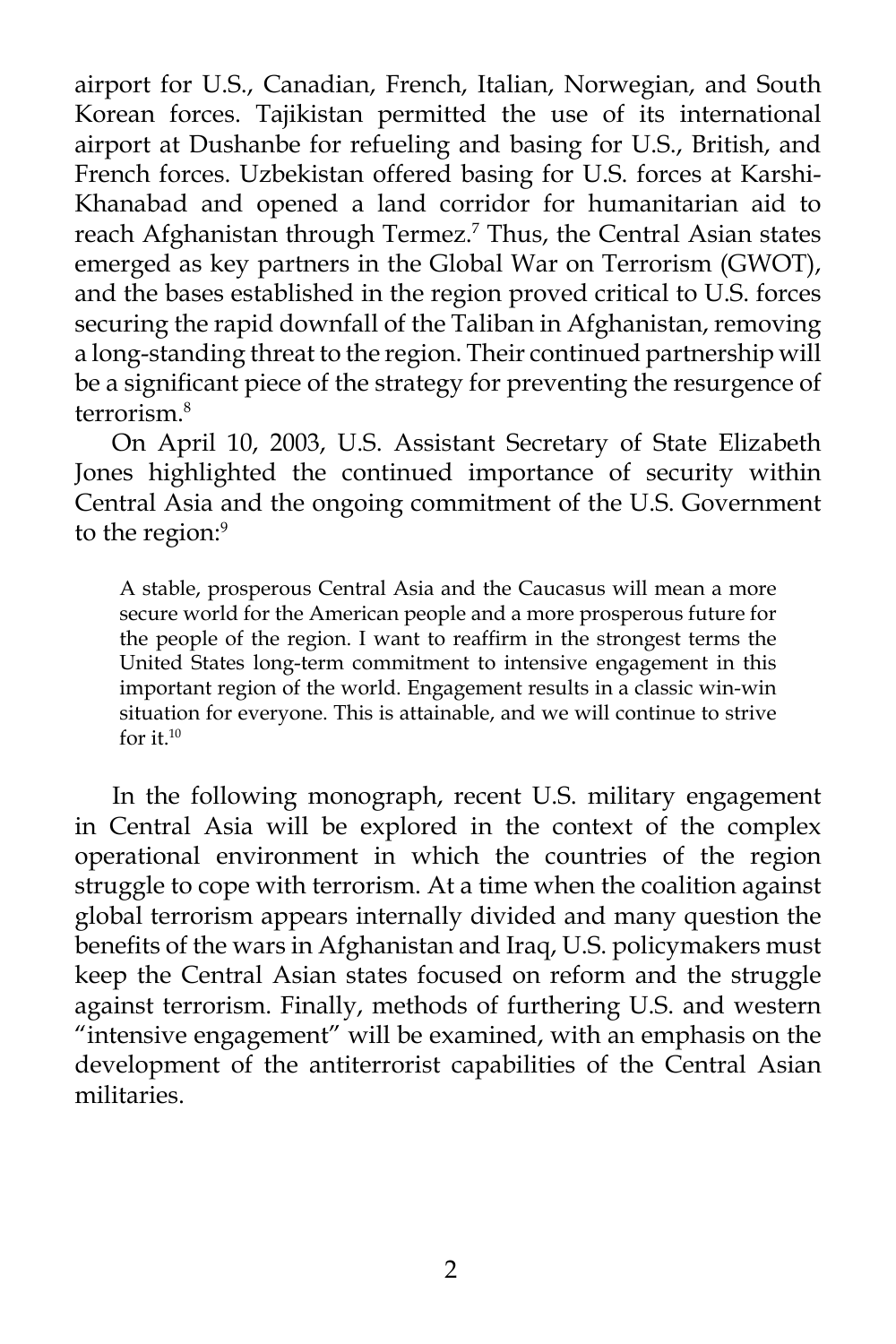## **Operational Environment.**

 The operational environment within Central Asia covers an area of 5.8 million square kilometers (km). It includes huge expanses of steppe and desert. This flat landscape also gives way to several mountainous areas: the Pamir range stretching 800km across Tajikistan rises to between 5,000 to 7,000 meters (m); the Tian Shan range extends across Kyrgyzstan through eastern Xinjiang, China. These jagged ice-clad peaks rise to between 4,000 to 7,000m. The region is an earthquake zone; in 1948 Ashgabat was destroyed by a major earthquake, and in 1966 Tashkent was also leveled. Kazakhstan and Turkmenistan are Caspian littoral states. The road and rail infrastructure often covering very large distances is poor, with few hard surfaced roads, for instance, including between major urban areas. $11$ 

 Within this operational environment with its mountainous areas and rugged terrain with many passes and transit routes known only to locals and militants, drug traffickers and criminal networks operate and consequently overstretch the resources of the regional security structures. Terrorists have proven resilient and manifold, keen to promote their political goals by destabilizing the regimes and conducting offensive operations against various targets.<sup>12</sup> Islamic extremism has burgeoned, helping foment Civil War in Tajikistan between 1992-97 and insurgencies within the Batken region in Kyrgyzstan in 1999 and 2000, as well as the series of bombings in Tashkent in 1997 and 1999. Although these were closely associated with the Islamic Movement of Uzbekistan (IMU), other dangerous groups have emerged. These include Hizb-ut-Tahrir al Islami (Islamic Party of Liberation), a professed nonviolent Islamic movement, and its early splinter group, Akromiylar, established in 1997 by Yuldashev Akrom, whose aims range from establishing an Islamic Caliphate throughout the region based on Shariah law to overthrowing the government of Uzbekistan. In 1999 a more secretive splinter group from Hizb-ut-Tahrir was established by Mirzazhanov Atoyevich, again advocating the violent overthrow of the Central Asian governments. Additional groups known to operate in the Ferghana valley (which straddles Kyrgyzstan, Tajikistan, and Uzbekistan) include Adolat Uyushmasi, Islam Lashkarlari, Tovba,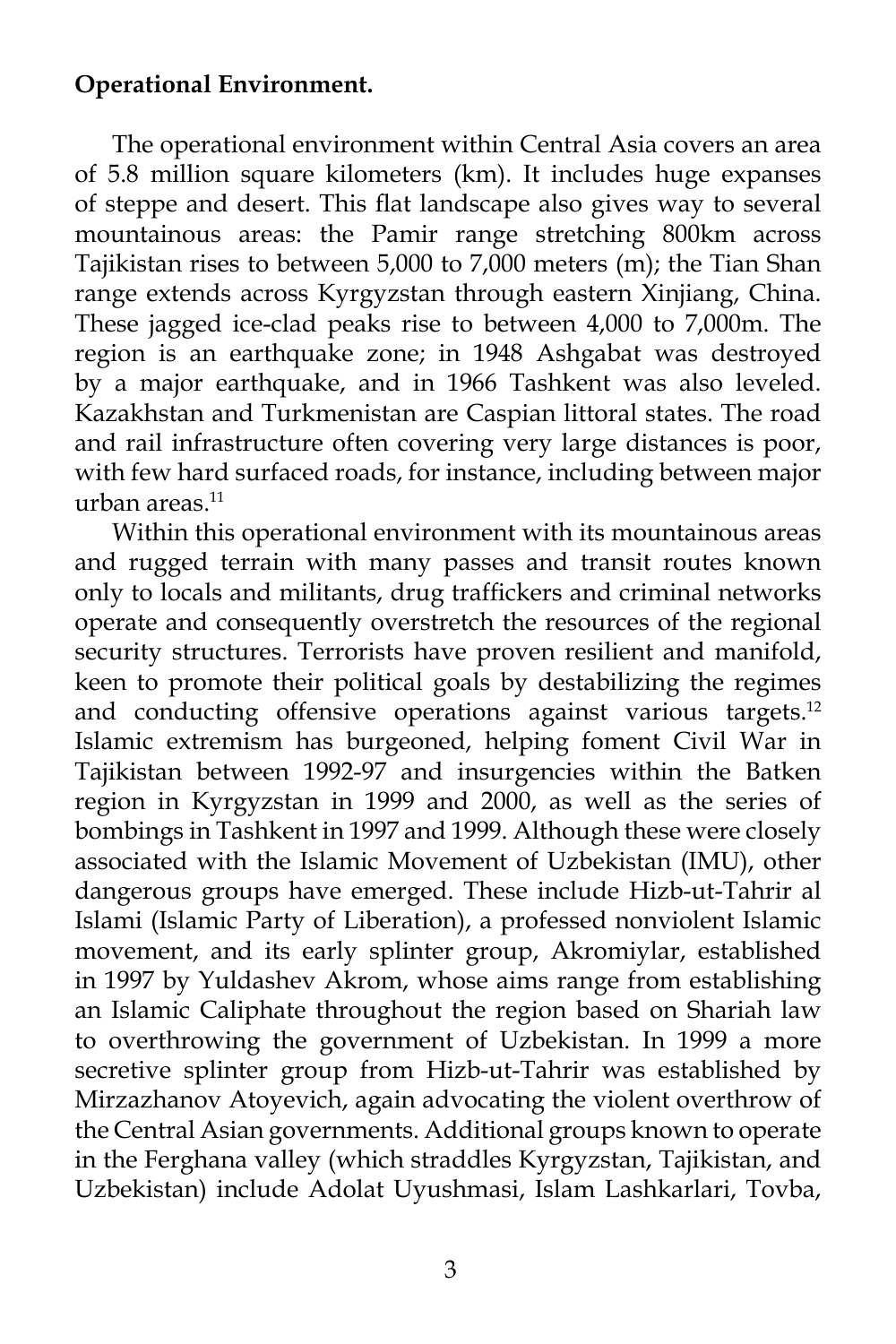Nur (Ray of Light), Tabliqh (Mission), and Uzum Sokol (Long Beard).<sup>13</sup>

#### **IMU and Hizb-ut-Tahrir.**

 Russian intelligence, like their counterparts in Central Asia, have long monitored the activities of Hizb-ut-Tahrir, expressing concern about the group's radical tendencies and its espoused aim of overthrowing secular governments in Central Asia. Indeed, the Russian Federal Security Service (FSB) arrested more than 100 members of Hizb-ut-Tahrir in Moscow in June 2003. According to Sergey Ignatchenko, head of the FSB Public Relations Center, two members were charged. The Kyrgyz arrested member was alleged to have possessed 100 grams of plastic explosive and 3 grenades, while the Tajik member was alleged to have 400 grams of TNT and two detonators with Bickford fuses―both men also possessed propaganda literature.14 After the discovery of the weapons cache in Moscow, other Western states stepped up their surveillance of Hizbut-Tahrir within their own countries. Henning Fode, the Danish Solicitor General, confirmed that Denmark is considering following Germany by proscribing the group, already declared as a terrorist organization in the Russian Federation. Intelligence services in the Ukraine―particularly in the Crimea where there is a large Muslim population―have begun monitoring it. Hizb-ut-Tahrir is also banned in the Gulf states.

 There is little doubt that the Central Asian Republics perceive the existence of a continued and difficult to quantify threat from regional terrorists, though concerns have been raised that they overstate the case against Hizb-ut-Tahrir to justify repression. Nevertheless, from within the ranks of this secretive Islamic group, a vast residue of potential recruits for terrorism exists. Preventing its emergence as a new terrorist organization would be consistent with the broader aims of the GWOT.15

 Overlap between the various militant groups is not difficult to find, nor is it surprising. The Islamic Party of Tajikistan was thought to have been formed from the remnants of the IMU after fighting in Afghanistan during the fall of 2001. This group contains Uzbek, Kyrgyz, and Tajik militants and could even contain the ubiquitous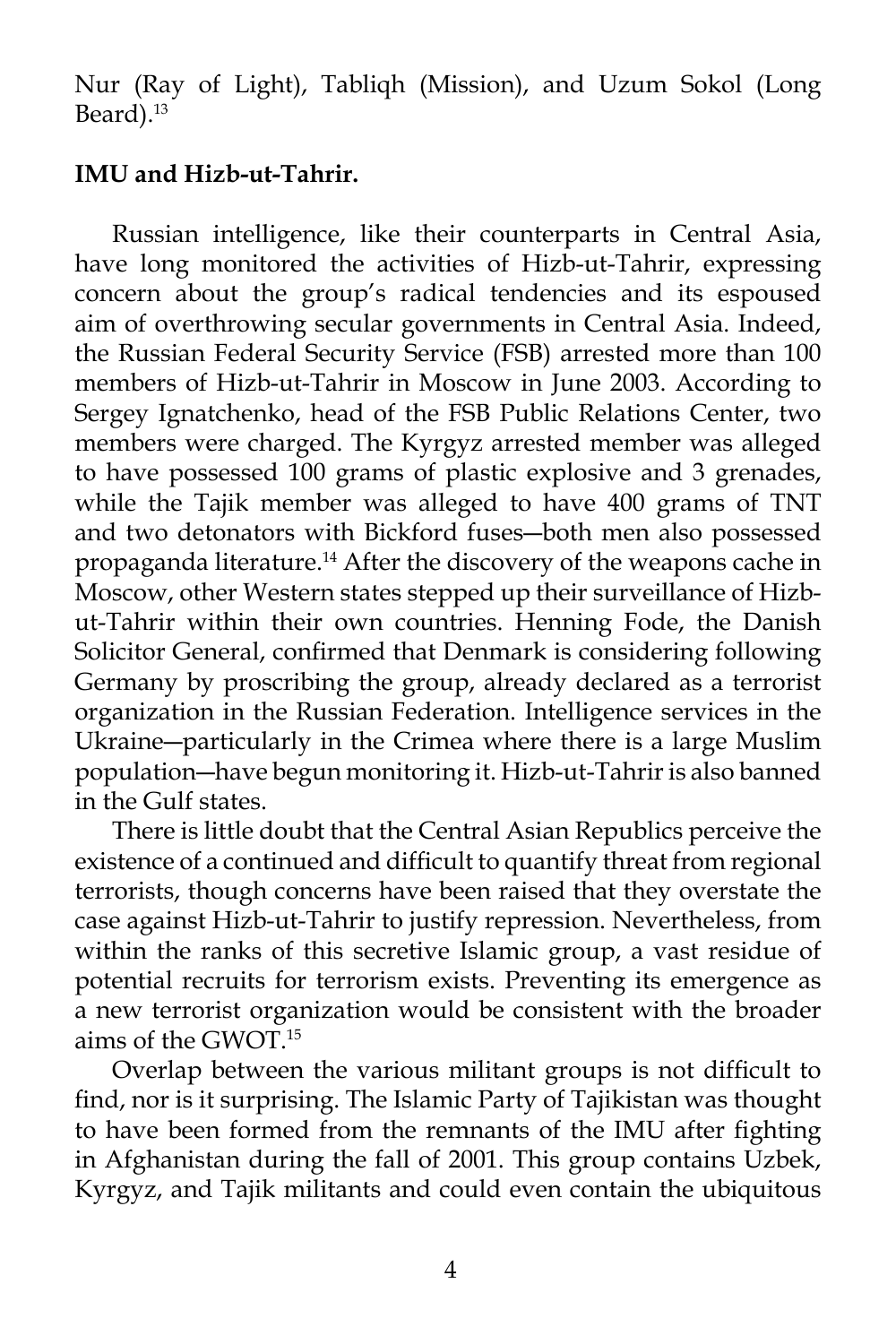Chechens.16 Likewise the IMU is reported to contain Afghans, Chechens, Tajiks, and Uighurs, and has received financial support from Iran, Pakistan, and Saudi Arabia, many of whom are experienced veterans of guerrilla conflicts in Afghanistan and Tajikistan. Kyrgyz Defense Minister Esen Topoyev believes that Taliban remnants and IMU members have merged to form a "new" structure, the Islamic Movement of Turkestan (IMT), which in fact simply represents the IMU under a different name.<sup>17</sup> In Kyrgyzstan in December 2002 and May 2003 a series of bombings took place, resulting in 8 people killed and 40 injuries; these attacks have been attributed to the IMT.<sup>18</sup> But fears of a resurgence of the IMU continue to haunt the Central Asian Republics. In June 2003 the Kyrgyz National Security Service (KNB) discovered weapons belonging to the IMU in the Itijaz Gorge of the Batken containing ordnance of Soviet, Iranian and Pakistani origin. Kyrgyz intelligence suspects these weapons were left there for possible use by the IMU.19 Tokon Mamytov, deputy chairman of the Kyrgyz KNB, was in little doubt that these weapons caches were linked to the IMU, and furthermore, he intimated that intelligence links IMU with Chinese terrorists. Mamytov also disclosed that terrorists within Central Asia have received \$400,000 in funding from other international terrorist organizations during the first 6 months of 2003.20

 Other dangerous radical extremist groups such as the Uighur separatists, East Turkestan Islamic Movement (ETIM), in Xinjaing-Uighur Autonomous Region (XUAR), China, maintain links with the IMU.21 In July 2003, Chairman of the Kazakh KNB Nartai Dutbayev confirmed the increased activity of IMU in Kazakhstan, resulting in increased surveillance and monitoring of their movements. In southern Kazakhstan, according to Dutbayev, Chinese separatists are also becoming more organized and causing concern for the Kazakh authorities; consequently a number of Uighurs were detained by the KNB, which reportedly confiscated weapons, ordnance, and home-made explosives.<sup>22</sup> The Uzbek National Security Service (SNB) reportedly tracked over 600 members of the IMU to Afghanistan, Tajikistan, and Chechnya.<sup>23</sup> Recent discoveries of weapons caches in the Batken Region of Kyrgyzstan will only further fuel such concerns.<sup>24</sup> The existence of these terrorist groups, religious extremists, and separatists provides security interests for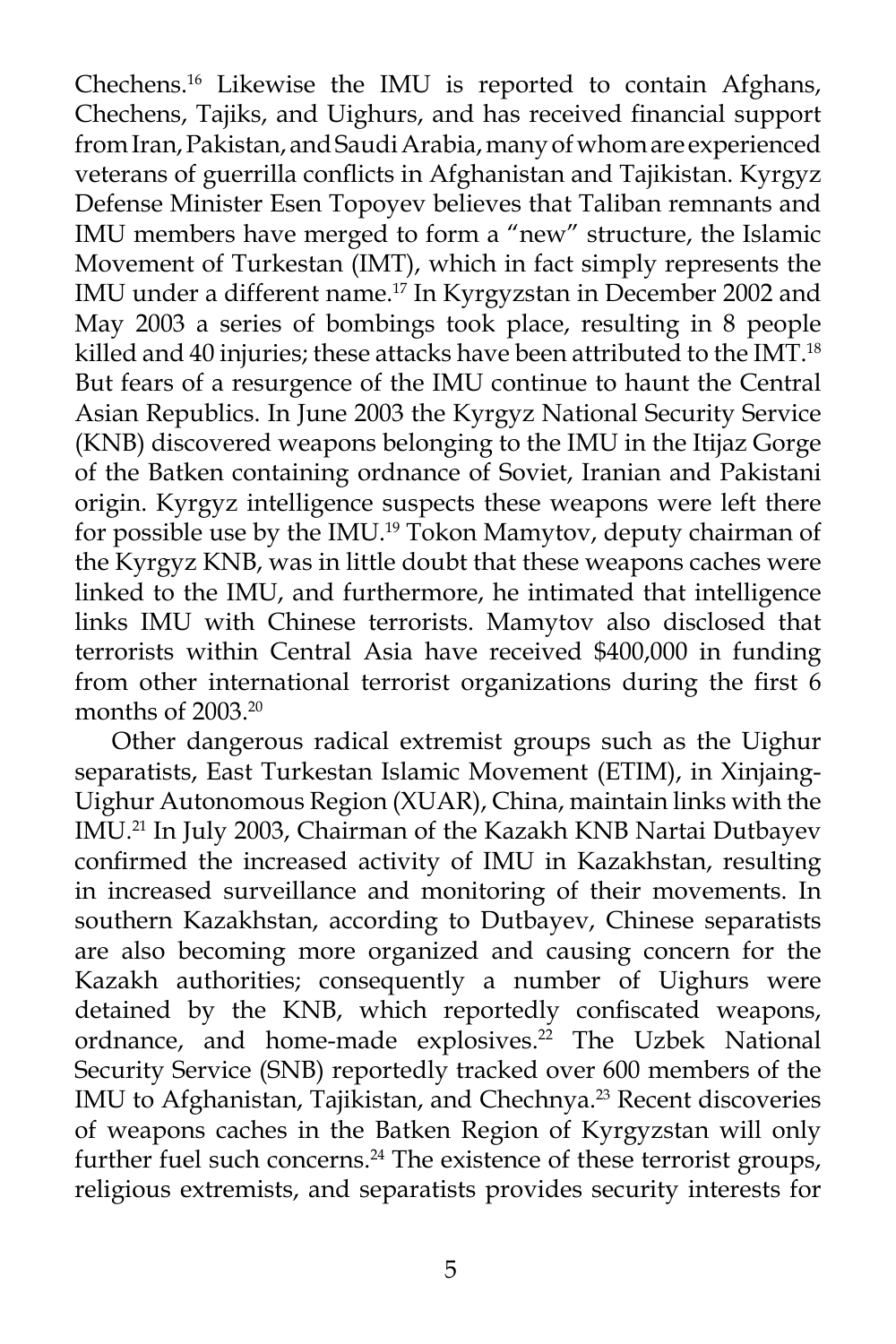regional powers such as Russia and China, both keen to achieve regional stability and minimize the potential spillover effect of political violence into their own territories.<sup>25</sup>

 Hizb-ut-Tahrir represents a potential threat within the region, not simply insofar as it espouses the aim of overthrowing the Central Asian governments, but also in its links to international and regional terrorists. It openly spreads its propaganda against these states, as well as promoting anti-Semitism and spreading propaganda against the United States and the United Kingdom. Hizb-ut-Tahrir uses its international headquarters in London to orchestrate its global activities in more than 40 countries. Since the beginning of the GWOT, it has strongly opposed the presence of U.S. and coalition military forces deployed in Central Asia.<sup>26</sup>

An important focus of the GWOT is on emerging terrorist threats to U.S. interests overseas, as well as seeking to deny international terrorists the opportunity to launch global operations. During his national address on September 20, 2001, U.S. President George W. Bush linked al Qaeda and the Taliban directly to the IMU.<sup>27</sup> Indeed, the nature of such links, long suspected by regional intelligence services, points to a potentially explosive nexus of militant Islamic groups, drug traffickers, and criminal groups. The Central Asian states will need ongoing assistance in assessing, analyzing, identifying, and countering this historical and evolving threat.

 The activities of Hizb-ut-Tahrir within Central Asia have reportedly increased since the war in Iraq (Operation IRAQI FREEDOM). This has been related largely to the dissemination of propaganda against the west and the countries within the region supporting Operation ENDURING FREEDOM (OEF).<sup>28</sup> Despite the undoubted success of OEF in decimating the IMU, a risk remains of Hizb-ut-Tahrir and the IMU cooperating with al Qaeda remnants and a dangerous radical Islamic terrorist threat emerging within Central Asia.29 Although scholars such as Ahmed Rashid have highlighted this very danger of disparate militant Islamists uniting to form a new terrorist organization, in reality a high level of disunity among these groups makes it unlikely to succeed.<sup>30</sup> What is clear, however, is that the criminal gangs, narcotics barons, and religious ideologues endemic in Central Asia, notably in the Ferghana valley, will continue to foment terrorism for the foreseeable future.<sup>31</sup>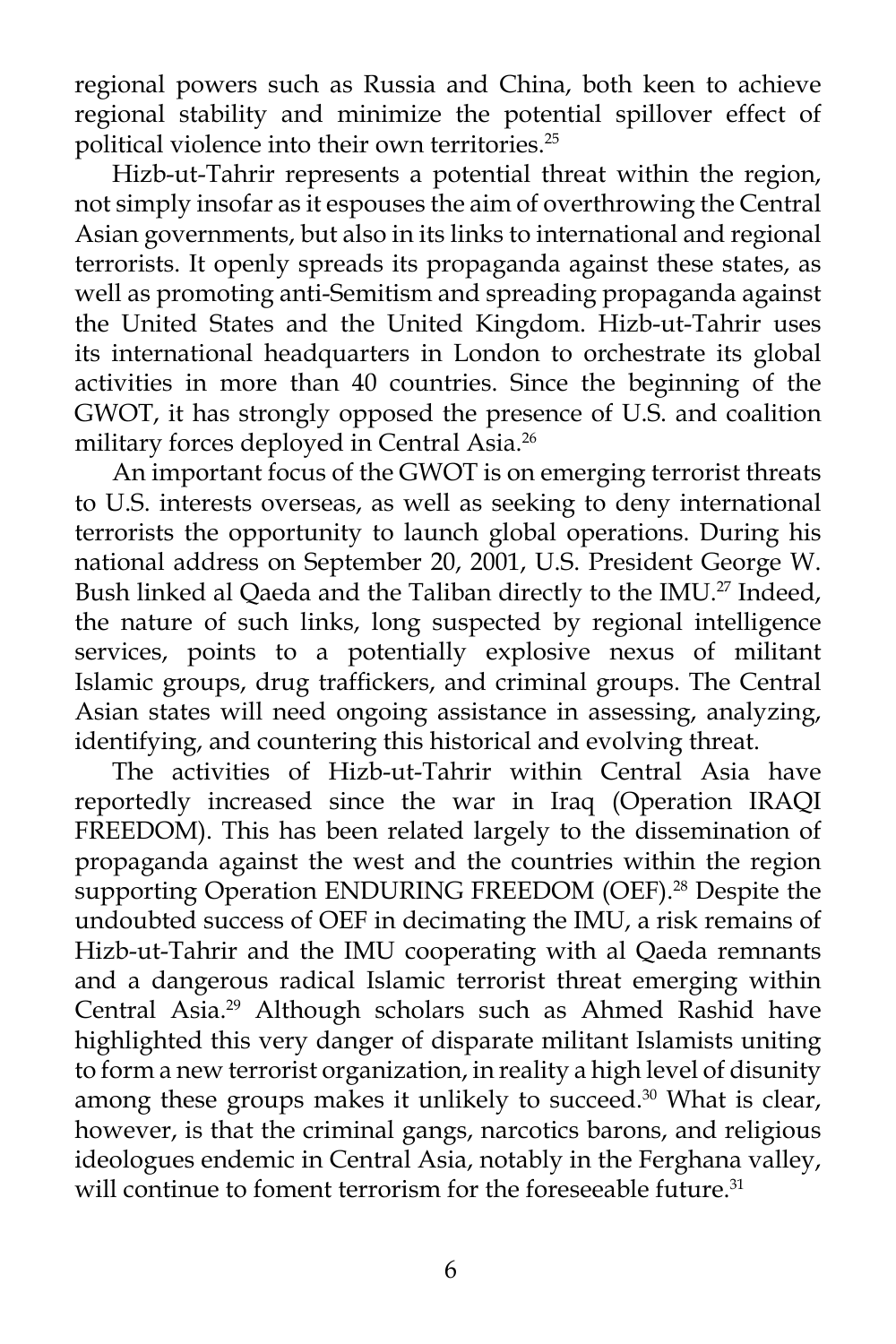## **Counterterrorism: Police and Intelligence Factors.**

 Counterterrorism within any modern state involves the use of police-based operations leading to investigation and conviction through the criminal courts. Currently the Organization for Security and Cooperation in Europe (OSCE) is developing regional counterterrorist legislation.<sup>32</sup> A police-led investigative approach, depending upon the timely gathering and use of intelligence, is a vital preventative measure and part of a process of professionally dealing with terrorist incidents in a way that does not foment further support for the terrorists' cause among the local population. Nonetheless, the police forces in Central Asia, which are inherently corrupt and lacking professional experience in dealing with the intelligence-gathering process and the construction of databases, desperately need reform.

 A reformed police structure could increase the efficiency in dealing with actual incidents and bring to justice those responsible for utilizing political violence. It would also have the distinct advantage of avoiding arrests and incarceration on a grand scale which often increases public support or sympathy for the terrorist cause. The heavy-handed pounding of Chechen villages and widespread destruction inflicted by the Russian armed forces during what it describes as a "counterterrorist operation" has had reverberations beyond the region, generating sympathy among Islamic extremists, human rights campaigners, and others throughout the world.

 A police- and intelligence-led strategy, with the military only involved when necessary, is an important element of counterterrorism for a modern state. The Central Asian states can be assisted in this by more contacts and liaison with western counterterrorist specialists and national police and intelligence services. The experience of the British Special Branch police in countering Irish Republican terrorism for more than 30 years, and the Antiterrorist Branch's forensic and investigative skills can be shared with the Central Asian states.<sup>33</sup> Equally, the Central Intelligence Agency (CIA), the Federal Bureau of Investigation (FBI) and the Federal Emergency Management Agency (FEMA) in the United States can share their experience.<sup>34</sup> The post 9/11-security environment demands improved intelligence cooperation, not just between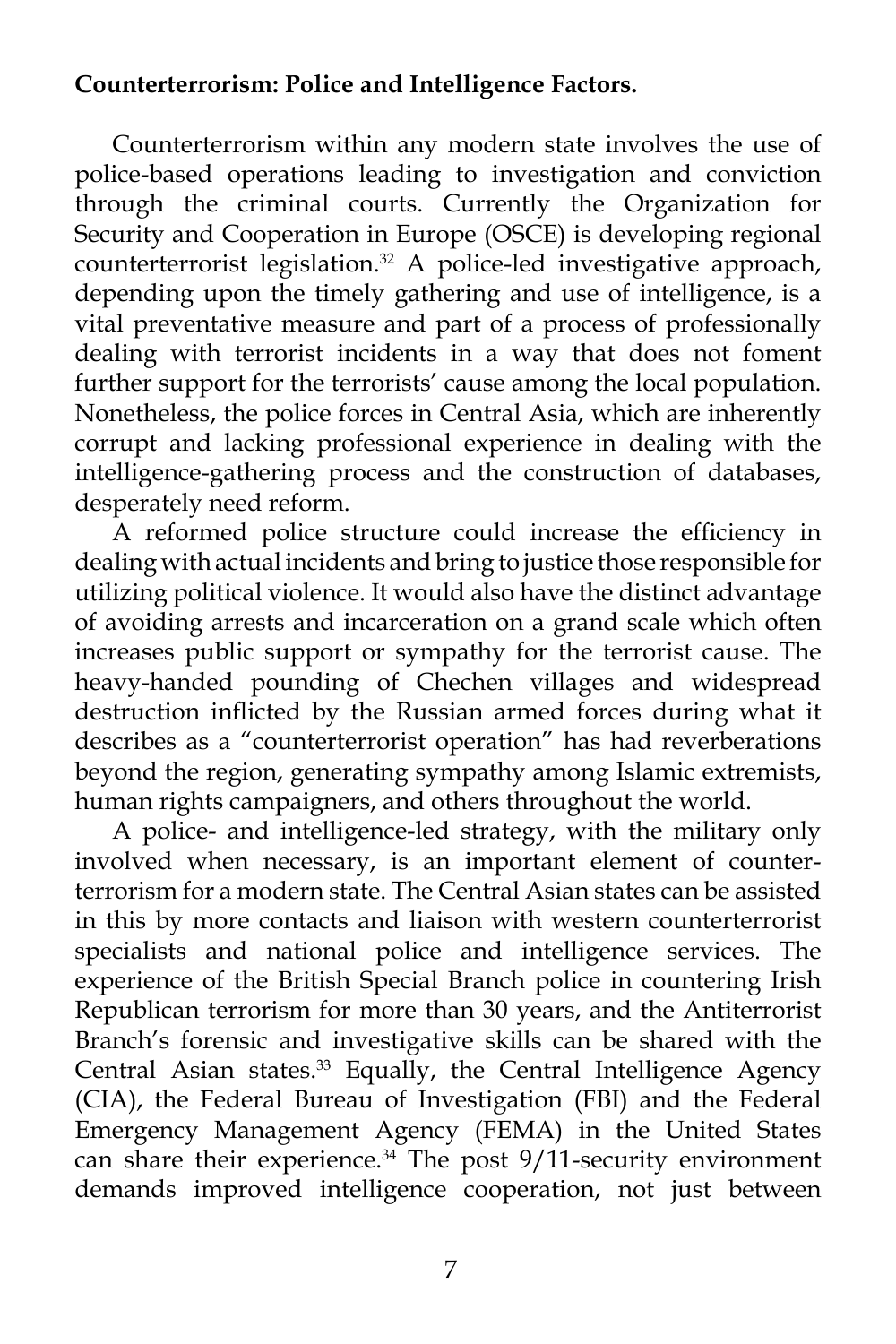agencies but between nations. Precedents do exist. The UKUSA Agreement, signed in June 1948 between the United States, the UK, Australia, Canada, and New Zealand, authorized the sharing of signals intelligence among its signatories. The NATO Special Committee (AC/46), established by the North Atlantic Council in 1952, provides a long established intelligence exchange mechanism between allies. Despite these multilateral mechanisms, the bilateral sharing of intelligence has always been the preferred and more effective route. In Central Asia, agreements exist between the regional security agencies that supply a theoretical basis for sharing intelligence, but in practice it is limited in its scope and nowhere near effective enough.35

#### **The Experience of Terrorism in 1999/2000.**

 With weak armed forces and security structures, the antiterrorist operations conducted by Kyrgyzstan and Uzbekistan in 1999 and 2000 were rendered ineffective by militant incursions. In 1999 the IMU raised more than \$3 million by kidnapping four Japanese geologists, and a further \$50,000 for three Kyrgyz district officials, including General Anarbek Shamkeyev, the commander of the Kyrgyz Interior Ministry troops, during an incursion into the Batken Region. The funding of the IMU includes money raised from drug trafficking in the region.

 The IMU incursion into the Batken in 1999 left deep wounds within the region. The memory is still fresh, along with the failures of the local forces to combat them effectively, especially within the security forces and militaries. In the summer of 1999 approximately 800 IMU members launched well-planned incursions into the Batken, apparently in an effort to establish a forward base for future operations against Uzbekistan.36 In the following summer of 2000, a smaller force of around 100 IMU members launched another incursion, attacking Kyrgyz security forces and seizing villages in Uzbekistan where 27 soldiers were killed.37 The three-pronged attack came close to Tashkent, and saw a repetition of rebel demands for the overthrow of Karimov's government and the establishment of an Islamic state governed by Shariah law.<sup>38</sup>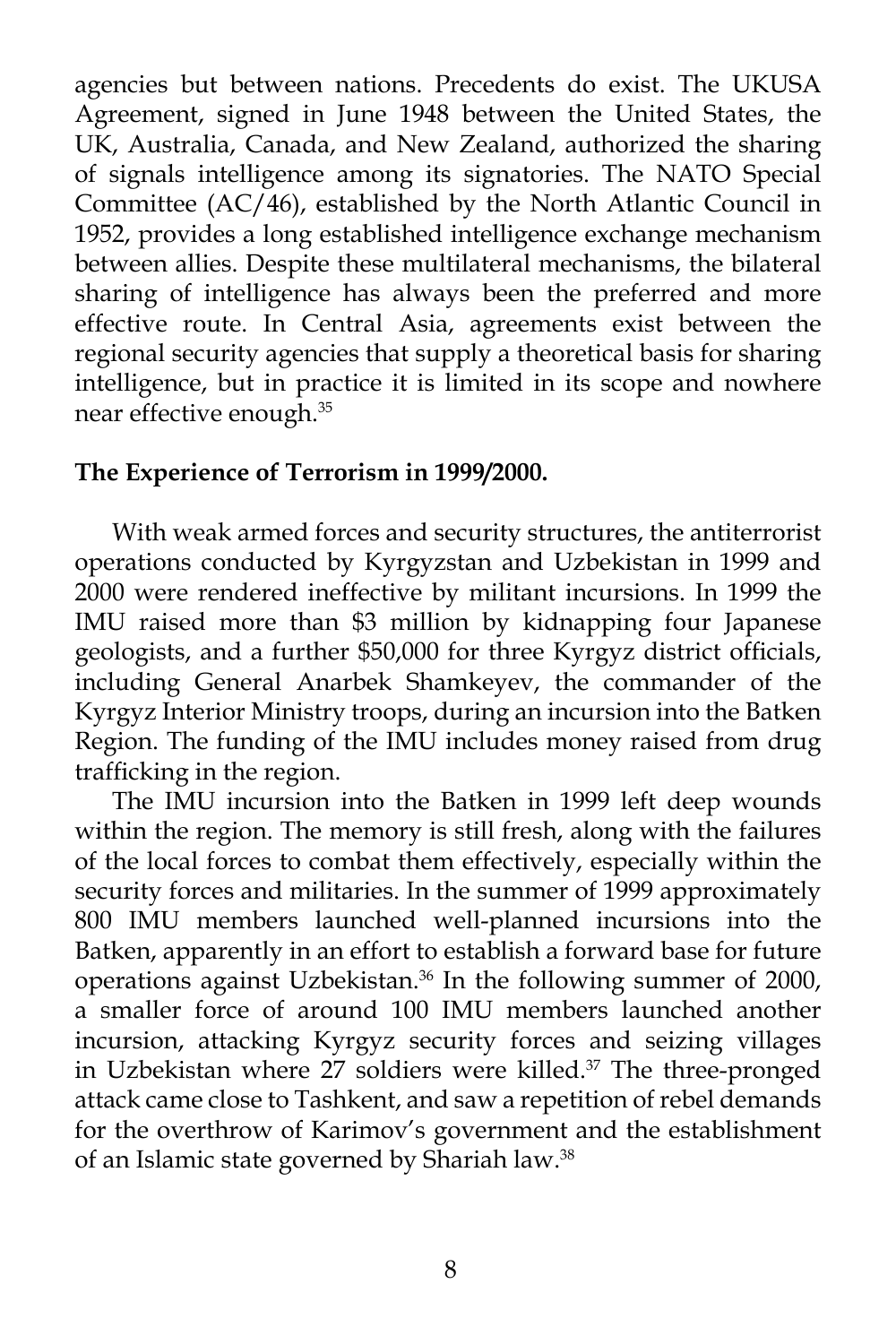### **Weaknesses of the Military Campaigns.**

 Kyrgyz security structures failed to cope adequately with the challenge of well-organized terrorists utilizing the tactics of guerrilla warfare. Moreover, the terrorists effectively used the rugged, sparsely populated terrain to mask their movement into and out of Kyrgyzstan. The Kyrgyz military was severely hampered in its ability to find, fix, and engage enemy forces, lacking vital intelligence or reconnaissance assets as well as operational mobility. Enemy forces also successfully used the cover of darkness to move, while the Kyrgyz units deployed were powerless to respond in the absence of any night fighting capability.<sup>39</sup>

 In this context, the Kyrgyz armed forces proved unable to rapidly contain the crisis, which escalated as time passed. Reporting indicated the Kyrgyz military employed artillery against the terrorist camps, only to find they were earlier abandoned. While Kyrgyz soldiers, often inexperienced conscripts, searched for the militants, the enemy maintained the initiative and engaged in sporadic attacks on the soldiers. According to some Kyrgyz soldiers, they felt that the militants could have picked off more soldiers had they chosen to do so.40

 Poorly trained Kyrgyz conscripts had dated communications equipment and old Soviet rifles which, in some cases, lacked sights.<sup>41</sup> Undeniably Kyrgyz soldiers were not adequately trained or properly equipped to conduct effective combat operations. In response to these setbacks, a battalion was speedily constructed in Koi-Tash in September 1999 consisting of conscripts, volunteers, and veterans of the Soviet-Afghan war. It was rushed into the field without a night fighting capability, inferior air support, poor communication and intelligence, no body armor, proper maps of the area, or essential rations, and with helmets incapable of withstanding a round from a Kalashnikov assault rifle.<sup>42</sup> Many reportedly felt exposed and at risk. They faced a determined enemy armed with light weapons and night vision goggles, who was prepared for a lengthy armed struggle.43 The militants' rations included dried fruit and other easily transportable foodstuffs, from which the Kyrgyz MoD learned the necessity of improving the rations for their soldiers in the field.<sup>44</sup> In terms of cost to the Kyrgyz economy, the Batken campaign in 1999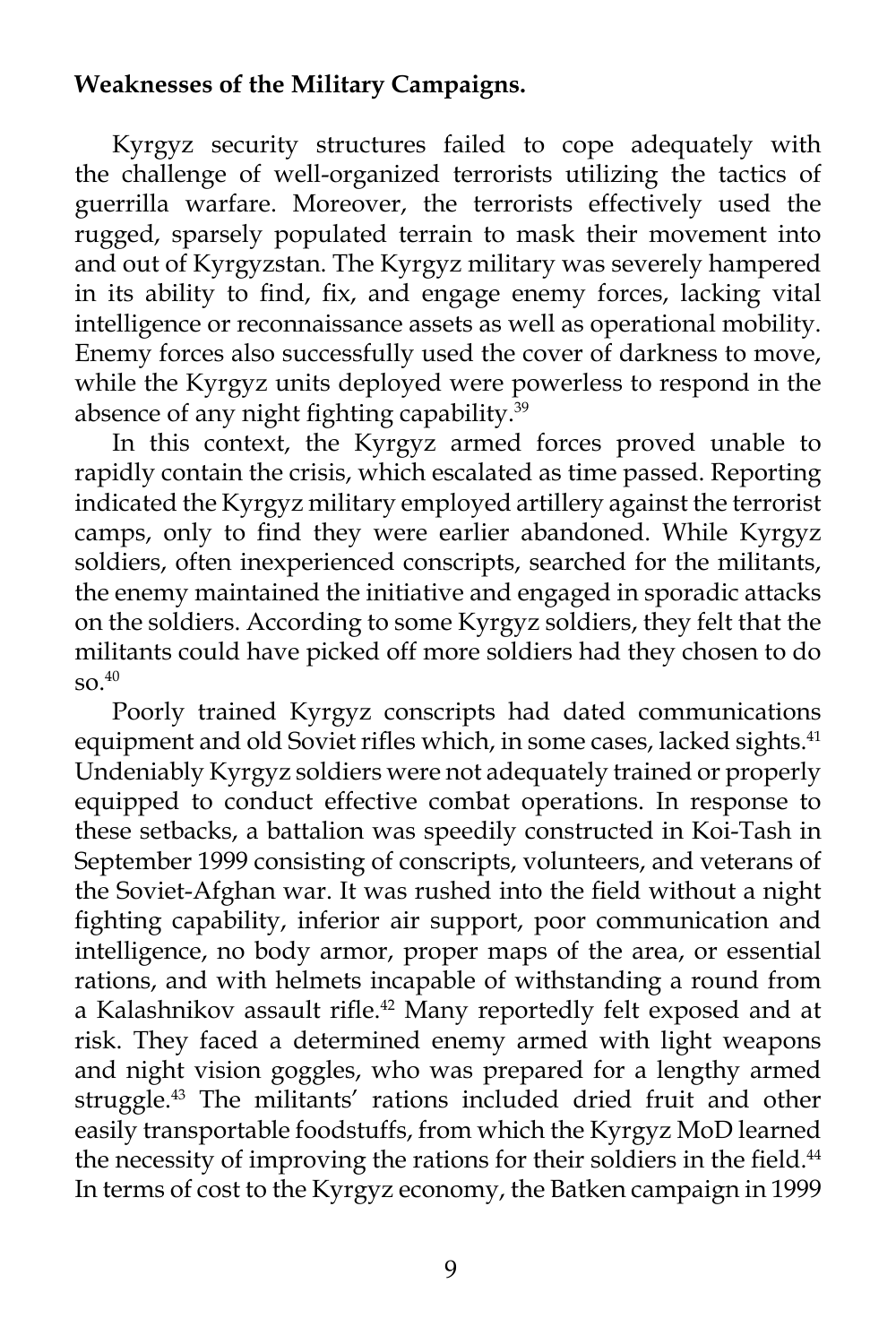consumed around one-third of the defense budget. More costly still was the singular lesson it had taught the government and military: Kyrgyzstan simply did not possess the forces capable of neutralizing the terrorists. Despite proposals for reform by analysts close to the government, including restructuring and reequipping the armed forces, President Akayev could only offer vague commitments to creating "small, mobile forces" capable of rapid reaction in a crisis.45 The promises were there, but the assets―trained and experienced personnel and equipment―necessary to fulfill these promises were not.

 The IMU incursions of 1999, which took several months to resolve and cost the lives of many Kyrgyz and Uzbek servicemen, were being evaluated throughout the region when the situation reoccurred in the summer of 2000. This time, tentative plans, agreed between the states in the aftermath of events in the Batken in 1999, were for the regional militaries to cooperate on operations and intelligence to resolve the crisis.46 In theory, the cooperation pledges involved the formation of a coordination center for the security agencies in Kyrgyzstan, Tajikistan, and Uzbekistan. Bishkek's proposal to unite and form a joint task force to destroy the terrorists quickly exposed the tenuous nature of regional military cooperation; as the prospect of a joint task force fell apart an appeal was made by the presidents of Kazakhstan, Kyrgyzstan, Tajikistan, and Uzbekistan for Russian support based on previous antiterrorist agreements. The Central Asian Republics were unable to integrate the response of their own security agencies closely, or cooperate with neighbors to counter the resurgent threat to national security from the IMU successfully.<sup>47</sup>

 During military operations in August 2000, IMU members were allowed to escape during the incursion into the Surkhandarya region of Uzbekistan, owing to inaccurate Soviet maps of the local area being used by the Uzbek and Kyrgyz armies that precluded accurate coordination and accurate force on target.<sup>48</sup> Kyrgyz "Scorpion" Special Forces were deployed to the Kyrgyz-Uzbek border areas, working with the local administrations in efforts to subdue the militant activity. Additional border posts were set up along the frontier with Tajikistan, and local guides were used.<sup>49</sup> Although the response to the incursion in 2000 was more effective than the previous year, it revealed the continued weaknesses of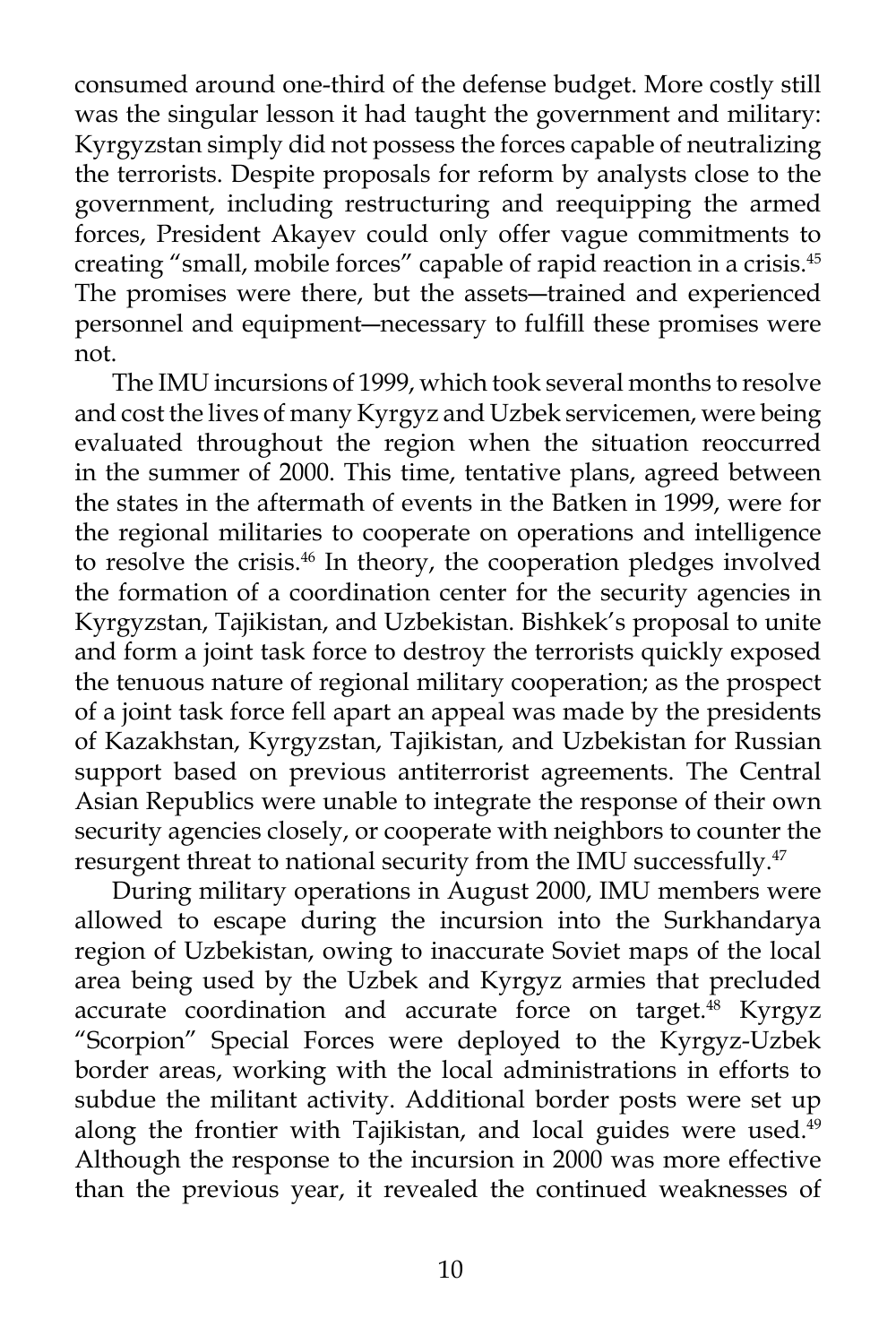the Kyrgyz security forces and served as a stark reminder of the imbalance within the region; Uzbek armed forces were better able to coordinate their efforts among border troops, Special Forces units from the MOD, MVD, and SNB.<sup>50</sup>

 The identified operational weaknesses from the military campaigns against the IMU incursions in both 1999 and 2000 can be summarized as follows:

- Failure at the planning and implementation stages to properly coordinate the deployment and operational activities of the armed forces between the various power ministries.
- Absence of well-trained, mobile, combat-ready soldiers capable of effectively conducting operations in mountainous terrain.
- Lack of basic protective kit for soldiers deployed to carry out combat. Poor equipment and communication systems in the field.
- Inferior quality military intelligence resulting from the lack of operational and tactical intelligence and reconnaissance assets.
- Poor targeting information, which prohibited finding, fixing, targeting, and then effectively engaging enemy forces. The process remains too slow and cumbersome to provide timely targeting data to either air or ground assets.
- Support from air assets was sporadic, inaccurate, and unproductive, degrading the morale of ground forces.
- SOF did not play the lead role in operations, being used instead as light infantry.
- Limited transnational military cooperation rendering ineffectual any efforts to pursue fleeing insurgents, or contain the conflict.
- Failure to achieve a synergy of the armed forces deployed in the Batken region or gain full spectrum dominance over the enemy.

## **Russia's Role in Central Asia: Promoting Stability.**

 President Vladimir Putin came to power in Russia promising to resolve the Chechen crisis, and had staked his reputation on a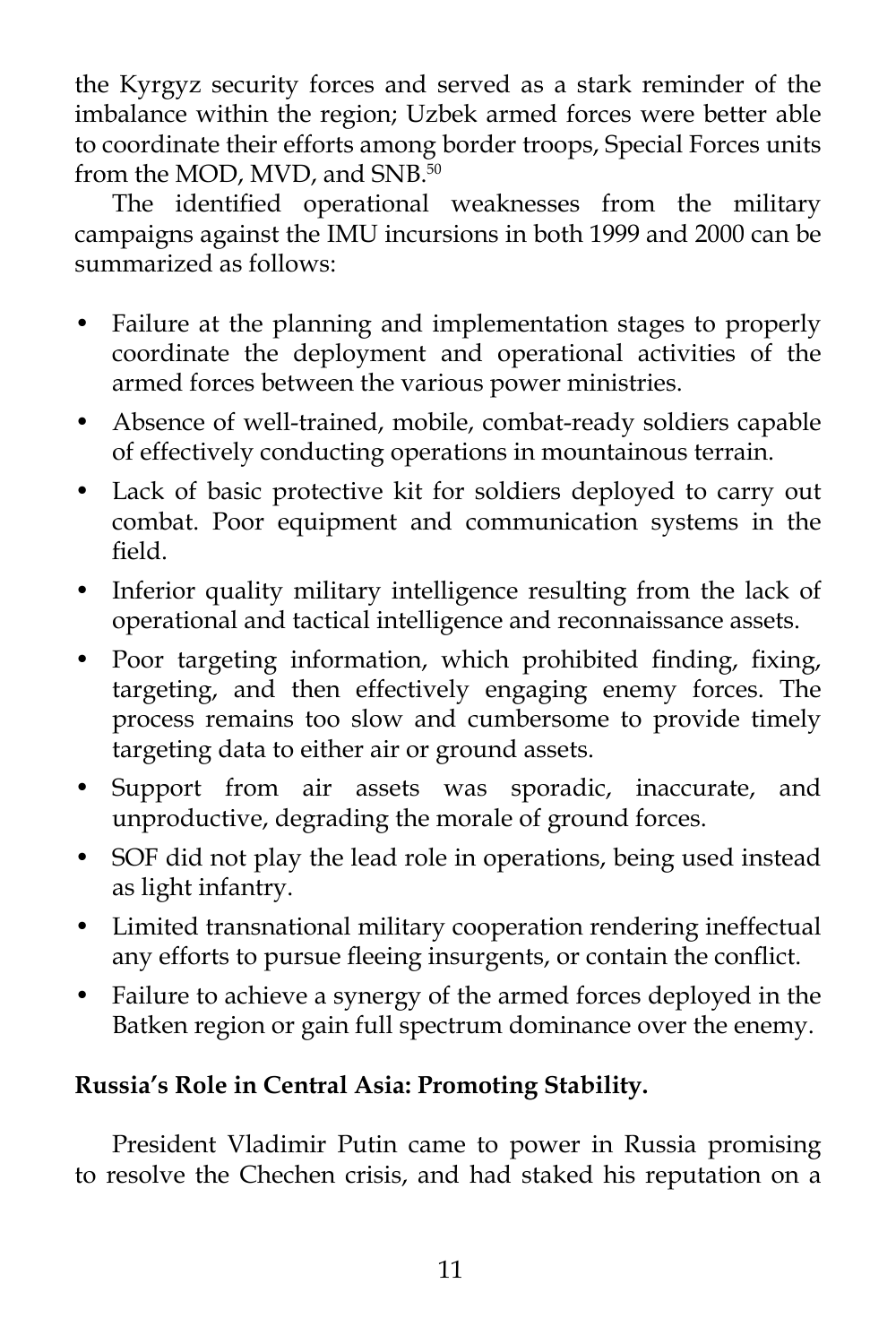tough approach to terrorism. Russia rightly has regarded the former Soviet Republics in Central Asia as a source of instability and sought to promote ways of countering the spread of Islamic militancy, terrorism, narcotics trafficking, and criminality from these states into Russia. Moscow thus has committed itself to supporting border security within Tajikistan, basing a Federal Border Guard group along the Tajik-Afghan border, and continuing to station its 201st Motor Rifle Division (MRD) in Dushanbe.<sup>51</sup> Despite being professional, the 201st MRD suffers from a host of problems symptomatic of the malaise in the modern Russian armed forces: under financing, a shortage of new equipment, difficulties in retaining new recruits, undermanning, poor health among recruits, low morale, and no field training above that of battalion level. Consequently it fails to maintain a high level of combat readiness, despite its supportive role in conjunction with the Federal Border Guard Service (FPS) in bolstering Tajik border security.<sup>52</sup> The FPS has now been placed under Russia's FSB as a result of the Putin's reforms in March 2003.

 Russia's military presence within Central Asia has provided important leverage over the countries, but did not prevent the stationing of U.S. and coalition forces in support of OEF.<sup>53</sup> Thus, Moscow perceived that it had lost out in the "zero-sum" game, and its influence had waned in the region.<sup>54</sup> Despite this, Moscow has doggedly attempted to reassert its security agenda within Central Asia, principally through multilateral CIS bodies created before 9/11. These institutions, such as the Collective Security Treaty (CST),<sup>55</sup> while generally eliciting support in the region's capitals, have been undermined by a sense that they are mere "paper" organizations and critically by Uzbekistan's decision in 1999 to withdraw from the CST.<sup>56</sup>

 After years of paper agreements calling for cooperation against regional and international terrorism, in April 2003, at the Dushanbe summit of the CST members, the body was transformed into a new political-military body: the Collective Security Treaty Organization (CSTO). Members agreed that a united headquarters for the organization would be formed in Moscow in January 2004, headed by Russian General Anatoly Kvashnin, Chief of the General Staff.<sup>57</sup> Its charter contains a NATO-like provision for a joint response to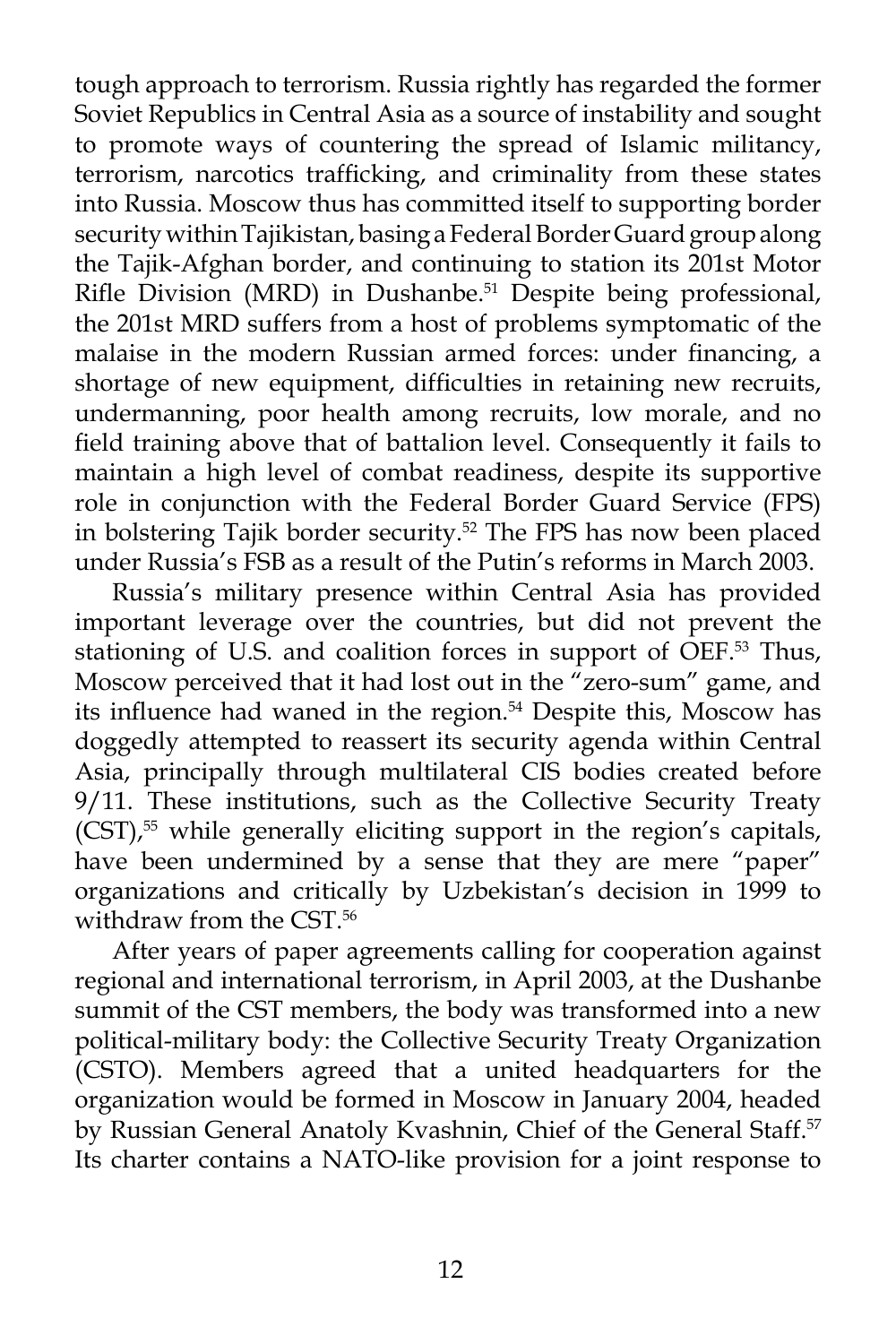aggression against any member state. Secretary-General of the CSTO Council Colonel-General Nikolai Bordyuzha is a former Secretary of the Security Council of the Russian Federation and Director of the FPS.58 Indeed, Russia has agreed to finance 50 percent of the CSTOs activities, with the other members each contributing 10 percent. Furthermore, the Collective Rapid Deployment Forces (CRDF) created under the CST is placed under the command of the Russian Major-General Sergey Chernomordin.<sup>59</sup> Since its inception on May 25, 2001, the CRDF, with its headquarters in Bishkek, was tasked with providing a security mechanism for defense against regional terrorism within Central Asia, capable of deployment across the borders of its members.<sup>60</sup> Although the CRDF are to be based on designated components of the militaries of the member states― Kazakhstan, Kyrgyzstan, Tajikistan, and Russia―in reality the reaction force is built around the 201st MRD in Dushanbe; battalions from the other signatories in Central Asia initially totaling 1,300 personnel join a battalion from the 201st MRD.<sup>61</sup> Thus, although the CRDF is a regional multilateral force, in practice it is Russian funded and designed and built around a Russian combat formation and presumably its division's support structure.

Attempts to improve the potential effectiveness of the CRDF have not been restricted to political efforts to strengthen the CSTO, they have manifested in an agreement between Russia and Kyrgyzstan to create an aviation component to support the CRDF, through a joint base at Kant, 20 km east of Bishkek. The Russian air force first deployed to Kant in late 2002 in order to test facilities before the formal opening the joint Russian-Kyrgyz base in October 2003. Bishkek has both Washington and Moscow vying to maintain a military presence in Kyrgyzstan. They are currently playing a difficult game, walking a security tightrope between the two in an effort to secure access to much-needed military assistance and to enhance their own long-term security.<sup>62</sup>

Antiterrorist cooperation within the CIS developed in response to the increased threat posed by Islamic militancy within the former Soviet Union. The first "Agreement on Cooperation in the Fight Against Crime," containing a provision against terrorism, was signed on November 25, 1998. This paved the way for a CIS Treaty on Cooperation in the Fight Against Terrorism in June 1999, and in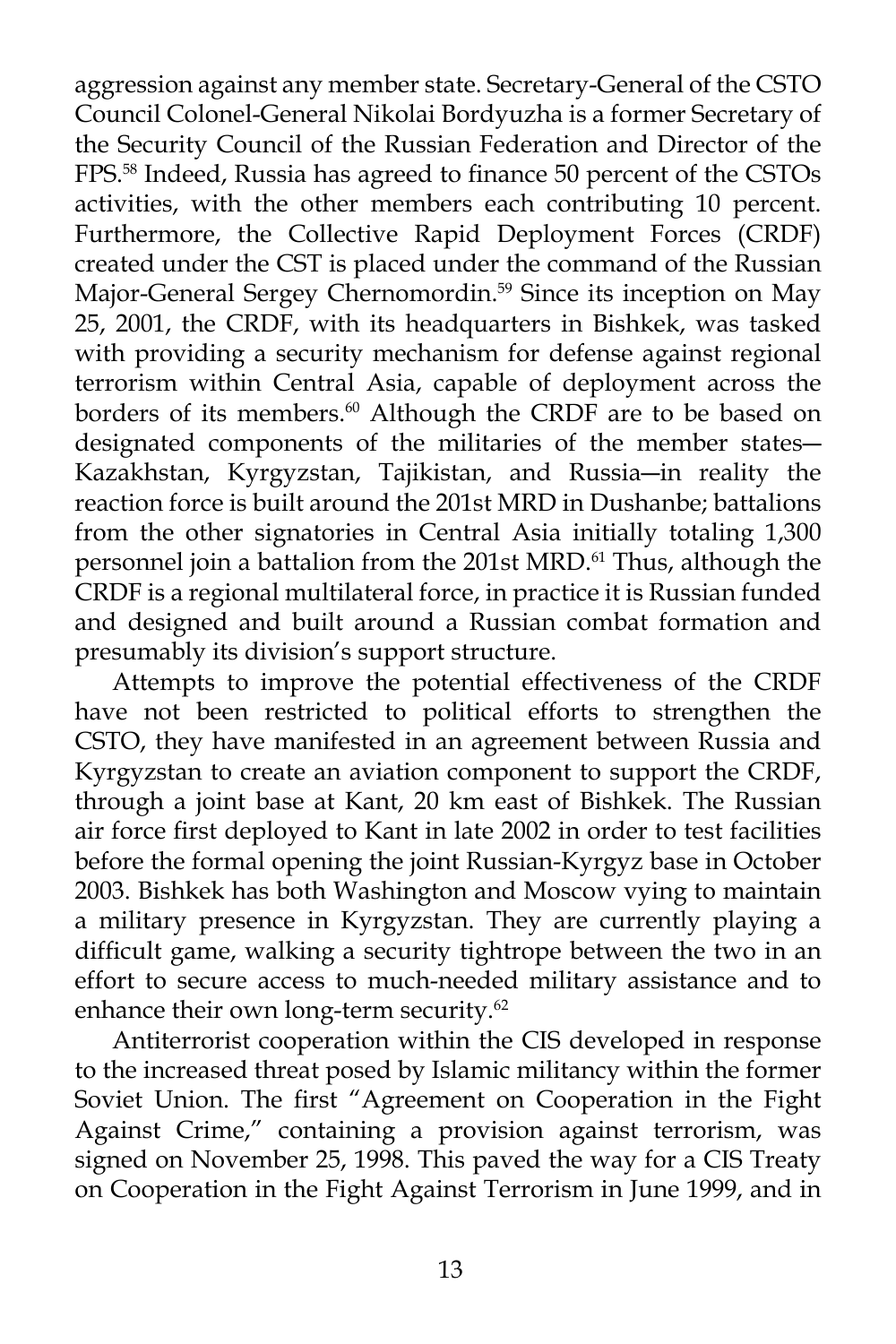June 2000 the Presidents' Council approved a program for combating international terrorism until 2003. $^{63}$  A CIS Antiterrorist Center (ATC) was formed at that time under the command of Russian Lieutenant-General Boris Mylnikov, with a staff of 60 based in Moscow. It functions as an information support structure, holding information in a database on terrorists and terrorists groups operating within the CIS facilitating interaction among the antiterrorist agencies of CIS member states.<sup>64</sup> The CIS ATC has an office in Bishkek, which collects information on terrorists and acts as a focal point for information gathering and dissemination in Central Asia. It runs at an estimated annual cost of \$821,226.<sup>65</sup> However, given the troubled history of intelligence sharing and cooperation between the Central Asian states, it remains unclear how effective the ATC is in practical terms.<sup>66</sup>

## **CSTO Military Exercises.**

 The CRDF remains untested in conflict, making any assessment of its actual capabilities subject to real world developments. Its military exercises reveal much concerning how it may be used in a crisis. For example, SOUTH ANTITERROR 2002 featured a series of operational-tactical exercises held in Kyrgyzstan in April 2002. The regional ATC based in Bishkek was also a key player in the exercises, supported by the national components of the CRDF using heavy ground equipment, combat aircraft, and air defense systems.<sup>67</sup> The tactics used in these exercises implied a potentially heavy-handed and inefficient way of combating terrorists and suggested that little new thinking existed in the potential use of the CRDF. Tashkent, meanwhile, has made known its view that the training exercises were irrelevant, vehemently opposing the emergence of what it perceives as military blocs within Central Asia.<sup>68</sup>

 Similarly high profile command and staff exercises were held in Kyrgyzstan and Kazakhstan June 13-16, 2002. SOUTHERN SHEILD OF THE COMMONWEALTH 2002 rehearsed combating terrorist incursions within the region. Participation included ground forces, Special Forces and aviation. A battalion from the 201st MRD in Tajikistan represented Russia. Kazakhstan contributed an airborne assault company, and the Kyrgyz supplied a mountain infantry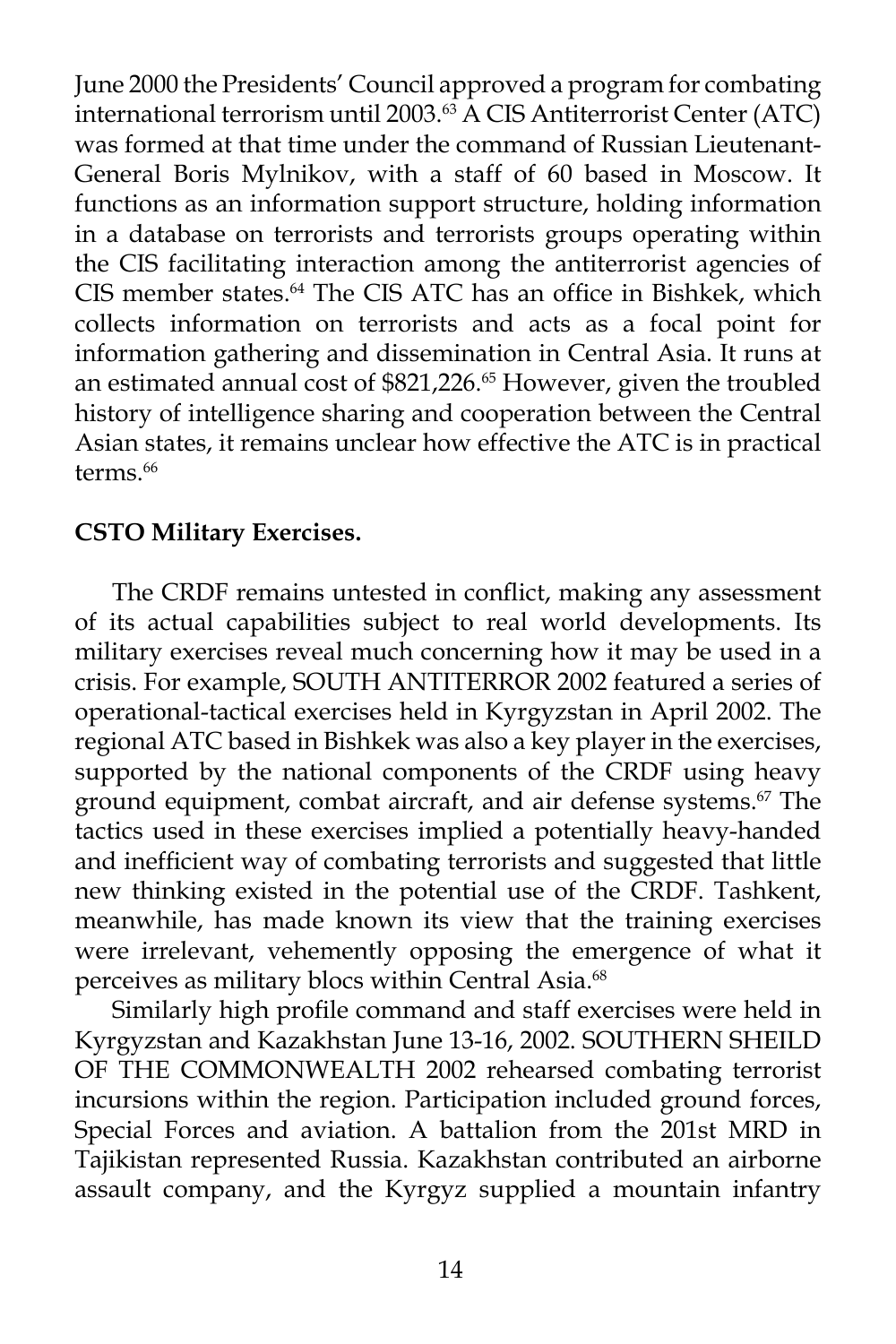battalion, its "Scorpion" Special Forces and Mi-8 helicopters.<sup>69</sup> Despite these military exercises and the public statements regarding its capacity to react robustly to terrorism, doubts remain concerning the CRDFs ability to respond to any future crisis.

 In addition, antiterrorist exercises are periodically conducted under the direction of the FSB, in cooperation with the ATC and regional power structures. These exercises usually involve a re-run of events similar to the Batken incursions in 1999 and 2000, with terrorists leading an incursion in large numbers, meeting with a response from air and ground assets.<sup>70</sup> More rarely, they entail hostage rescue, storming a building, or ending a siege. Scenarios appear stilted, often showing little awareness of the terrorists' capacity to alter chosen tactics. The exercises are Russian organized, led, coordinated, financed, and utilized, therefore, Russian methods of counterterrorism are employed―which, if the campaigns in Chechnya are considered, revolve around disproportionate tactics that in long run only fan the flames of terrorism through the levels of civilian and collateral damage inflicted.71

 One new feature of CRDF military exercises, however, was revealed in April 2003, when evidence emerged that Russian military planners were attempting to learn from OEF and Operation IRAQI FREEDOM. During exercises held in southern Tajikistan, information warfare (IW) techniques saw the deployment of an experimental mobile TV and radio station $72$  on the firing range in Tajikistan, in clear recognition of the need to conduct IW concurrent with antiterrorist combat operations. It reportedly acted as a reliable communication center and had the capacity to jam enemy broadcasts.73 These changes demonstrate the desire to use Russia's experience with IW in Chechnya, and avoid repeating the same mistakes; more significantly it highlights a recognition within the Russian military for the need to gain information dominance within the theater of operations, minimizing the risk of sympathy for the terrorists' cause spreading among the local population―helping to localize the conflict. According to Major-General Chernomordin, commander of the CRDF, plans exist to standardize communications equipment among the participants of the CRDF, since the lack of standardized equipment has presented command and control, and coordination problems.<sup>74</sup> SOUTHERN SHIELD OF THE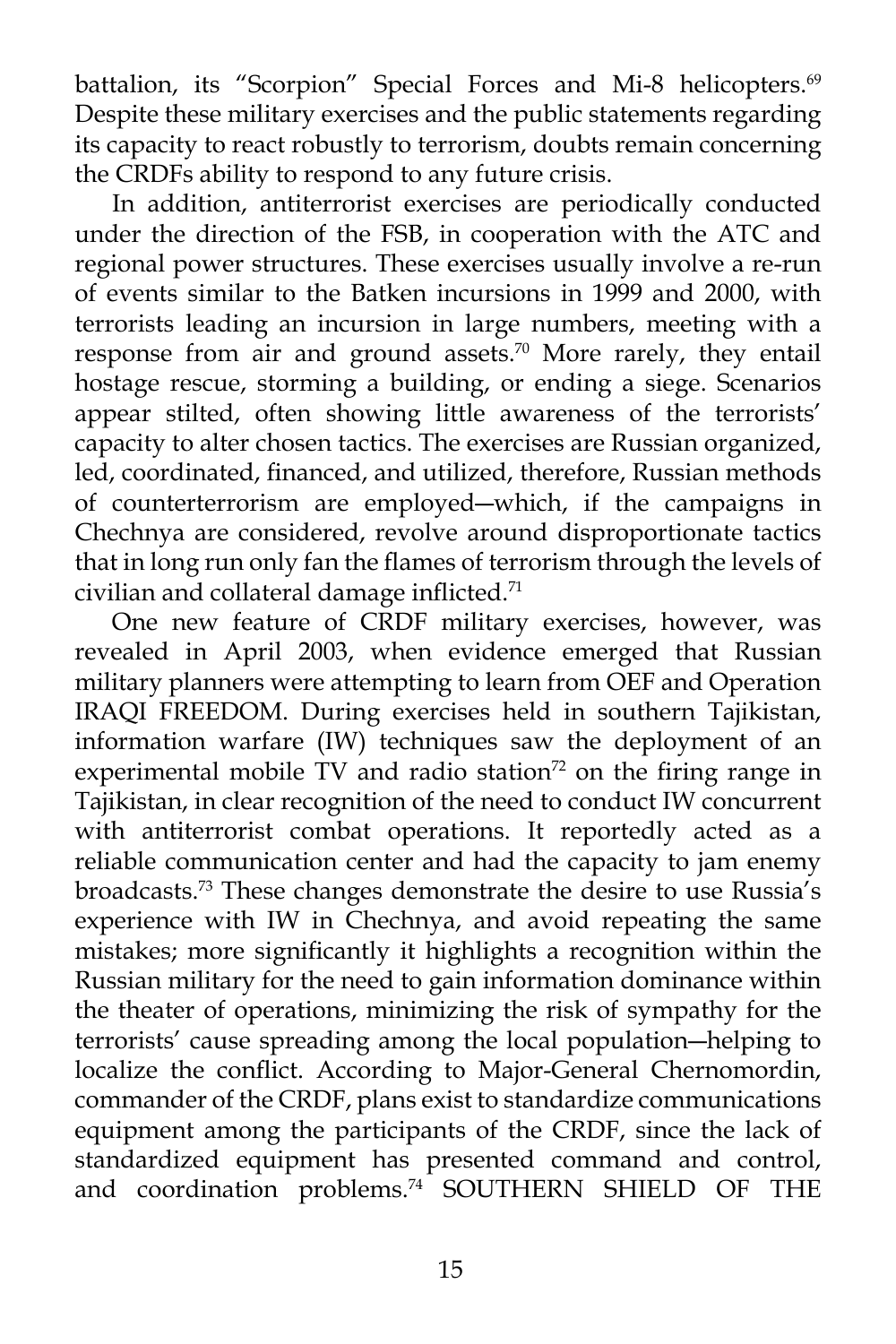COMMONWEALTH exercises under the command of the CSTO, focusing on counterterrorism, scheduled for late 2003, with more exercises planned for 2004.75

### **The Shanghai Cooperation Organization and Chinese Influence.**

Although the Shanghai Cooperation Organization (SCO),<sup>76</sup> formerly known as the Shanghai Five, existed principally to address issues stemming from border security and delineation, the Alliance, with the guidance of its leading members, Russia and China, has developed an interest in countering regional and international terrorism.77 Various SCO declarations have reiterated the intention of member states to work together to promote a UN-based approach to countering terrorism.78 Thus it acts as a forum within which the Russian and Chinese governments can seek to equate their own domestic experience of terrorism, in Chechnya and Xinjiang, with the GWOT, while the Central Asian states use the opportunity to balance the regional influences of Moscow and Beijing.<sup>79</sup> The SCO has also formed its own ATC. Scheduled to open in January 2004 in Tashkent, it has established a secretariat in Beijing, which will work closely with its CIS counterpart.<sup>80</sup> China and Russia will each contribute between 32-38 percent of the costs for the ATC, with the rest being shared among Kazakhstan, Kyrgyzstan, Tajikistan, and Uzbekistan. Consequently, most of its staff will come from China and Russia with the other SCO participants contributing technical personnel.81

 Thus, China is gradually becoming engaged in regional political and military efforts to combat terrorism. This was highlighted in China's historic participation in joint SCO-sponsored antiterrorist military exercises with Kyrgyzstan in October 2002. These exercises took place in the border areas between China and Kyrgyzstan; the first part of the exercise was conducted in the Sary-Tash Gorge in Kyrgyzstan and the second in China's Lanzhou Province. Border guards, supported by helicopters and tanks used in the exercises, were observed by the CIS ATC, testing their cooperative capabilities. The exercise's scenario focused on eliminating terrorists entering and operating in each of their countries.<sup>82</sup> At an SCO summit held in Moscow, SCO defense ministers met on May 29, 2003, reaching an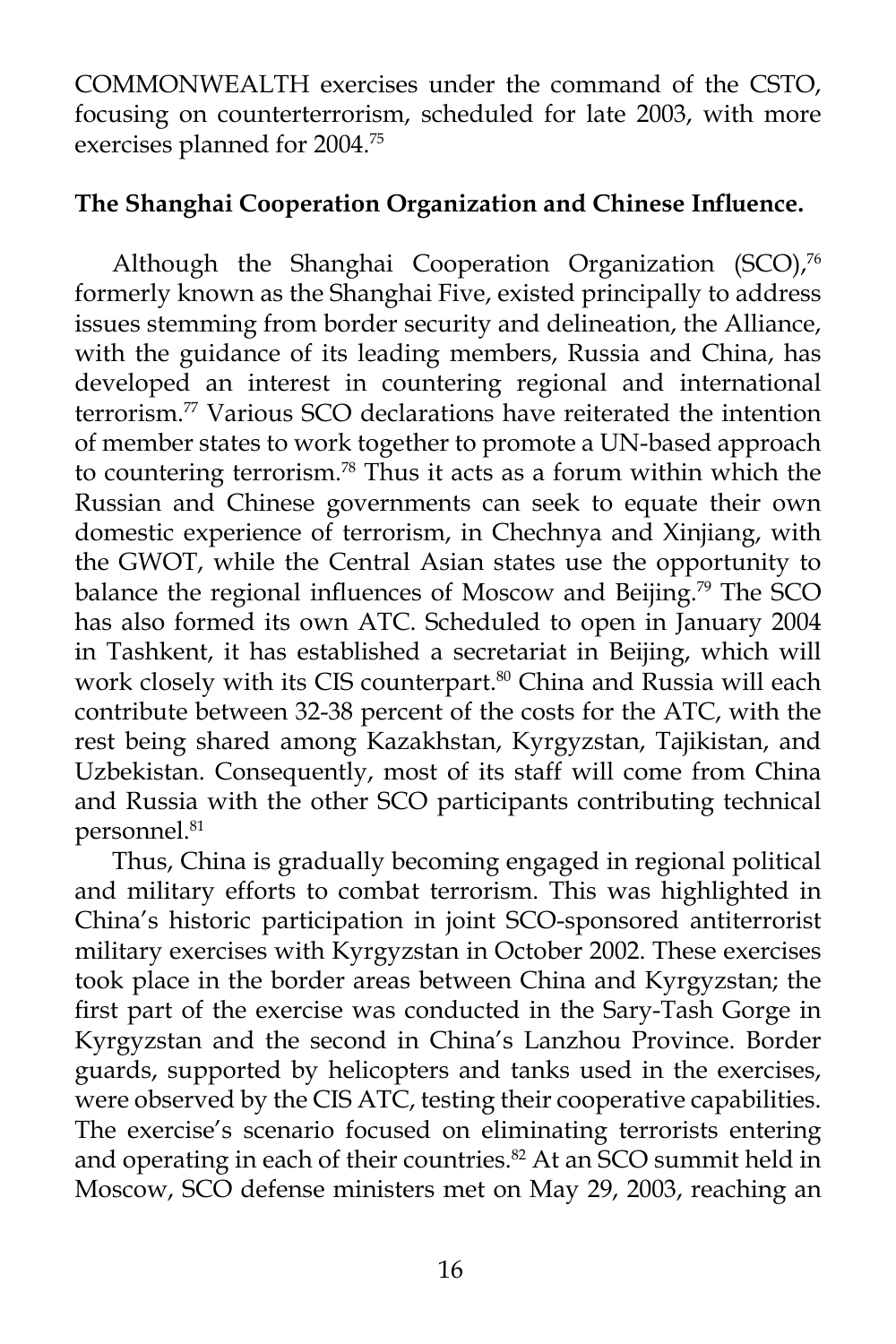agreement on the participation of China in the SCOs first multilateral military exercises focusing on antiterrorism. In August 2003, Kazakhstan, Kyrgyzstan, and Tajikistan joined China and Russia in the conduct of COOPERATION-2003, setting up an "antiterrorist joint headquarters" deploying combat units along the Sino-Kazakh border.<sup>83</sup> Russia and China agreed to work closely to foster a more coordinated approach to countering terrorism. Believing they share common interests in this area, they will emphasize more effective cooperation between the two ATCs as well as upgrading the interaction between antiterrorist agencies in both Russia and China.<sup>84</sup> Nonetheless, Uzbekistan's refusal to play any part in these military exercises weakens the SCOs' attempts to promote such multilateral initiatives.

 It is apparent that, while Russia remains militarily engaged in Chechnya, it will be in no position to conduct any major or significant military operations beyond its territory.<sup>85</sup> The conduct of such operations, which it is committed to on paper through the CRDF, would not only be Russian-led but perhaps also presage a political price for such support exacted upon the regional states. In any case, Moscow's efforts to date have been aimed, however imperfectly, at achieving regional stability. Russian security assistance within the region is restricted by continued economic constraints and its own efforts to reform its armed forces, leaving it in a limited position to lend moral and political support to regional states seeking to build professional armies. Russia lacks experience in this field, struggling as it is with the Herculean task of professionalizing its own army―an experiment still in its infancy in Russia after more than a decade of discussion and aborted efforts.<sup>86</sup>

 In fact, there need not be a clash of interests within the region, between the United States and Russia. Indeed, the United States and NATO engagement programs and Russia's security interests pursued bilaterally and through the CSTO all share a common aim, namely the promotion of greater security and stability within the region. Security can only be pursued and enhanced through cooperation, not competition. General Anthony Zinni, former commander of U.S. CENTCOM, noted the following about the convergence of security interests, particularly in addressing the threat of Islamic militancy: "I think the conduct of those operations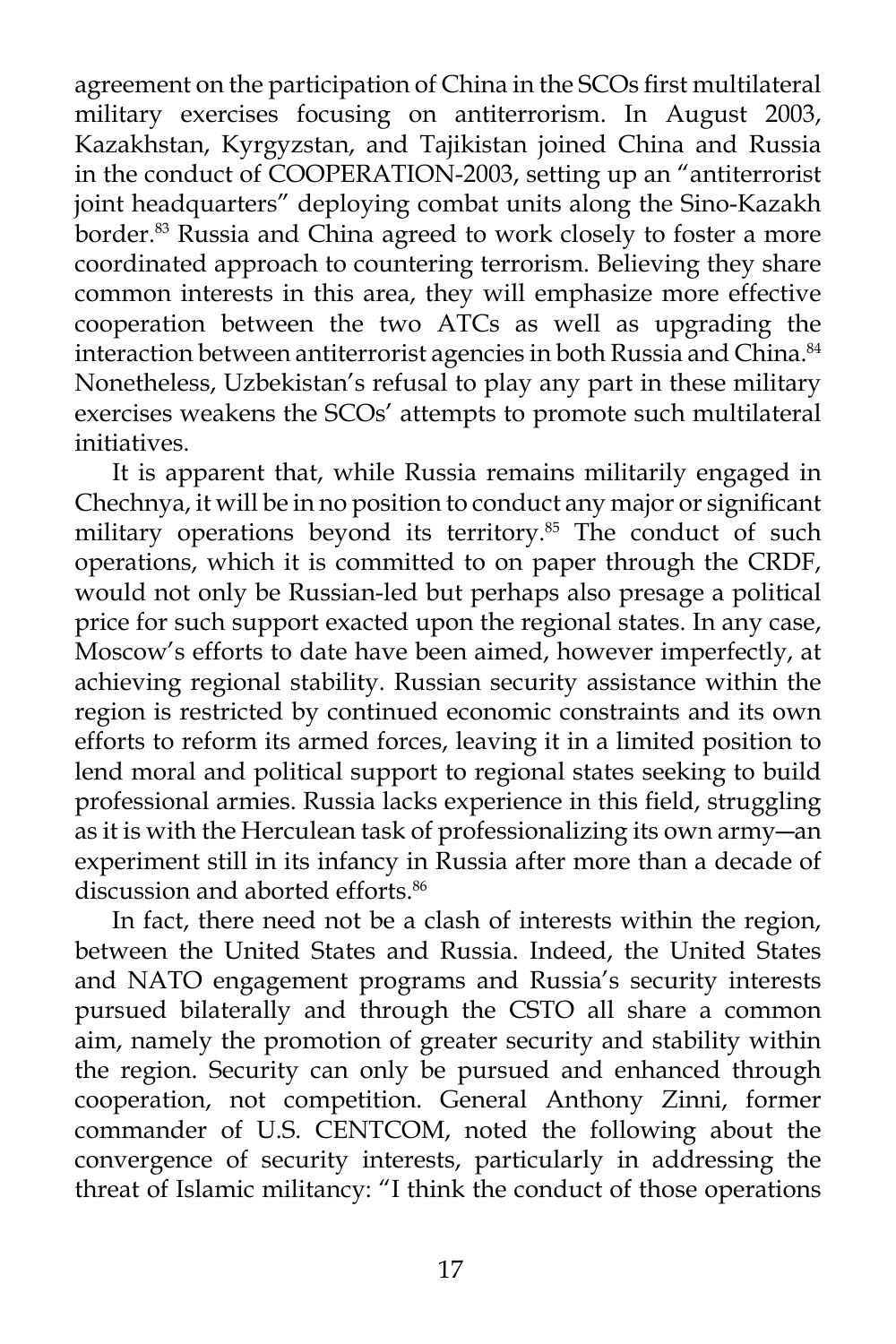against terrorism, and eventually dealing with the drug trade is both in the United States and Russian interests."87 Russia will seek to expand its security interests in Central Asia for the foreseeable future, while China will become more actively engaged, reflecting its growing economic interests as well as its security concerns related to Uighur separatists.

#### **Antiterrorist Capabilities in Central Asia.**

 Military reform has been prioritized within the Central Asian militaries in the context of the growing international security interest in the region, coping with the problems linked to Soviet legacy forces, domestic economic constraints, and recognition of a fluid and volatile threat environment. The most marked progress has been in Uzbekistan and Kazakhstan, while the others have lagged behind, reflecting their economic and political weakness.



Source: *The Military Balance 1994-95 to 2002-03*.

### **Figure 1. Defense Budgets in Central Asia.**

 As the graphic above illustrates, defense budgets within the region have fluctuated during the last decade, though Kazakhstan and Uzbekistan have remained consistently above the smaller regional militaries―reflecting their larger countries and economies.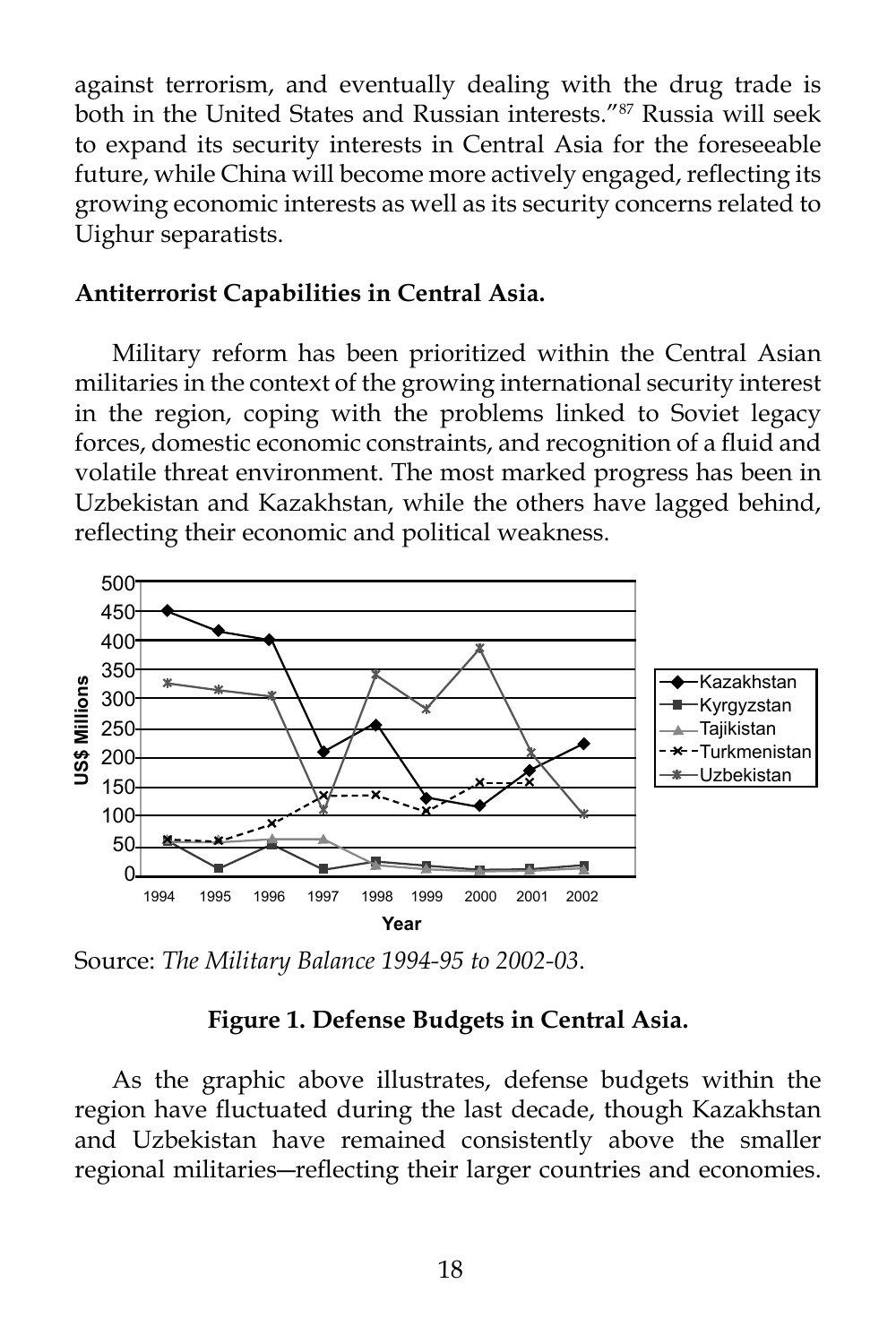Allowing for inconsistency in the reported defense figures and the problems of the figures in *The Military Balance*, these figures broadly support the picture of inadequately funded militaries. Kazakhstan's defense budgets in 1992-93 were disproportionately large (1992: \$1,480 million and 1993: \$707 million). These out-of-range figures are tied principally to the nuclear weapons they inherited from the USSR, and the budget began to stabilize itself once they had agreed to get rid of them. The early attempts to maintain large legacy forces may explain the dip toward the mid 1990s, which presaged the subsequent lowering of defense budgets. Fluctuations in the figures for Uzbekistan reflect its evolving military reform priorities combined with the exclusion, since 1999, of "other troops" (MVD, Border Guards, etc.) from the budget. The defense budgets in Kyrgyzstan, Tajikistan, and Turkmenistan have been largely static throughout the period.

 Although these defense budgets are generally small, they exclude spending items that would be included in a defense budget of a NATO member state. They also conceal greater spending potential in the local currency, as well as privileges extended to servicemen such as tax exemptions.<sup>88</sup> The average defense budget in the period, for the leading militaries, represents one-third to one-half the size of the defense budget of the smallest NATO members, excluding Luxembourg.<sup>89</sup> It is clear, therefore, that the Central Asian Republics cannot afford broad-scale conventional force modernization, but can afford to focus on the development of small, elite formations that are more professional and combat capable. This will need the full support of foreign assistance programs and the maintenance of closer links with the region's militaries and security forces, emphasizing followup work and more multilateral military exercises maximizing their exposure to foreign militaries.

#### **Force Structures.**

 Among the Central Asian states, the militaries' efforts to combat terrorists incursions have generally employed Soviet legacy forces that were structured and equipped for Moscow's conventional wars. Much of this heavy force structure is ill-equipped for unconventional, guerrilla type conflict. Where they existed or are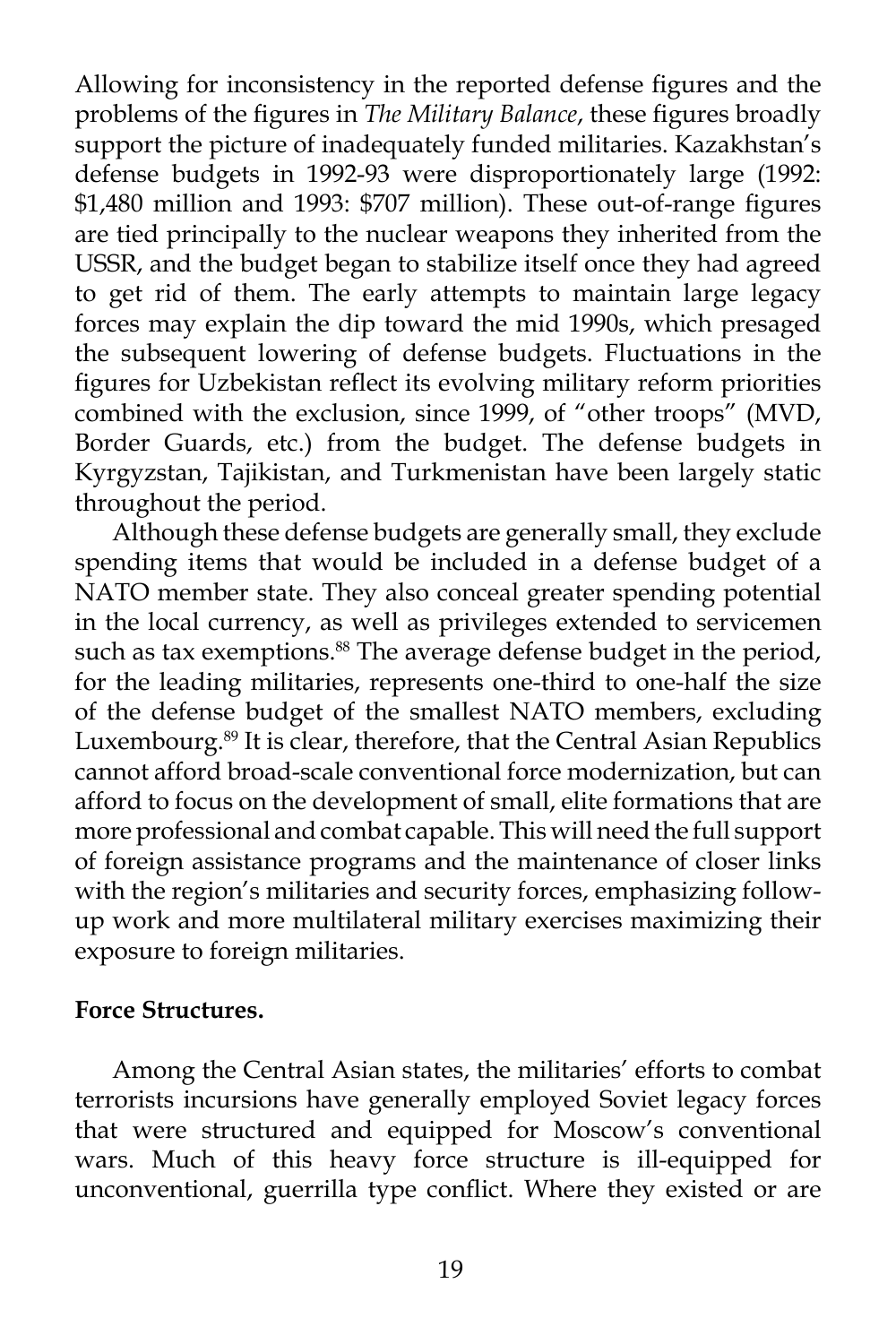being constituted, the militaries are finding that their elite, more professional and better trained, lightly armored, and more mobile formations (most likely special operations forces) are best suited to confront this type of threat. This kind of formation often has a specific or more narrow mission orientation than traditional conventional units. Undoubtedly, the most competent and battle ready of the regional Special Operation Forces (SOF)<sup>90</sup> are those of the Republic of Uzbekistan. Like their counterparts throughout the region, these units are under the control of the various state "power ministries," immediately raising problems of effective coordination and deployment. The Ministry of Internal Affairs' (MVD) Special Purpose Forces (OMON) are in essence the paramilitary arm of the police and are similarly structured to their Soviet predecessor. An MVD Special Forces company also is based in Tashkent as well as the Special Forces under the operational control of the National Security Service (SNB).<sup>91</sup> However, in Uzbekistan the SOF which are most effective and well-trained are the SOF Battalions under the MOD. Counterterrorism in Uzbekistan is placed under the operational control of the SNB and the armed forces support them as needed; under certain circumstances for a specific mission or campaign they could be placed under the operational command of the military.<sup>92</sup>

 In Kazakhstan the National Security Service (KNB) has operational control of its antiterrorist "Aristan" (Lion) unit based in Astana. The KNB oversees the police volunteer units known as "Sarbazy" (Warriors), which operate within the local districts. In addition, the police units (OMON) also support antiterrorist tasks and include a "rapid reaction" group "Kyran" (Eagle)*,* which has 10 teams deployed in Almaty. The MVD also controls its Alpha*,* or renamed KGB units with bases in Almaty and Semey including two Special Forces units: "Sunkar" (Hawk) and "Berkut" (Golden Eagle). Its MOD SOF is also based in Almaty and Semey. Operational control for counterterrorism in Kazakhstan is currently shared by the MOD and MVD, but it is likely that in future the KNB will be assigned this position.93 This pattern for the organization and operational control of SOF in Central Asia is also replicated in Kyrgyzstan, Tajikistan and Turkmenistan.<sup>94</sup>

 Throughout the region, SOF is affected by "Soviet thinking" within the older generation of officers. This is especially significant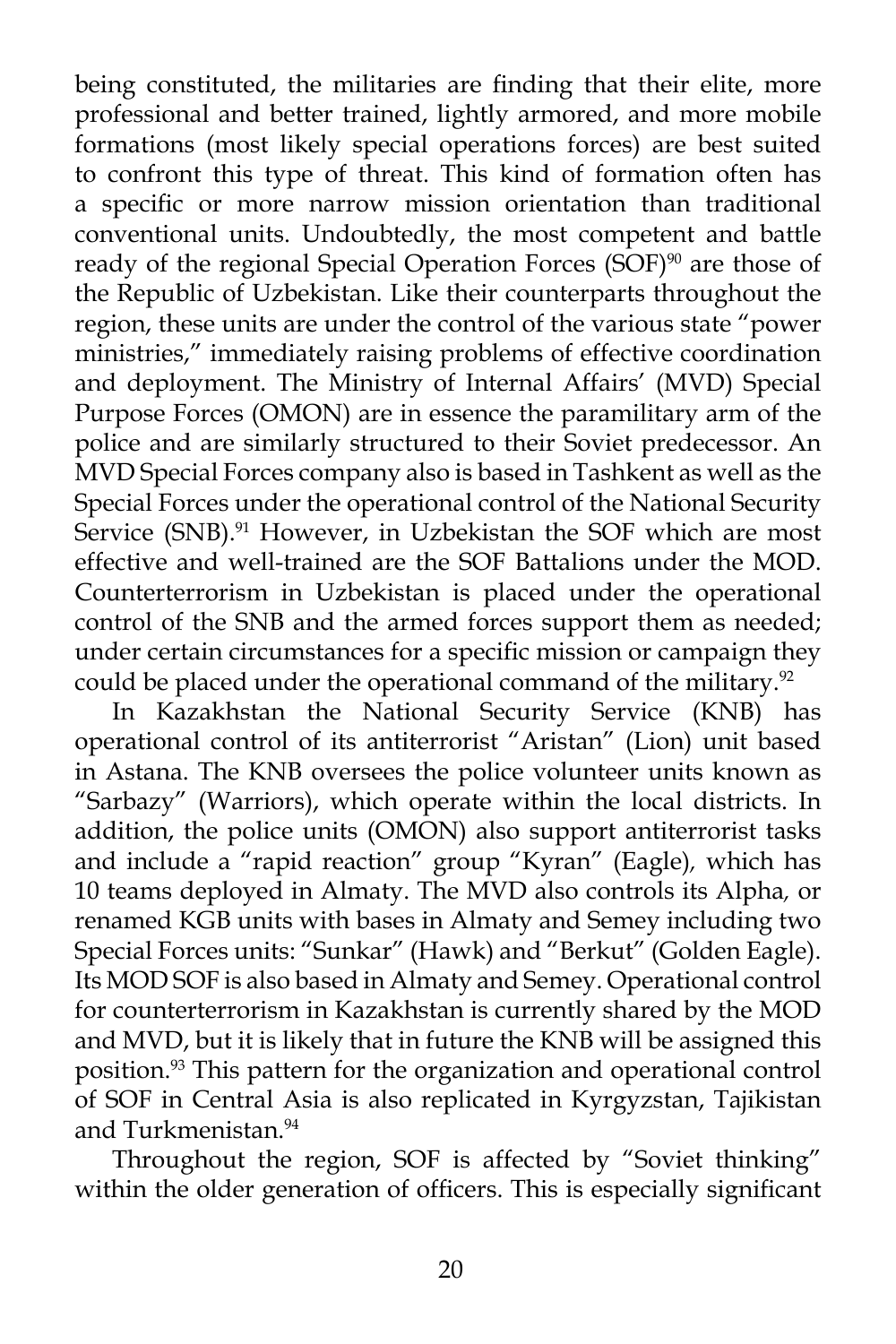since it acts as a constraint on efforts to enhance the operational capabilities of these forces. However, key skills tend to be found among these older Soviet and Russian trained officers.

U.S. SOF can be used in a variety of ways and have excellent capabilities against terrorists. They are light, mobile, and trained to work well with the local populace; tailored for deep and longrange reconnaissance; and trained and equipped to identify, target and designate, if needed, terrorist groups and their operating bases. They can maximize the use of conventional assets while minimizing the loss of life among civilians. U.S. SOF often operate in small teams, performing reconnaissance missions as well as direct action against enemy targets. They need operational mobility and good communications to keep them within range, responding quickly to terrorist activity and a fluid "front-line."

 The Central Asian states do not yet possess the mobility or communications, essential equipment, and training to support the development of highly combat-ready SOF.<sup>95</sup> One key is their inability to recognize the battle utility of SOF operating in small groups. Such a transformation will necessitate the reform of the structure, doctrine and thinking of the commanding officers, who need to learn the importance of "bottom up" initiative from the junior ranks.

 In 1993, the 7th Special Operations Squadron toured the Central Asian states, supplying initial U.S. SOF contacts with the newly independent former Soviet Republics of Central Asia.<sup>96</sup> U.S. military links with the region in the 1990s developed most with Uzbekistan on a bilateral basis and through multilateral military exercises utilizing NATO's PfP.<sup>97</sup> Since 1999, however, the five Central Asian states have been in CENTCOM's area of responsibility (AOR)<sup>98</sup> and U.S. SOF that deploy to the region are under the operational control of Special Operations Command-Central (SOCCENT) based at MacDill AFB, Tampa, Florida. Since then U.S. SOF have been the lead provider of military-to-military training of the Central Asian militaries.<sup>99</sup> 12-man A-teams deliver training in the host nation for a month at a time four times each year, with the focus on patrolling, small arms and explosives and small unit skills. These links were crucial politically in gaining the support offered by the Central Asian states for OEF.<sup>100</sup> Understandably, given the energy and security interests of the United States in the Caspian Sea, levels of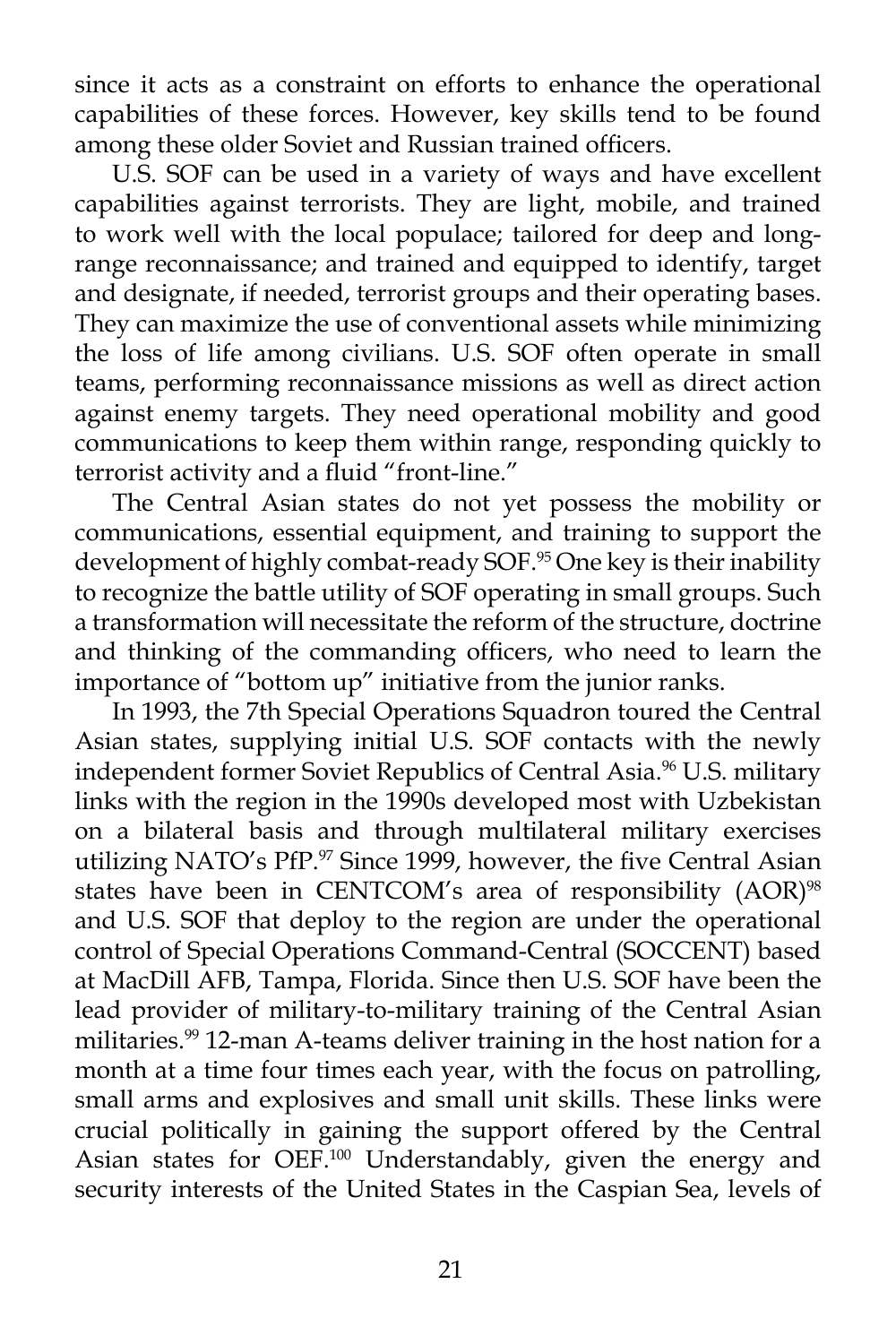financial assistance through existing programs rose steadily during the 1990s. U.S. funded security programs for Central Asia totaled  $$356,120,000$  during 1992-2001.<sup>101</sup> Assistance increased still further after 9/11. All of the states receive Foreign Military Financing (FMF), International Military Education and Training (IMET) and since 2002 became eligible to receive Excess Defense Articles (EDA) on a grant basis.<sup>102</sup> In 2002, FMF to the region was as follows: Kazakhstan, \$4,750,000; Kyrgyzstan, \$11,000,000; Tajikistan, \$3,700,000; and Uzbekistan, \$36,210,000.103 IMET funds: Kazakhstan, \$800,000; Kyrgyzstan, \$600,000; Tajikistan, \$250,000; Turkmenistan, \$450,000; and Uzbekistan, \$1,000,000.104

 These levels of funding have gone some way to furthering U.S. military engagement within the region, but the programs and training given have had to face the harsh realities of poor, underfunded post-Soviet militaries. Although some of the facilities within which training occurred were reportedly very good,<sup>105</sup> the quality of the soldiers in the indigenous militaries often left a lot to be desired. For example, the Kazakh soldiers receiving training from U.S. SOF in 2002 were alleged by some trainers to be of poor quality.106 The nature of this training has not always specifically targeted the antiterrorist side of these militaries, instead training border and peacekeeping troops in Kazakhstan, Kyrgyzstan, and Uzbekistan. In January and February 2003, U.S. SOF conducted joint military exercises in Kyrgyzstan, called BALANCE KNIGHT, which included the Kyrgyz National Guard (MVD) and the Kyrgyz SOF "Scorpion" battalion. During BALANCE KNIGHT, shooting, mountaineering, rapid response, helicopter maneuvers, and medical and engineering skills were drilled.<sup>107</sup>

## **Uzbek Special Forces.**

 Uzbek armed forces, particularly its Special Forces, are regarded as the most effective in the region. Its MOD SOF are organized into seven battalions with the brigade headquarters in Tashkent; these battalions are not under the command of the Military Districts and have responsibilities along Uzbekistan's borders. All Uzbek SOF battalions are professional, with their servicemen signing 3-year contracts. Yet in training and operations, they are utilized as light infantry.108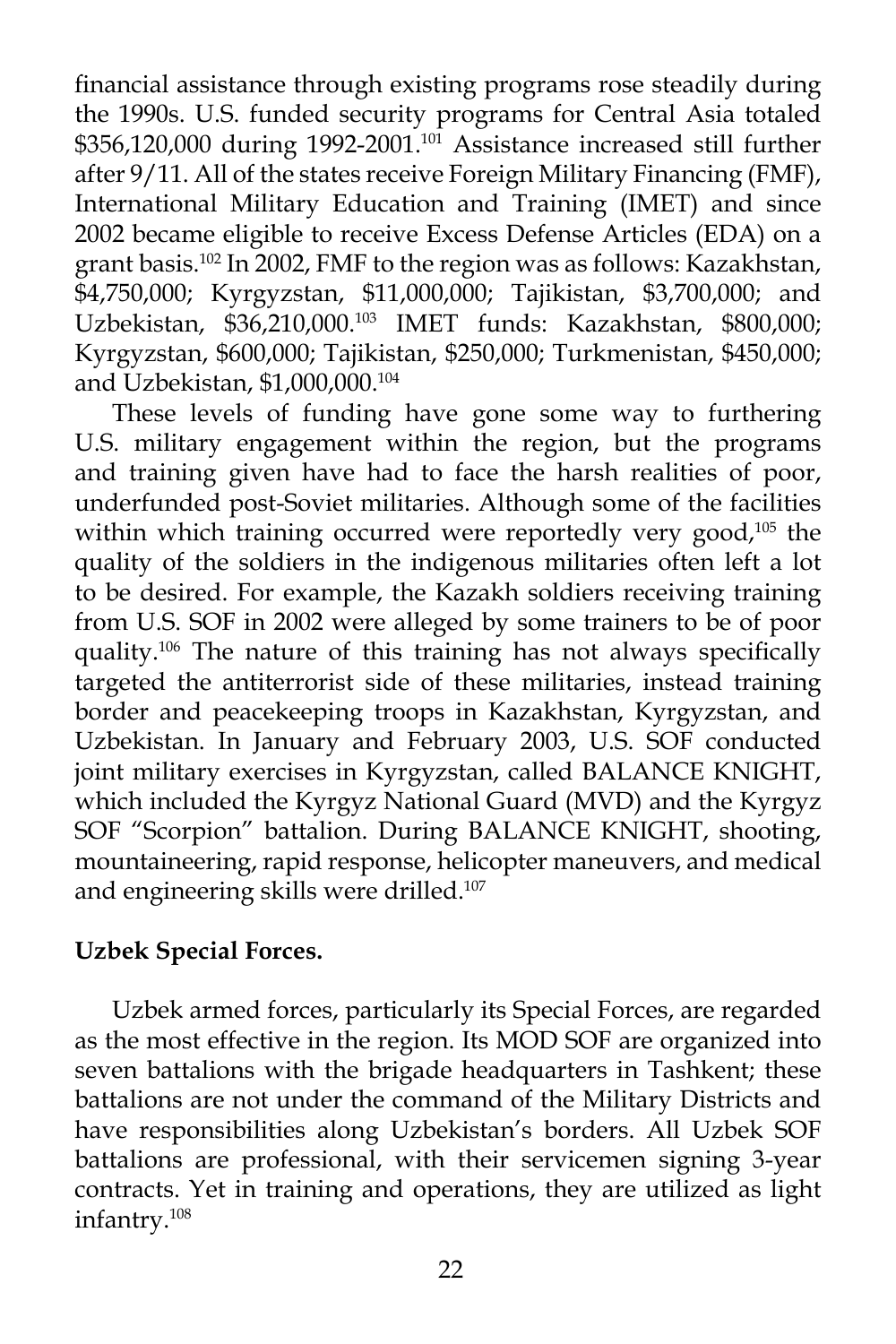In 2000 in Surkhandarya, for example, they were inserted in small teams and took casualties while attempting to confront the IMU in well-prepared defensive positions. During the operation they were utilized as light infantry, pushing the IMU into hard terrain before calling in air and artillery strikes. Although they eliminated the small group of IMU guerrillas, the local population had to be evacuated, allowing sympathy to grow for the insurgents and their cause.<sup>109</sup> Thus, Uzbek SOF were essentially misused, failing to fix and locate the enemy and call in conventional light infantry and close air support to wipe out their targets. The Uzbek SOF, professional and the most advanced in the region, may have expanded too rapidly, sacrificing quality for quantity. Clearly they need more effective reform programs, to include better counterterrorist training, refined tactics, critical equiptment items, etc.

 The United States has given critical support to the Central Asian militaries, but this can be developed still further through **training,** providing **equipment,** and promoting **intelligence cooperation,** both within the region itself and internationally. In what follows, some of the shortcomings of U.S. military engagement will be highlighted and the continued weakness of the antiterrorist capabilities of the Central Asian states will be explored before suggesting a roadmap for markedly enhancing these capabilities in the future.

#### **Training and Equipment.**

 The Central Asian Republics with the least effective SOF are those that have received less exposure to U.S. and western militaries either through bilateral training or NATO's PfP activities. Consequently, the least combat-ready forces in the region are those in Turkmenistan, closely followed by Tajikistan and Kyrgyzstan.

 The majority of SOF training in Tajikistan has been geared towards the enhancement of the Tajik border guards (KOGG) and the OMON unit of the MVD. However, if properly and thoroughly trained through U.S. assistance programs, these forces could become very effective as covert operators, gathering intelligence and helping to prevent specific events. Achieving this will involve a comprehensive rise in the number of U.S. SOF carrying out training in unconventional warfare techniques.<sup>110</sup> This requires political will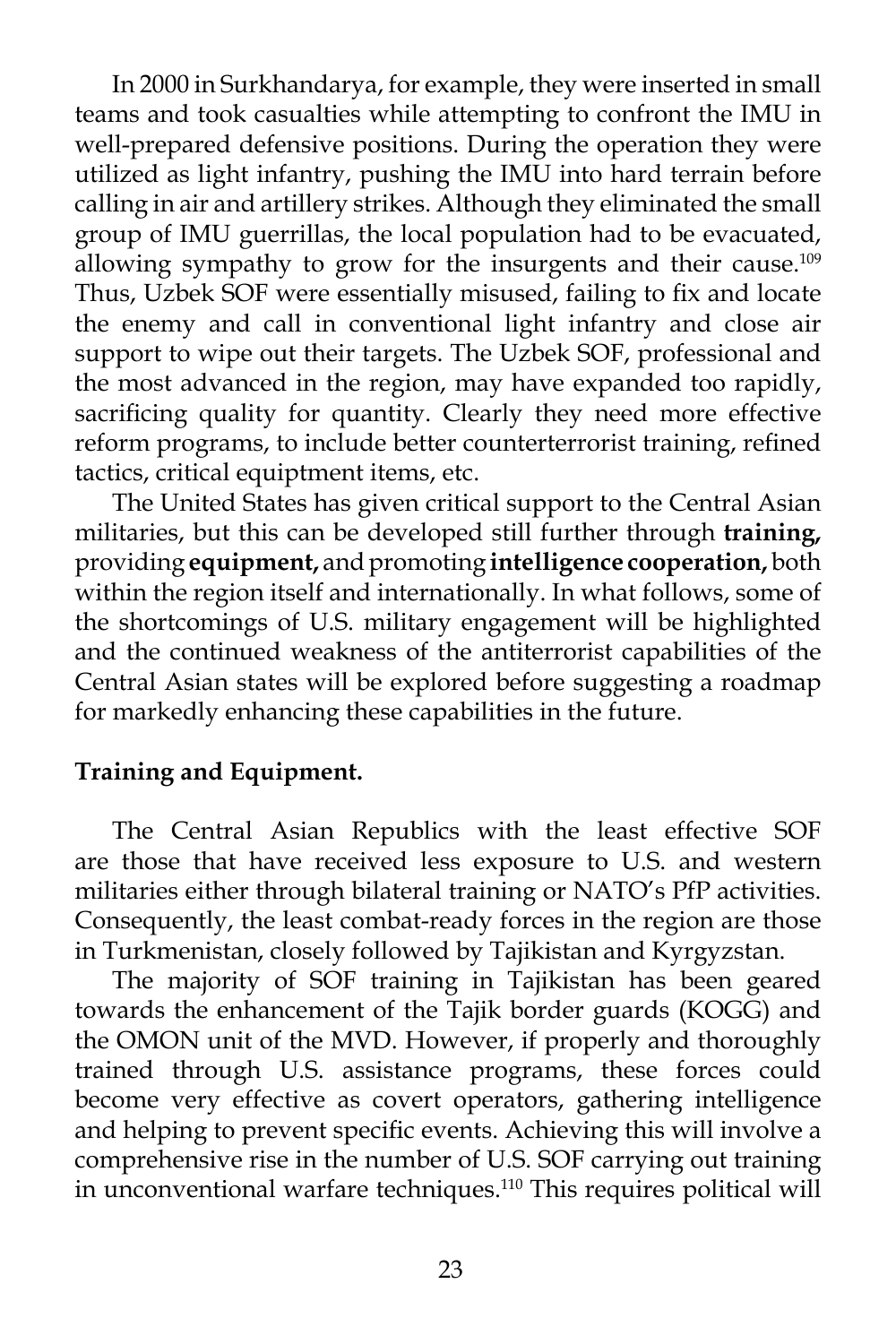and direction, as well as provision of more effective equipment and materials to the trainers for use during training. There is little point in assisting these forces by providing training using equipment that does not stay with the recipients. Likewise, the best quality and most cost effective training is provided through MTTs, which can be deployed to the host nation and encompass whole unit training.<sup>111</sup>

 Officers in Central Asia should also be exposed to improved psychological training, widening their horizons by teaching them political and social awareness. The future success of these militaries will depend upon the creation of a new generation of officers capable of leading their armed forces in the 21st century, responding to the evolving international and regional security environment.<sup>112</sup> More English language training is needed to facilitate interoperability with Western militaries; enabling officers to access English language learning tools will be a key to closer integration with the West. However, in some cases  $C^2$  breaks down within the region, through language barriers that reflect the rapid changes in the ethnic composition of the post-Soviet legacy forces. In Uzbekistan, for example, most officers speak Russian and Uzbek, while the soldiers, whether contract or conscript speak only Uzbek. Though the Uzbeks are working toward more Uzbek language courses for their officers, assistance would speed up this process.<sup>113</sup>

 Another key factor on enhanced training in the region, inculcating more independence in the junior officers, would involve access to e-learning tools. Through such promotion of self-training, an Advanced Distributed Learning (ADL) option within the officers' ordinary training cycles would stimulate self-awareness and professional development.<sup>114</sup>

 They also require more use of a modeling and simulation system, providing Computer Assisted Exercises. This is a cost effective way of training the individuals, staffs, combat teams or multiple combat formations, and may be used to diversify the standard scenarios of conventional military exercises held within the CIS.115 All too often their exercises are inflexible and show little awareness of the potential of terrorist groups to vary their targets and strategies. Doctrinal awareness of the nature of low-intensity conflict, stability operations, and counterterrorist operations needs to be developed at the theoretical level. These militaries were originally designed by the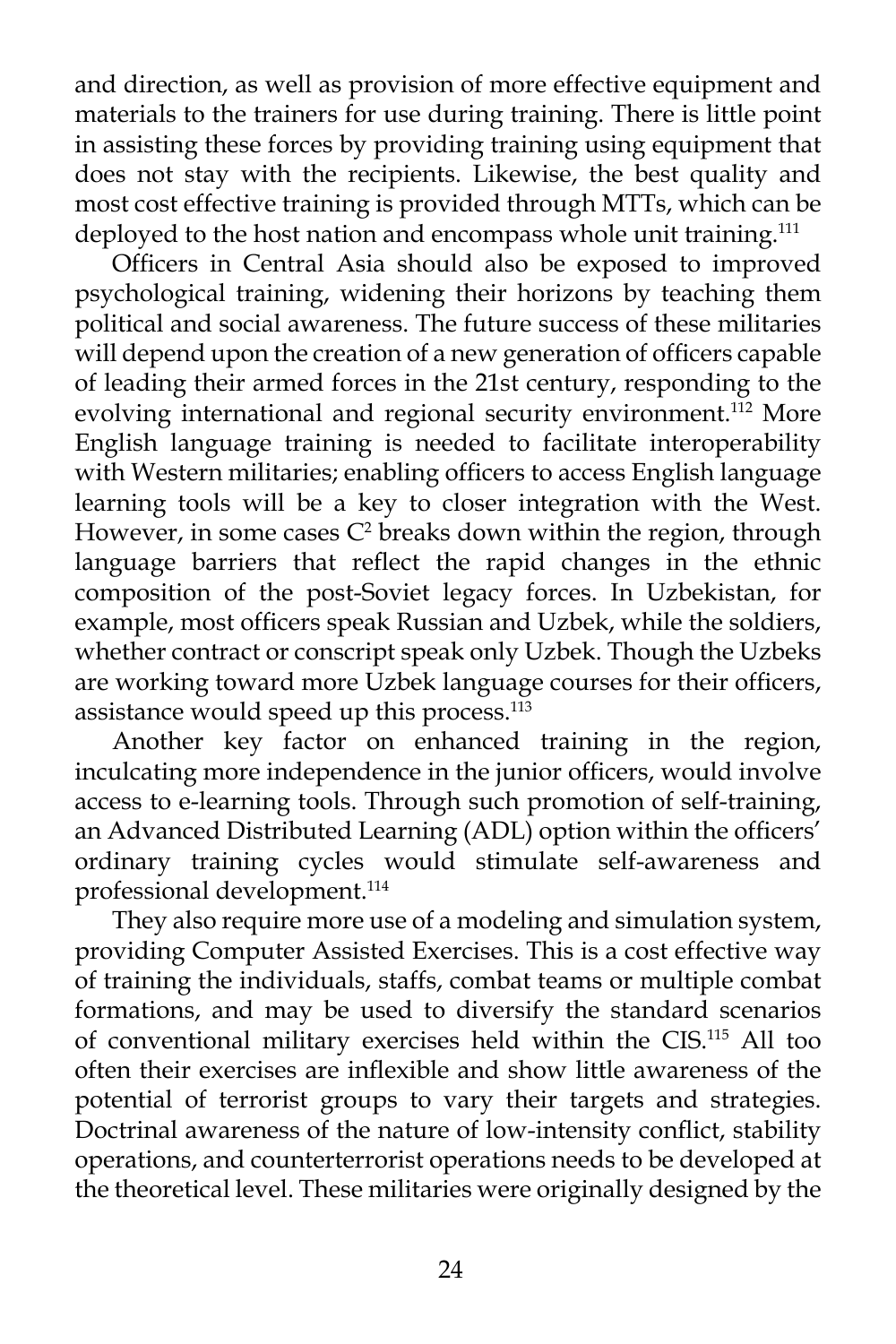Soviets for large-scale conventional war, using divisions and carrying out operations on a massive scale. Within the military academies, they must break this mold and develop or embrace new doctrinal manuals and begin teaching the basics of counterinsurgency and counterterrorism.116 Officers must learn basic practices associated with counterterrorism, such as setting up roadblocks, vehicle searches, etc.

 Effective training is only one of the building blocks needed in developing the antiterrorist capabilities of these militaries. Despite their best efforts and most financial resources being funneled towards the SOF in each state, they lack basic kit and advanced weaponry. For instance, they find it difficult to obtain a clear picture of the battle space, lacking C<sup>4</sup>ISR equipment and remote sensors.

 The region's SOF require the type of equipment that will enhance their operational mobility and generally improve their combat capabilities. This includes night-vision equipment and thermal sights; modern sniper weapons; communication equipment at operational and tactical level; modern individual and crew-served weapons with sufficient quantities of ammunition to train with them; light-weight and functional body armor capable of giving adequate protection against a 7.62mm round; body armor to protect against fragmentation weapons; gas masks; protective head gear; spare parts to assist in repairing the Soviet era equipment they possess; Global Position System (GPS); communications equipment to enhance  $C^3I$ ; mobile sensors; armored mobile vehicles such as the HMMWV; and helicopters for greater small unit mobility.<sup>117</sup> It is also important to stress the fundamental requirement for engineers and support staff being sent the host nation before, during and after the supply of any Western equipment; the regional militaries are not automatically capable of carrying out their maintenance and repairs.<sup>118</sup>

 Furthermore, specific needs such as mobile sensors, which are essential for use by SOF, would enable the local SOF to "watch" for traffic in unusual places, or could be utilized in aiding the security of remote or inaccessible areas in the mountains, through which drug traffickers and militants may seek to pass. In particular a Remote Battlefield Sensor System (REMBASS) would allow greater awareness of movements and potentially dangerous incursions, filling the gaps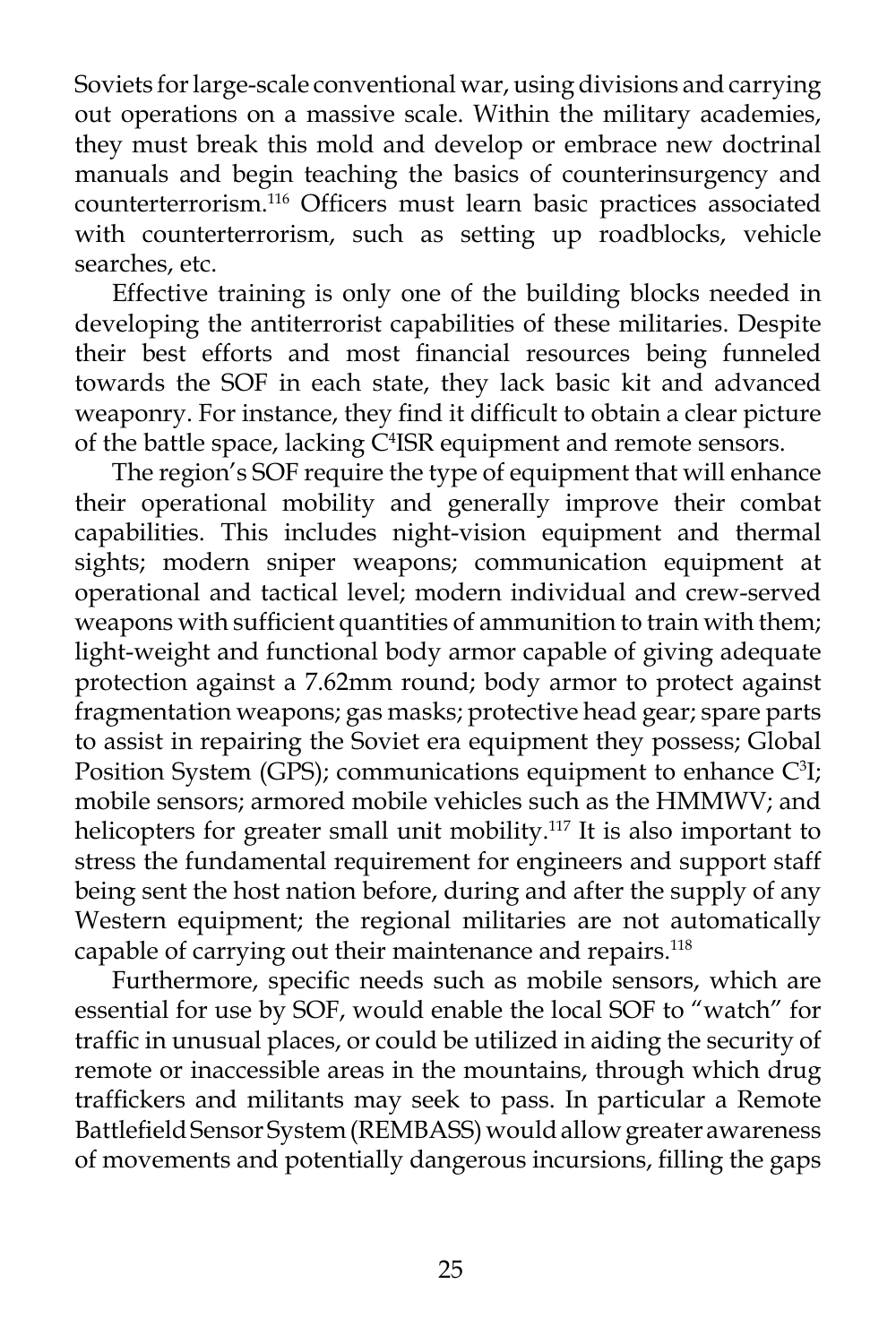along very extended and rugged borders and providing oversight of remote trails into and out of the country<sup>119</sup>

### **Small Units.**

 Their weaknesses are manifold, as observed in the use SOF during the terrorist incursions within the region in 1999 and 2000. These include unit movement, collective task proficiency, react-tocontact skills and individual marksmanship.120

 More exercises, in-country whole unit training, military exchanges inside the United States and other coalition partner countries, as well as U.S. SOF military-military training are all useful. Yet they need to be coupled with recognition that security can also be enhanced by commitment to long-term military reform, especially professionalization and development of an NCO corps with distinct management/command responsibilities. This should include SOF professionalization. Indeed, counterterrorist-operations demand a high level of professionalism on the part of the ordinary soldier. There is little doubt that creating professional armed forces within Central Asia would result in greater security, deter some terrorist activities and improve interoperability with western militaries. Progress is being made toward professionalizing the armed forces in Uzbekistan. There is evidence that Kazakhstan may be seriously pursuing similar goals. But challenges remain within Kyrgyzstan, Tajikistan, and especially Turkmenistan.<sup>121</sup>

 Small units capable of mobile rapid reaction, professionally trained and able to minimize the widening of local conflict by using a "light touch" in their operations still require the operational support of the other branches of the armed forces. The Central Asian militaries will need upgraded airframes and platforms to facilitate support operations, small unit insertion, battlefield logistics,  $C^2$ , airborne fire support, and reconnaissance.

## **Central Asian Train and Equip Program?**

 Growing support exists within the Central Asian militaries for deeper engagement with the United States as well as expanded participation within NATO's PfP. Although the challenges are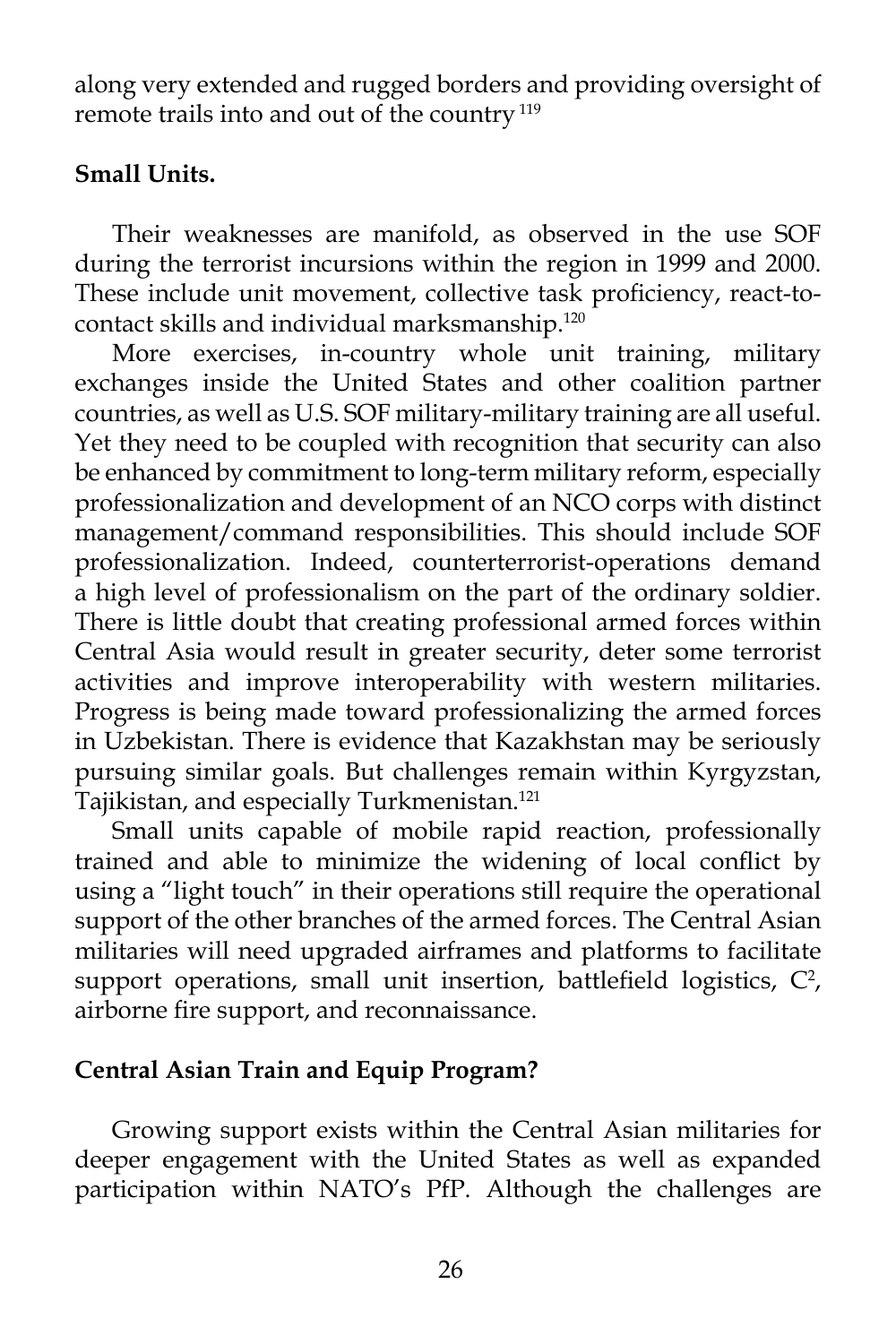significant, options for greater levels of successful engagement can be found in examples from the experiences of the former Warsaw Pact members, and indeed elsewhere within the former Soviet republics.

 In Eastern Europe, for instance, Romania faced the challenges of poor unit readiness, questionable force capability and force restructuring after the end of the Cold War. Its 812th Battalion, "Carpathian Hawks," successfully carried out joint missions in Afghanistan under the operational command of the 1st Brigade Task Force "Devil," headed by U.S. Colonel John F. Campbell.<sup>122</sup> At Kandahar, the "Carpathian Hawks" were responsible for base security, patrols, data collecting, and information operations. They also participated in complex reconnaissance and joint combat missions.123 The undoubted success of the "Carpathian Hawks" lay in their adoption of modern training methods and NATO standard operating procedures, enhancing readiness and combat capability and then gaining invaluable operational experience between 1996- 2002 in various missions under UN and NATO command in Angola, Bosnia, and Kosovo.124

## **The Georgian Model: GTEP.**

 A critical part of the U.S political and military assistance to Georgia began in May 2002, with the implementation of the Georgia Train and Equip Program (GTEP), costing \$64 million. The program was designed to run over 2 years, enhancing the antiterrorist capabilities of the Georgian army, promoting their cooperation in the GWOT, and helping to alleviate the tension created within the Georgian state as a result of Chechen and other militants operating in the Pankisi Gorge.<sup>125</sup> This important security program is a time-phased training program, conducted in-country in cooperation with the Georgian MOD, with its prime focus on training the Georgian 16th Mountain Battalion, 113th Light Infantry Battalion and 11th MRD.<sup>126</sup> The initial program, conducted under the command of Special Operations Command Europe (SOCEUR), focused on the Georgian MOD and Land Forces Command to enhance their effectiveness in creating and sustaining standard operating procedures, training plans, and a property accounting system.<sup>127</sup> The curriculum consisted of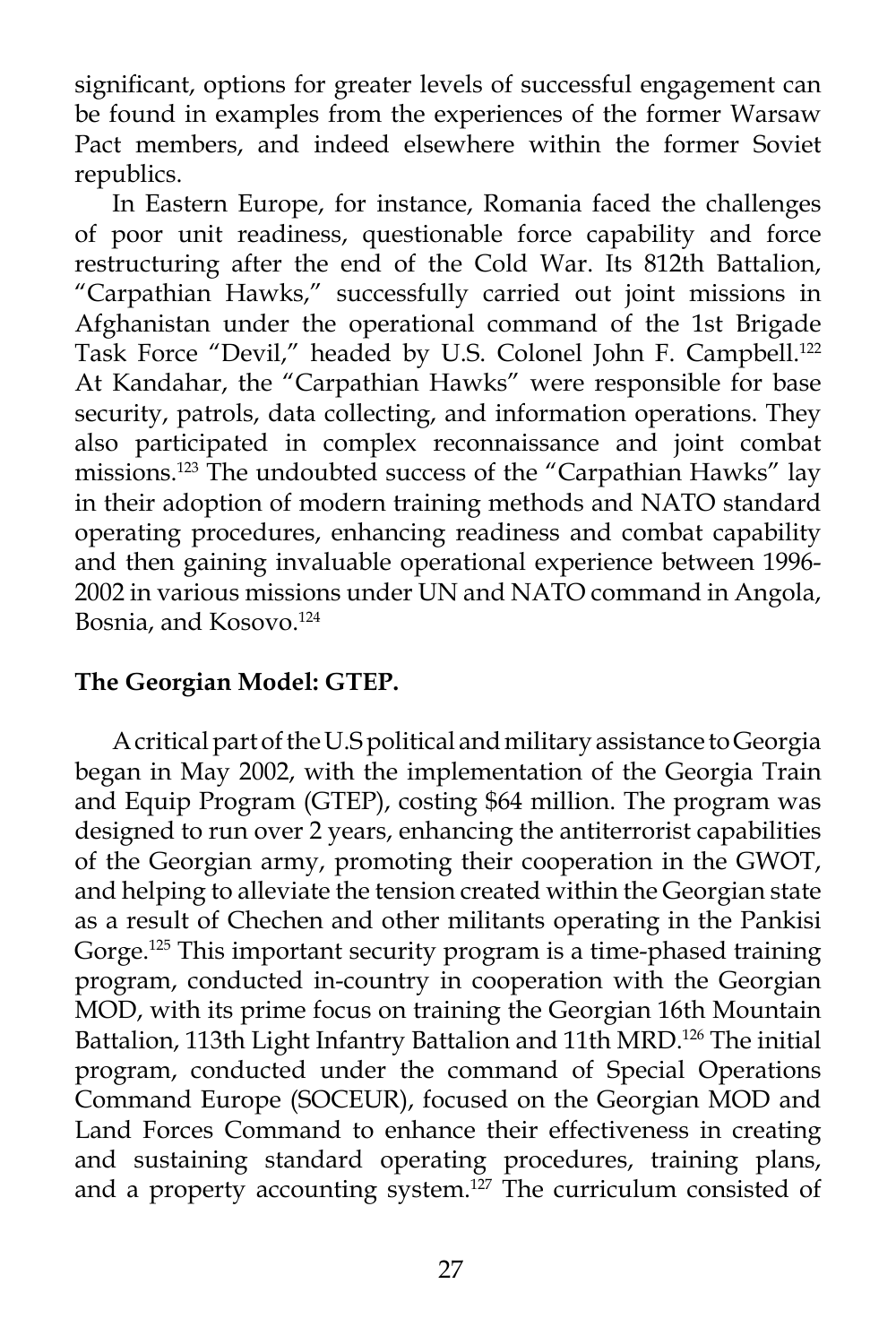performance-oriented practical exercises similar to those taught at the U.S. National Defense University, Joint Forces Command, and U.S. Army War College.

 Tactical training, consisting of approximately 100 days per unit, is designed to instruct the Georgian battalions in light infantry tactics, platoon-level offensive and defensive operations, and airmobile tactics. Its curriculum includes basic individual skills, combat lifesaver, radio operator procedures, land navigation, human rights education, and combat skills, including rifle marksmanship, movement techniques, and squad and platoon tactics.128 The program also ensures that those trained and entering service in the battalions do so on a professional basis, signing contracts on completion of their training, thus enhancing the status of the battalions.<sup>129</sup> Furthermore, the participation of Georgian border troops and two platoons from the MVD ensures greater interoperability among the forces.<sup>130</sup>

 The program has not been without its problems. Requests for more equipment have been made by the Georgian MOD during the course of the program, and there have been difficulties in persuading the Georgian MOD to devise a blueprint for future training following the scheduled departure of U.S. military advisors in 2004.131

 Nonetheless, General Richard Myers, Chairman of the U.S. Joint Chiefs of Staff, praised the level of training during a visit to Georgia in November 2002, equating it with what he would expect to see in U.S. training of similar sized units.<sup>132</sup>

#### **Adapting the Georgian Model.**

 Devising a version of GTEP for the enhancement of Central Asian security is certainly a viable option, provided it can be formulated to address the specific needs of the Central Asian militaries, enabling them to develop their antiterrorist capabilities within a difficult and challenging operational environment. It must be coupled with long-term interagency planning, and efforts to develop new levels of regional security cooperation. Moreover, there is a vital role for NATO to play in supporting and implementing such a program.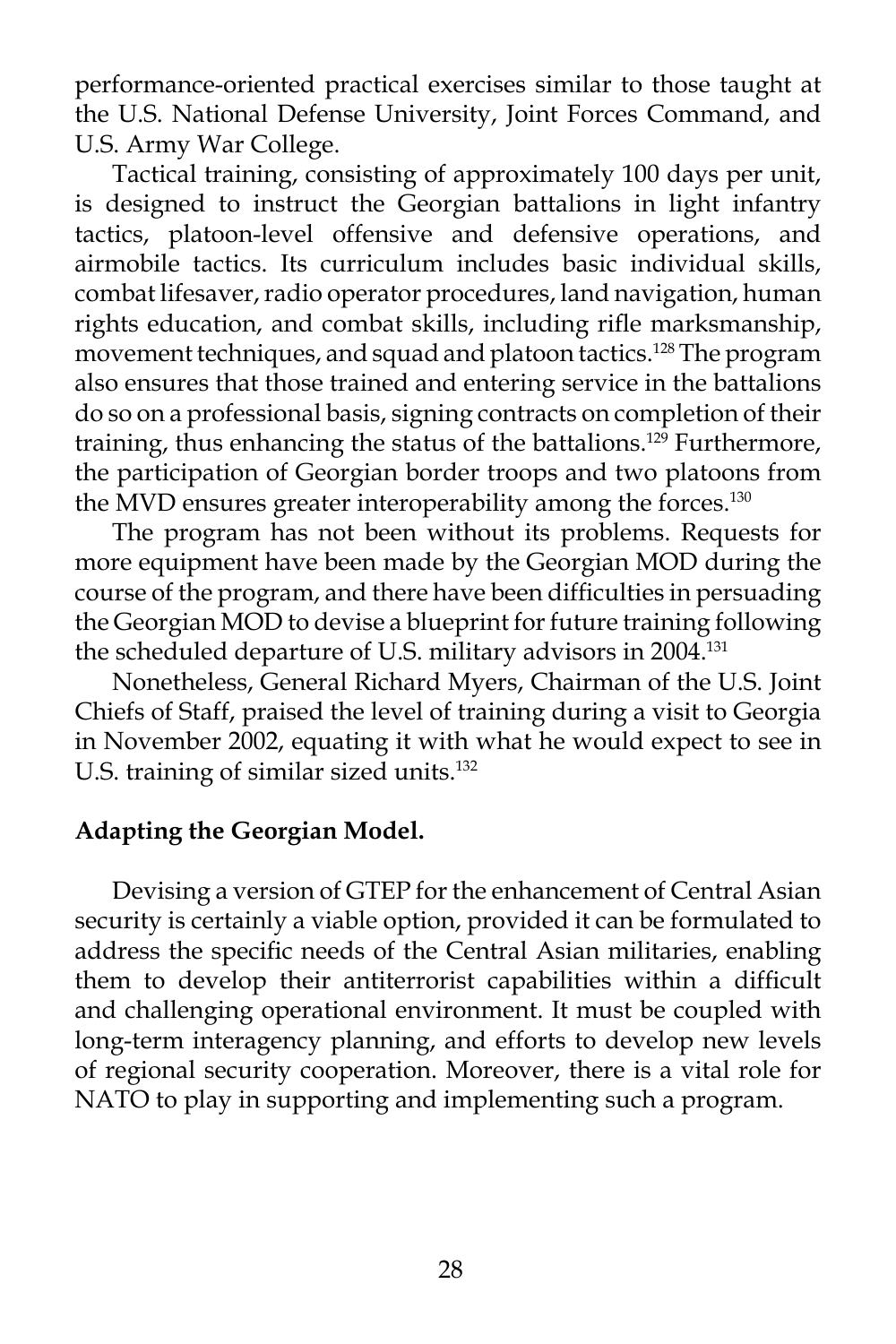## **CATEP.**

 CATEP regional centers should be established in Kazakhstan and Uzbekistan, and be open to full participation from all the Central Asian militaries. NATO should play an active role through the PfP program to further strengthen the international dimension of the assistance program and expand the scope of its activities. Achieving this would entail the following **basic outline.**

 A Political Steering Group (PSG) would be formed to coordinate the program, maximizing its efficiency and effectiveness. The PSG would maintain control and direction over the multinational program, supply political oversight of the Military Working Group; and liaise between NATO and national governments. The PSG should be restricted to NATO members and representatives for the CA states. A military working group (MWG) would be responsible for planning details and proposing further assistance required to the PSG. It would facilitate pooling international expertise and scarce resources in support of the CATEP; preparing an implementation plan; and overseeing the execution of all aspects of the assistance programs. CA states could provide representatives to participate in the work of the MWG. Finally, a Training Assistance Sub-Working Group (TASWG) would coordinate, manage, and oversee the implementation of the MWGs' training assistance programs. The United States should assume chairmanship of the TASWG, with the participation of other NATO members willing to become involved in the program. See Figure 2.

 At the November 2002 NATO Summit in Prague, NATO Secretary-General Lord Robertson, stressed the importance of closer links with Central Asia. The Alliance must secure the political will to deepen PfP engagement in the region in the near future. Russia ought to play a positive consultative role, in keeping with the cooperative spirit being cultivated through the NATO-Russia Council mechanism, though Moscow should not have a veto on such a program.<sup>133</sup> NATO has gained experience in dealing with terrorism since 9/11 which its members can share with Central Asia. It can also encourage these partner states to utilize Article VIII of the NATO Charter, in seeking additional security assistance programs and antiterrorism training.134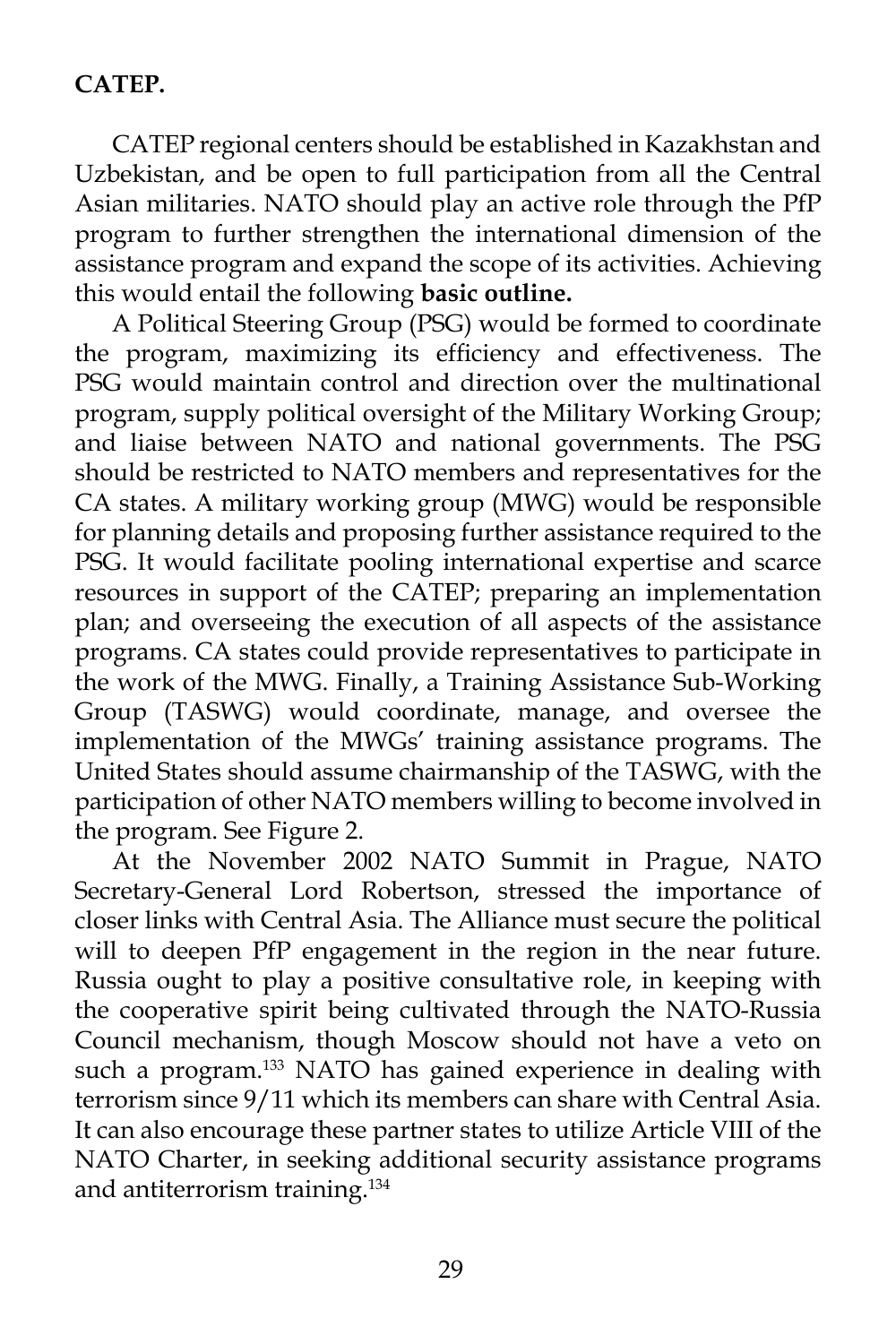| Country              | <b>Proposed Role</b>                                                                                                                                                       |
|----------------------|----------------------------------------------------------------------------------------------------------------------------------------------------------------------------|
| Canada               | Member, PSG and MWG; Possible Chairman, MWG and PSG.                                                                                                                       |
| Denmark              | Possible Member, MWG and TASWG; and provision of trainers and<br>training assistance.                                                                                      |
| France               | Member, PSG and MWG, Chairman of TASWG; provision of training<br>assistance.                                                                                               |
| Germany              | Possible Chairman, PSG and MWG; provision of training assistance.                                                                                                          |
| Italy                | Member PSG and/or MWG.                                                                                                                                                     |
| <b>Netherlands</b>   | Member, PSG and MWG; provision of training assistance.                                                                                                                     |
| Poland               | Member, MWG; Member TASWG; provision of trainers and access to<br>its facilities for CATEP personnel.                                                                      |
| Turkey               | Member of PSG and MWG; provision of training assistance and access<br>to its training facilities for CATEP personnel.                                                      |
| UK                   | Member, PSG, MWG, and TASWG; provision of trainers and access to<br>its training centers for CATEP personnel.                                                              |
| <b>United States</b> | Member, PSG and MWG; Chairman of TASWG; alternative Chairman<br>of PSG or MWG; provision of training assistance and access to its<br>training centers for CATEP personnel. |

### **Figure 2. Possible NATO Participants in CATEP Support Structure.**

 Many NATO members are actively engaged in Central Asia through bilateral assistance programs. NATO PfP nations could also join this assistance effort. In particular, the Baltic States, with their experience of English Language Training, could play an invaluable role. (See Figure 3.) Moreover, other PfP members such as Ukraine have good facilities for exercises and have recently held multilateral military exercises at their Yarovsky firing range in the Lvov region, aimed at improving antiterrorist operations; these witnessed the participation of Austria, Armenia, Azerbaijan, Belarus, Bulgaria, Canada, Denmark, Georgia, Germany, Greece, Kazakhstan, Kyrgyzstan, Latvia, Moldavia,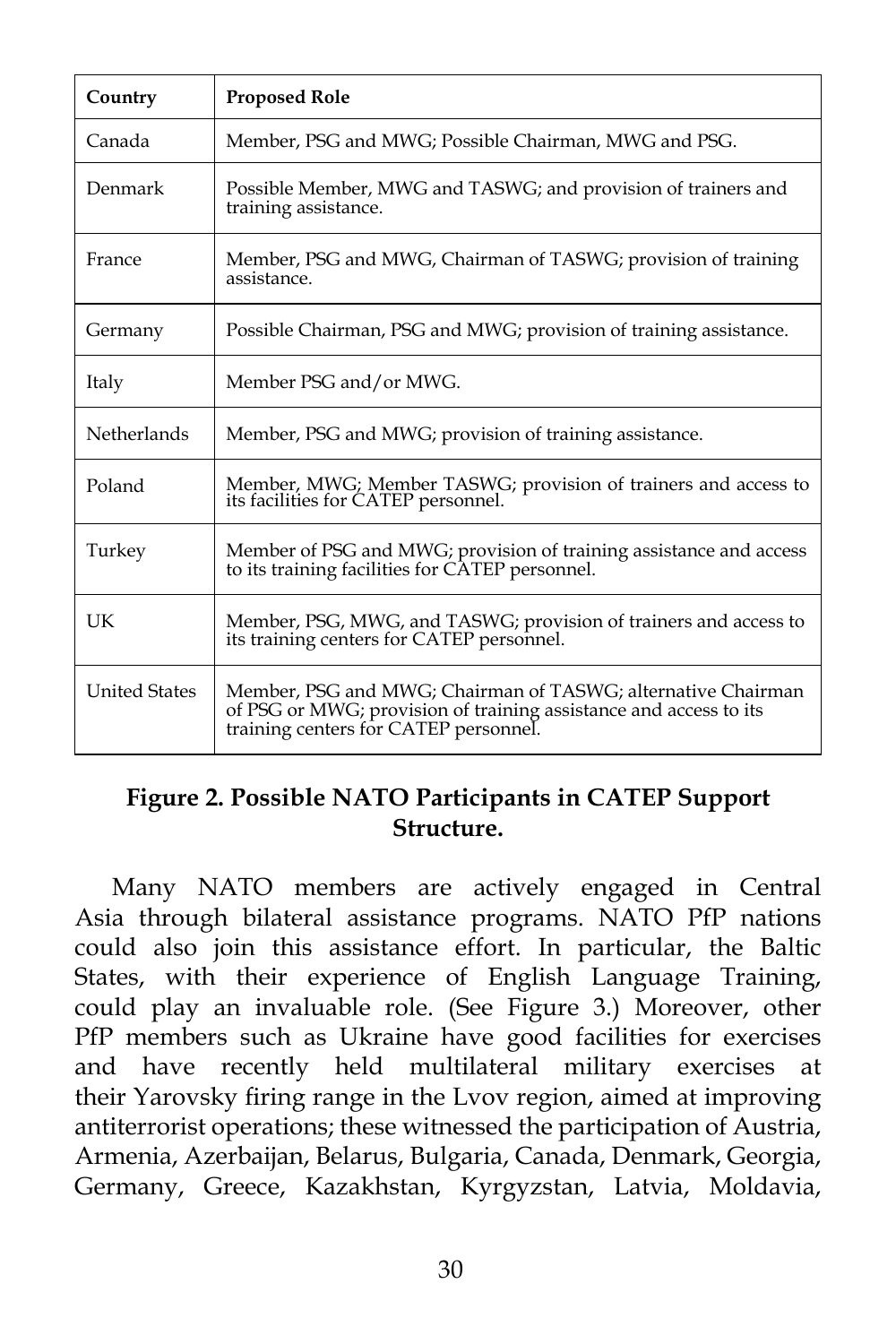| Country | <b>Proposed Role</b>                                                                                     |
|---------|----------------------------------------------------------------------------------------------------------|
| Estonia | Member TASWG; provision of trainers and ELT assistance and access to its facilities for CATEP personnel. |
| Latvia  | Member TASWG; provision of trainers and ELT assistance and access to its facilities for CATEP personnel. |
| Sweden  | Access to its facilities for CATEP personnel.                                                            |
| Ukraine | Provision of trainers and access to its facilities for CATEP personnel.                                  |

# **Figure 3. Possible NATO PfP Participants in CATEP Support Structure.**



**Figure 4. Proposed First Year Outline for CATEP.**136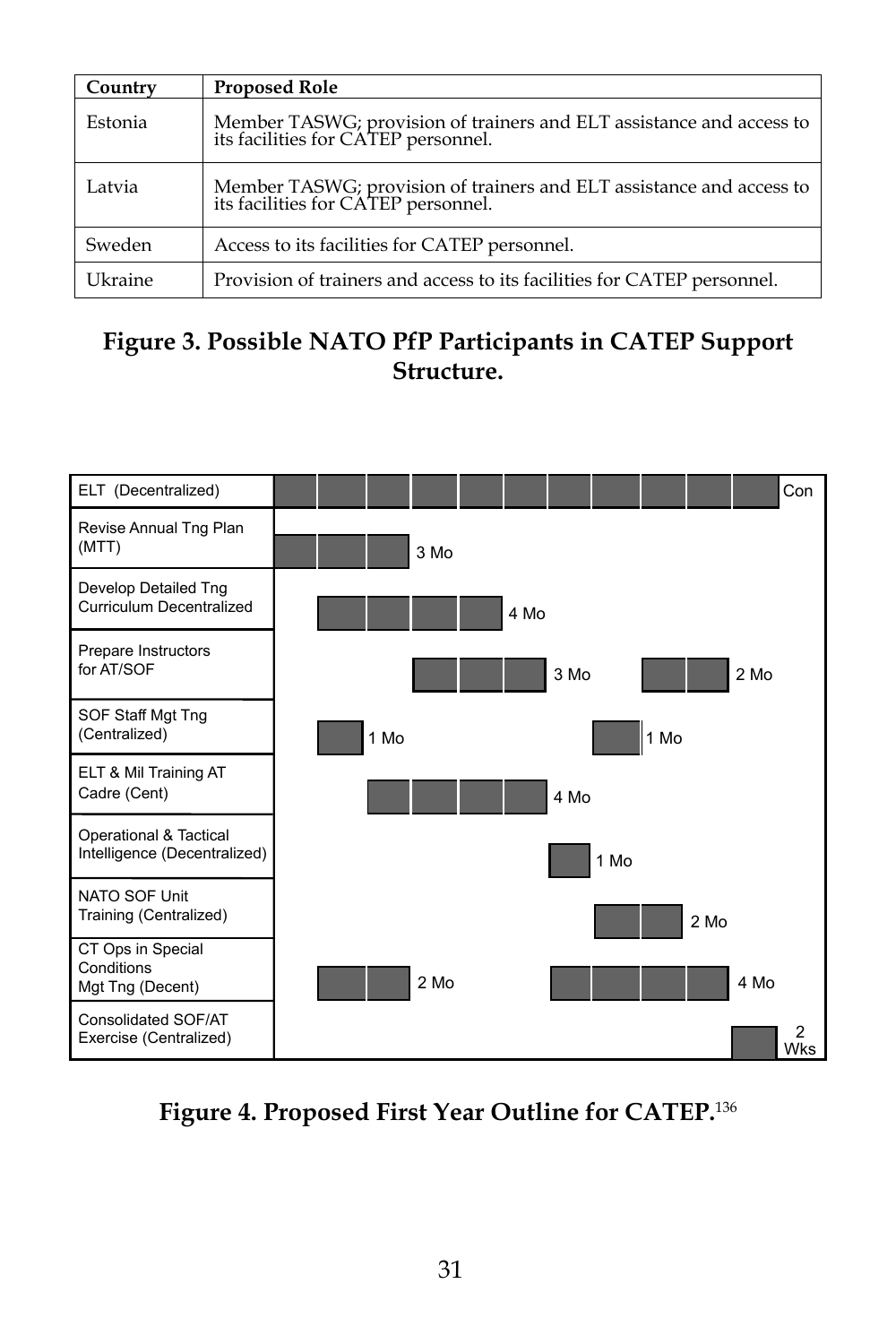Norway, Poland, Romania, Slovakia, Sweden, United States, Turkey, and Ukraine.<sup>135</sup>

 The key to success will be the development of a systematic and well-coordinated assistance program that focuses on improving the capabilities of each of the CA member states. The first step is breaking the local militaries' ties to their Soviet legacy and developing a building block training support program that will allow them to do this. In the end, the U.S. and NATO participants hope that the resulting forces/formations will have improved operational capability against the terrorist threat and will be better prepared, if necessary, to operate in concert with Western forces.

 The proposed first-year training program outlined in Figure 4 would be an initial step towards implementing the CATEP. At the end of its first year, the antiterrorist capabilities of the region's militaries would not be greatly enhanced, but the organization will be in place, with training programs specifically designed to meet the needs of the local militaries, conducted by experienced or trained personnel, and with the training support and management systems that will help them to develop their own future training systems with greater effectiveness.

**1. ELT.** An essential building bloc for the program will be ELT, designed and implemented by teaching those who will in turn train their rank and file; language laboratories are insufficient to guarantee success in this vital area.

**2. Revise the annual training plan.** This needs to be done in conjunction with the CA MODs, addressing the on-going needs of the program and promoting greater efficiency in the management of the MODs.

 **3. Develop a detailed curriculum.** This will cover all the aspects of SOF operations, conducting antiterrorist operations and incorporating the necessary flexibility to meet the requirements of the various militaries and types of formations, especially local SOF.

 **4. Prepare instructors for antiterrorist SOF training.** Designed as a train-the-trainers package, this should concentrate on the leadership cadre and foster inoperability and individual initiative.

 **5. SOF Staff management training.** This should place particular emphasis upon encouraging delegation of responsibility down the chain of command, thus fostering individual responsibility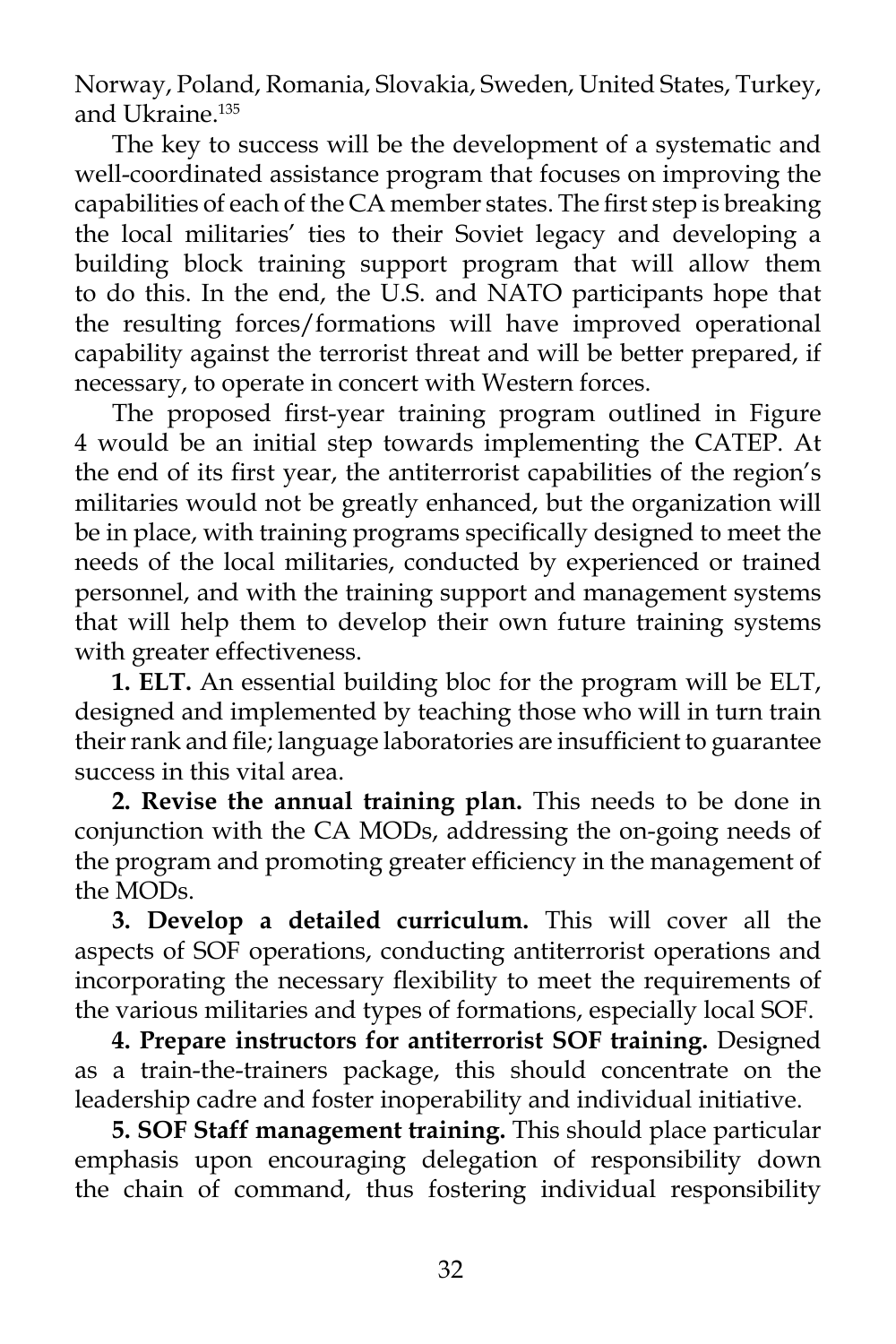and initiative at the small unit level, so necessary for antiterrorist operations.

 **6. The ELT and military training antiterrorist cadre.** This would also include training that is topic specific for unit leaders, officers, and NCOs. It would comprise  $C<sup>3</sup>I$  issues, use of intelligence and the supporting roles of air, logistics, MEDEVAC, operating with coalition forces, etc.

**7. Operational and tactical intelligence training.** This should prepare the leadership and NCOs in the full use of intelligence assets, including SOF units used in intelligence gathering missions, to achieve full-spectrum dominance of the enemy in battle. Military intelligence failings contributed significantly to the weaknesses of the antititerrorist campaigns in the Batken in 1999 and 2000.

 **8. NATO SOF unit training.** This will establish the basis for NATO operational practices and enhance the scope for future joint operations.

 **9. Counterterrorist operations in special conditions.** Given the diverse topography of Central Asia, this should prepare elite units for conducting operations under special conditions such as mountainous or desert terrain.

**10. Consolidated antiterrorist exercise.** This will allow detailed assessment of progress and revision of new skills absorbed during the training cycle.<sup>137</sup>

 Developing the antiterrorist capabilities of the Central Asian militaries will involve the formulation of an antiterrorist training cadre in each state―a crucial element in establishing a CATEP. The long-term aim is the development of an independent, national training capability for these elite units, rather than reliance on foreign assistance. The security problems presented by the specter of terrorism can only be met by these countries themselves in the long term, through the development of effective, professionally trained elite units. The West has an undoubted assistance role to play, but it can only do so with the political support and commitment of the Central Asian Republics.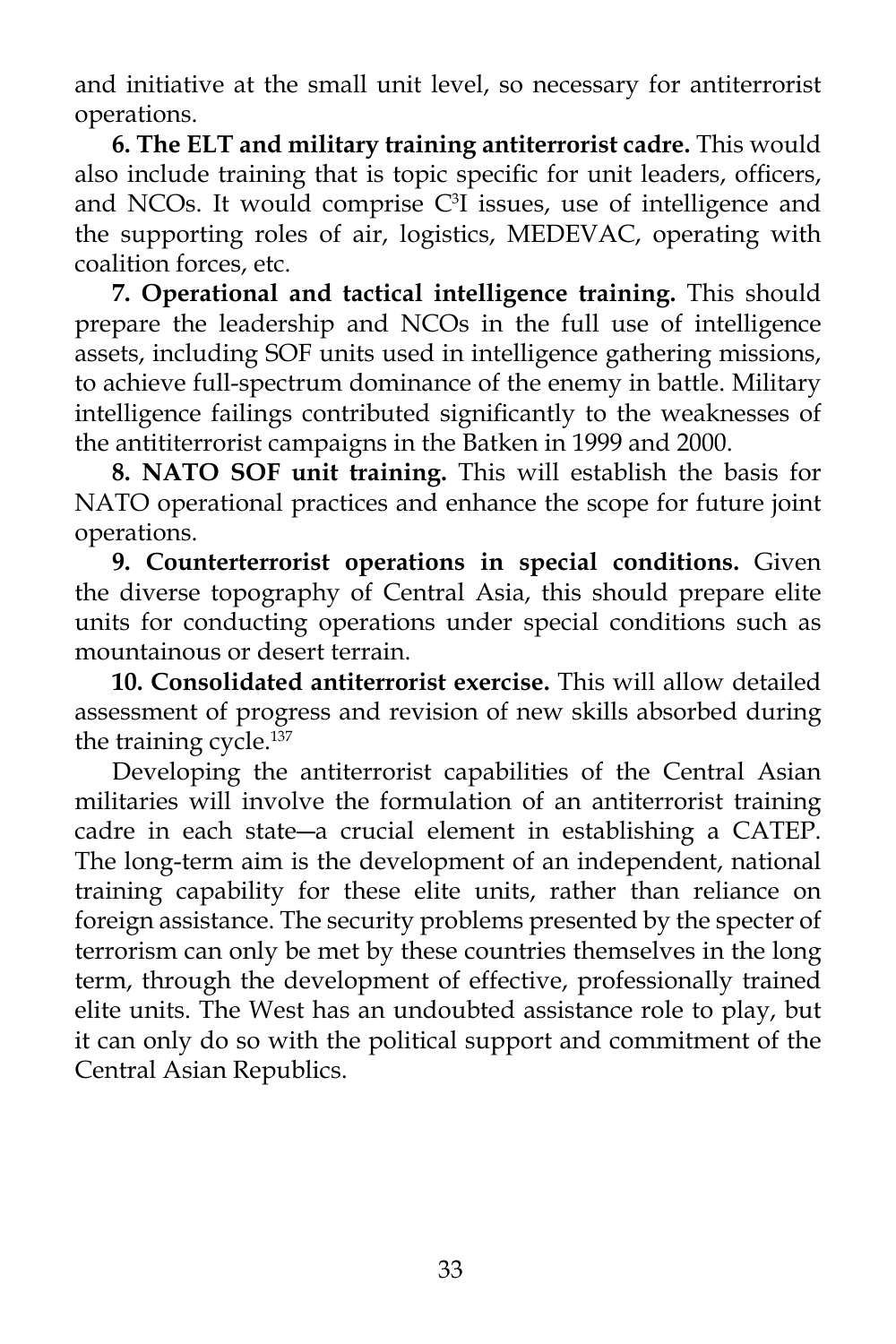#### **ENDNOTES**

1. George W. Bush, "Address to a Joint Session of Congress and the American People," United States Capitol, Washington, DC, September 20, 2001, *[www.whitehouse.gov/news/releases/2001/09/20010920-8.html](http://www.whitehouse.gov/news/releases/2001/09/20010920-8.html)*.

2. Robert G. Kaiser, "U.S. Plants Footprint in Shaky Central Asia," *Washington Post,* August 27, 2002.

3. Jim Nichol, "Central Asia's New States: Political Developments and Implications for U.S. Interests," Congressional Research Service (CRS), Foreign Affairs, Defense and Trade Division, January 6, 2003.

4. Col. Robert C. McMullin, "Caspian Sea Regional Security in the 21st Century," USAWC, Strategy Research Project, U.S. Army War College, Carlisle Barracks, PA, April 2003, p. 16; Lyle J. Goldstein, "Making the Most of Central Asian Partnerships," *Joint Forces Quarterly,* Summer 2002, pp. 82-90.

5. *Patterns of Global Terrorism 2002,* Released by the Office of the Coordinator for Counterterrorism, U.S. State Department, April 30, 2003, *[www.state.gov/s/ct/rls/](http://www.state.gov/s/ct/rls/pgtrpt/2002/html/19984.htm) [pgtrpt/2002/html/19984.htm.](http://www.state.gov/s/ct/rls/pgtrpt/2002/html/19984.htm)*

6. They also report to the Kazakh mission at NATO HQ, Brussels, acting as a useful facilitator in the deployment of 25 Kazakh military specialists to Iraq in support of the international peacekeeping operation. Uzbekistan was the first Central Asian state to send a small team of representatives to CENTCOM, sending four officers in December 2001; Kyrgyzstan followed by sending five officers in May 2002; and Tajikistan shortly afterwards assigned four liaison officers to CENTCOM. See *[www.centcom-mil/operations/coalition/coalition-pages/](http://www.centcom-mil/operations/coalition/coalition-pages/kazakhstan.htm) [kazakhstan.htm](http://www.centcom-mil/operations/coalition/coalition-pages/kazakhstan.htm)*.

7. Jim Nichol, "Central Asia's New States"; "International Contributions to the War Against Terrorism," U.S. Department of Defense Fact Sheet, June 7, 2002, *[www.defenselink-mil/news/Jun2002/d20020607contributions.pdf](http://www.defenselink-mil/news/Jun2002/d20020607contributions.pdf)*.

8. Statement of General Tommy R. Franks, Former Commander U.S. Central Command, Before the Senate Armed Services Committee, July 9, 2003, p. 15.

9. In using the word "region" in referring to Central Asia, it is important to remember that it is not a region in any sense other than geographically; there is no recent history of the formation of a real political, economic, and security regional based approach. The long-term aim of western engagement is partly to foster the development of genuine regional cooperation on security and other issues: first the Central Asian governments must be dissuaded from any isolationist tendencies, while developing interstate trust.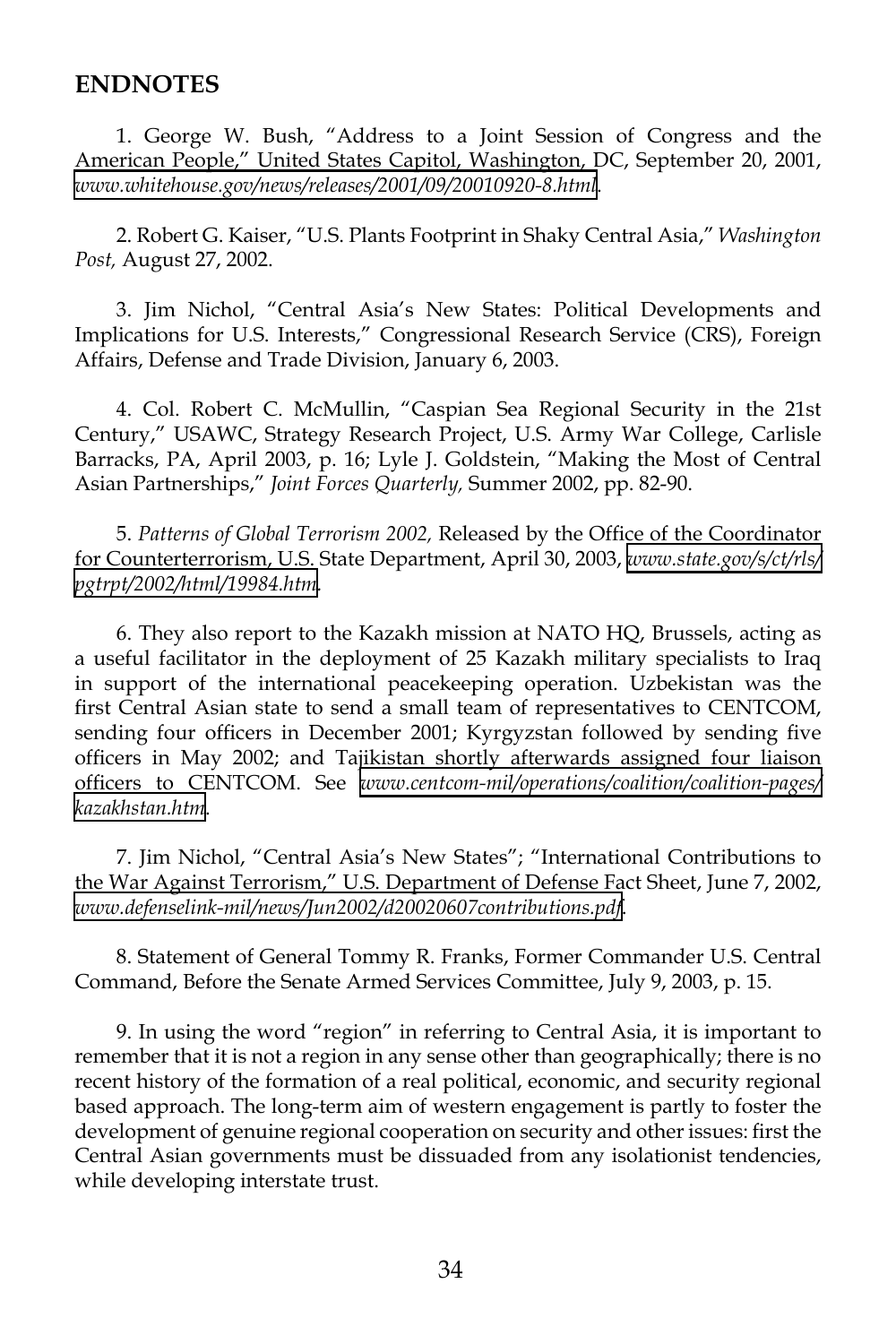10. Elizabeth Jones, "U.S. Engagement in Central Asia and the Caucasus: Staying our Course Along the Silk Road," Speech delivered at the University of Montana, Missoula, MT, April 10, 2003; See Elizabeth Wishnick, *Growing U.S. Security Concerns in Central Asia,* Carlisle, PA: Strategic Studies Institute, U.S. Army War College, October 2002.

11. *Atlas Des d'Orient,* La Découverte, 2002; William D. O'Malley, "Central Asia and South Caucasus as an Area of Operations: Challenges and Constraints," Olga Oliker and Thomas S. Szayna, eds., *Faultlines of Conflict in Central Asia and the South Caucasus: Implications for the U.S. Army,* Santa Monica: RAND, 2003, pp. 272- 276.

12. *Nezavisimaya Gazeta*, Moscow, April 15, 2003; See Tamara Makarenko, "The Changing Dynamics of Central Asian Terrorism," *Jane's Intelligence Review,*  February 2002.

13. Some of these, such as Adolot, are registered as political parties and seek the opportunity of standing in an election, while the regimes themselves contribute to the problem by refusing to open their political systems to greater democracy, thus risking radicalizing the opposition in many cases; *Vecherniy Bishkek*, Bishkek, May 28, 1999; M. Haghayeghi, *Islam and Politics in Central Asia*, New York: St. Martin's Press, 1995; Nancy Lubin and Barnett Rubin, *Calming the Ferghana Valley. Development and Dialogue in the Heart of Central Asia*, New York: Century Foundation, 1999; "Incubators of Conflict: Central Asia's Localized Poverty and Social Unrest," ICG, *Asia Report*, No. 16, Osh/Brussels, 2001; Michael Fredholm, *Uzbekistan and the Threat From Islamic Extremism,* K39, CSRC: Camberley, March 2003.

14. "Russian FSB Detains 121 Suspected Members of Banned Islamic Salvation Party," *Kavkazskiy Uzel,* June 9, 2003; *Rossiyskaya Gazeta,* Moscow, June 18, 2003, p. 4.

15. Another important dimension in the GWOT is the prevention of failing states being used, such as Afghanistan was used by al Qaeda and the Taliban, as harbingers of international terrorism. Likewise, the economically weaker Central Asian states, such as Kyrgyzstan, Tajikistan, and Turkmenistan, must not become the future breeding grounds for international terrorists; otherwise the problem is simply shifted around without any resolution.

16. *Ibid*; Central Asian militants have probably exaggerated the idea of a pan-Asiatic movement, scaring the authorities as a consequence. The IPT may never have existed in reality.

17. *Khabar Television,* Almaty, BBC Monitoring Service, July 16, 2003.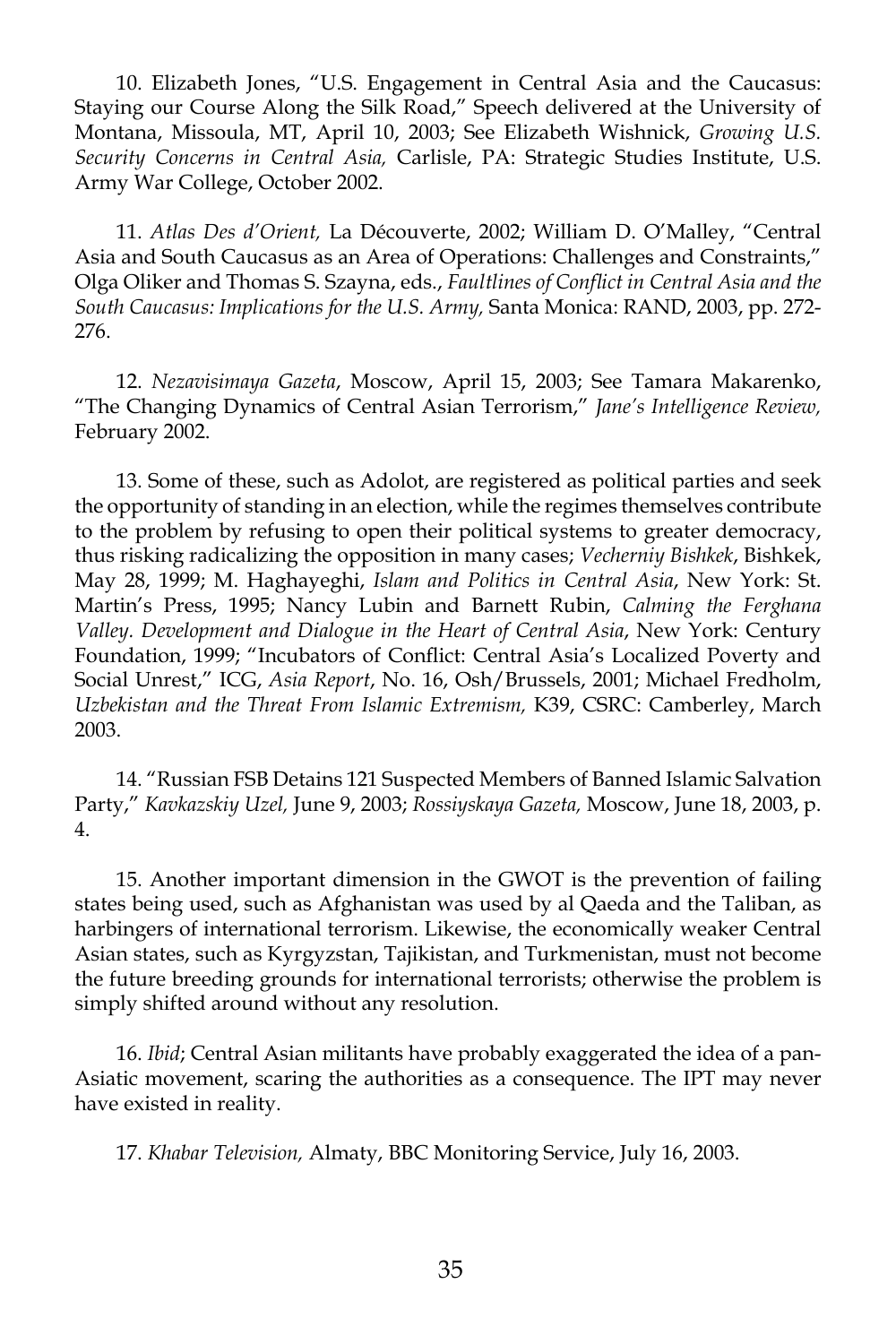18. *The Military Balance, 2003-04,* Oxford, England: International Institute for Strategic Studies (IISS), 2003, p. 22.

19. *Nezavisimaya Gazeta,* Moscow, July 1, 2003, p. 5.

20. Krygyzstan has suffered a series of terrorist attacks in recent months, leaving 28 dead. In addition to an attack on a bus on December 26, 2002, a bomb planted in a Bishkek market place killed 7 and wounded another 40. Hamid Toursunof, "Turkestan: A New Terrorist Nexus? Kyrygz Authorities Warn that Chinese Separatists, the IMU, and Hizb ut-Tahrir are Joining Forces," *Week in Review*, July 8–14, 2003, *Transitions Online,* July 14, 2003.

21. The UN and the U.S. State Department both have officially proscribed this terrorist organization. Xu Tau, "Extremist Threat in Northwestern China," *Central Asia and the Caucasus,* No. 5, 2000, p. 85.

22. *Khabar Television,* Almaty, BBC Monitoring Service, 1400 GMT, July 11, 2003; *Novye Izvestia,* Moscow, July 22, 2003, p. 5.

23. *Berlingske Tidende,* Copenhagen, BBC Monitoring Service, June 10, 2003; *Rossiyskaya Gazeta,* Moscow, June 18, 2003, p. 4.

24. Martha Brill Olcott, "Central Asia: Terrorism, Religious Extremism, and Regional Stability," Testimony Before the U.S. Congress, Committee on International Relations, Subcommittee on the Middle East and Central Asia, July 23, 2003.

25. Bakhram Turnasov, "Extremism in Uzbekistan," K33, Conflict Studies Research Center, RMA, Sandhurst, July 2002, p. 9.

26. The radical anti-western and anti-Semitic nature of its literature can be seen on the groups website: *[www.hizb-ut-tahrir.org](http://www.hizb-ut-tahrir.org)*; "Radical Islam in Central Asia: Responding to Hizb-ut-Tahrir," *International Crisis Group,* Osh/Brussels, June 30, 2003; Ariel Cohen, "Hizb-ut-Tahrir: an Emerging Threat to U.S. Interests in Central Asia," Washington DC: The Heritage Foundation, May 30, 2003, *[www.heritage.org/](http://www.heritage.org/Research/RussiaandEurasia/BG1656.cfm) [Research/RussiaandEurasia/BG1656.cfm](http://www.heritage.org/Research/RussiaandEurasia/BG1656.cfm)*; Ariel Cohen, "Have American Officials Identified a New Threat in Central Asia?," *Eurasianet,* June 24, 2003; *Izvestia,* Moscow, July 4, 2003, p. 4.

27. George W. Bush, "Address to a Joint Session of Congress and the American People," United States Capitol, Washington, DC, *[www.whitehouse.gov/](http://www.whitehouse.gov/news/releases/2001/09/20010920-8.html) [news/releases/2001/09/20010920-8.html.](http://www.whitehouse.gov/news/releases/2001/09/20010920-8.html)*

28. *Vecherniy Bishkek*, Bishkek, April 30 2003; *Biznes I Politika,* Dushanbe, BBC Monitoring Service, February 21, 2003, pp. 1-2; Michael Lueders, "Borderland: Power and Faith in Central Asia," *Friedrich Ebert Stiftung,* Bonn, March 31, 2003.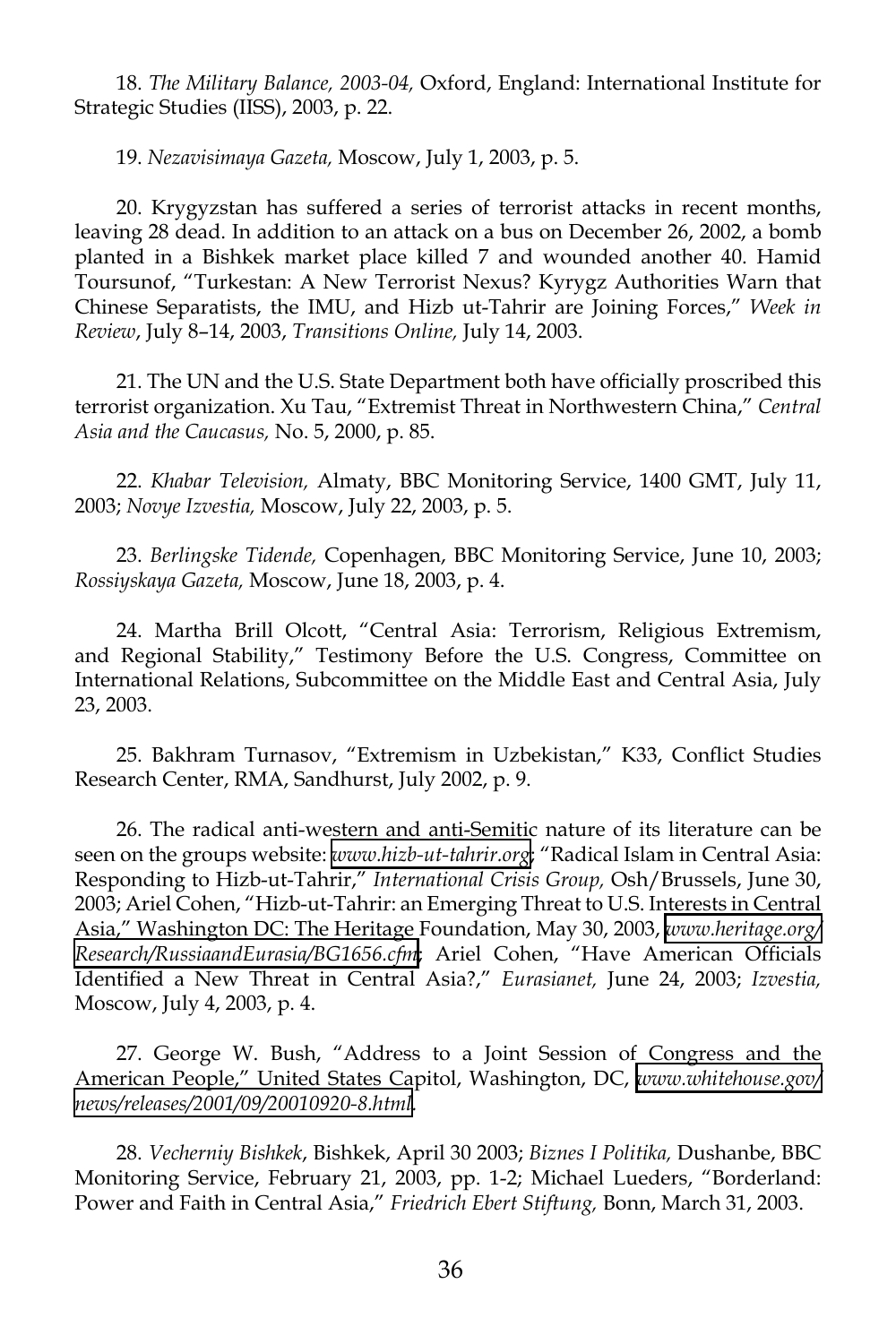29. Extreme caution should be exercised in comparing Islamic extremism in Central Asia with the Middle East. The practice of religion differs significantly, while there is no "struggle for homeland liberation" paradigm as in the Middle East. The ethnic politics are very different and the average village dweller in Central Asia does not care about Israel; while the U.S. dynamics at play are also distinct. See further Tamara Makarenko, "The Rising Threat of Militant Islam in Central Asia," M. Ranstrop, ed*., Islamic Extremism and Terrorism in the Greater Middle East,* Hurst & Co: London, 2003.

30. Vitaly V. Naumkin, *Militant Islam in Central Asia: The Case of the Islamic Movement of Uzbekistan*, Berkeley Program in Soviet and Post-Soviet Studies, University of California, Berkeley, Spring 2003.

31. Fiona Hill, "Central Asia: Terrorism, Religious Extremism, and Regional Stability," House Committee on International Relations, Subcommittee on the Middle East and Central Asia, July 23, 2003; Alisher Khamidov, "Countering the Call: The U.S., Hizb-ut-Tahrir, and Religious Extremism in Central Asia," Muskie Fellow in International Peace Studies, University of Notre Dame, *U.S. Policy Towards the Islamic World*, Analysis Paper #4, The Brookings Institution, July 2003, *[www.brook.edu/fp/saban/khamidov20030701.pdf](http://www.brook.edu/fp/saban/khamidov20030701.pdf)*.

32. "Review of the Implementation of OSCE Commitments to Prevent and Combat Terrorism," *OSCE,* June 10, 2003.

33. Author discussions with Western intelligence services.

34. FEMA existed as an independent agency until March 2003 when it became part of the Department of Homeland Security, *[www.fema.gov/about/history.shtm](http://www.fema.gov/about/history.shtm)*.

35. See "Central Asia: the Politics of Police Reform," International Crisis Group, Brussels/Osh, December 2002; British Joint Intelligence Committee (JIC), tasked with producing intelligence assessments for senior policymakers, has long involved the CIA in its work, and vice-versa. Israel has been effective in developing good intelligence liaison links with the intelligence services of Arab states including Jordan; Stéphane Lefebvre, **"**International Intelligence Cooperation: Difficulties and Dilemmas," *Colloque Renseignement et Sécurité Internationale,* Laval University, Quebec, March 20, 2003, (forthcoming in the *International Journal of Intelligence and Counterintelligence*).

36. Kenneth Katzman, "Terrorism: Near Eastern Groups and State Sponsors 2001," *CRS Report for Congress,* Library of Congress, September 10 2001, p. 16.

37. Sultan Jumagulov and Kubut Otorbaev, "Kyrgyz IMU Fears Mount," *IWPR,* August 3, 2001, *[www.iwpr.net](http://www.iwpr.net).*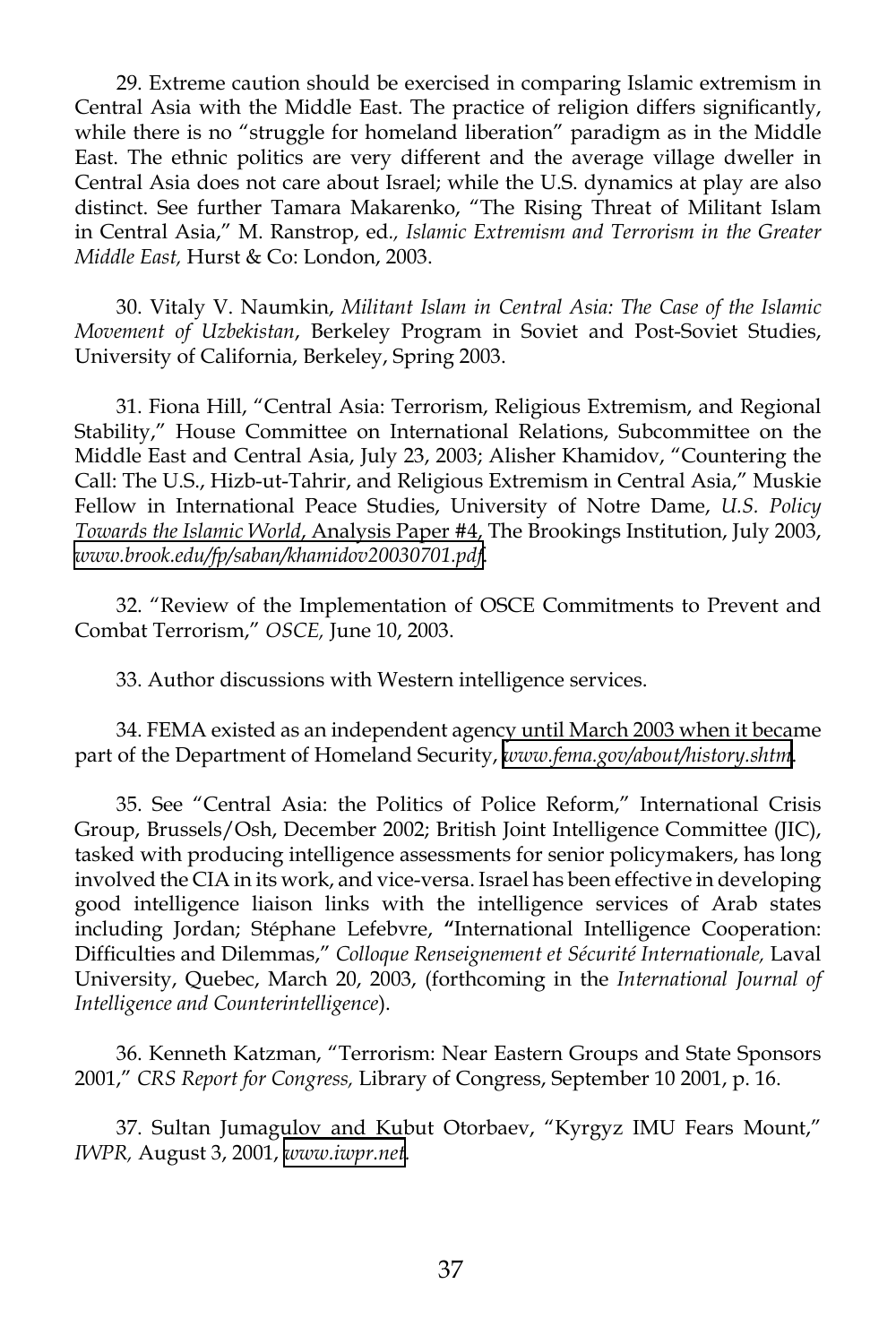38. David Filipov, "Islamic Rebels Thrive in Central Asia," *The Boston Globe,* December 31, 2000.

39. *ITAR-TASS,* Moscow, *Foreign Broadcasting Information Service* (FBIS)-SOV-1999-1002, October 2, 1999; *ITAR-TASS,* Moscow, September 20, 1999; *Interfax,* Moscow, October 2, 1999.

40. Bakhrom Tursunov and Marina Pikulina, *Severe Lessons of Batken,* Camberley, England: K28, Conflict Studies Research Center (CSRC), pp. 8-10; Asel Otorbaeva, "Kyrgyz Private Relives Batken Nightmare," *IWPR,* September 1, 2000.

41. Kyrgyz soldiers were issued with old Soviet manpad radios, and many failed to work in the field, making it impossible to coordinate ground and air elements or receive and convey intelligence. They were promised \$50 per day and received only a fraction of that amount. The Kyrgyz government evidently believed a show of force could affect the end of the incursion, deploying troops without adequate training or equipment to respond to the threat.

42. The militants were armed with Kalashnikov assault rifles and their rounds would not be stopped by the helmets issued to the Kyrgyz soldiers; Otorbaeva, "Kyrgyz Private Relives Batken Nightmare," *Military Parade*, *[www.milparade.com/](http://www.milparade.com/ra/content1.htm) [ra/content1.htm](http://www.milparade.com/ra/content1.htm)*.

43. One Kyrgyz officer later recounted the extent of their predicament:

Only we and the police special forces were left. Two generals commanded them, Isakov and Sadiev. The operation led to nothing. In approaching the place, a militant fired a shot from a sniper rifle and hit a soldier in the leg. After that, the detachment waited a little more and left empty-handed. And what we were dealing with was only a band numbering 25-30.

*Vecherniy Bishkek,* Bishkek, August 23, 2002.

44. *Monitor,* Jamestown Foundation, Washington, Vol. 5, No. 162, September 3, 1999; *Monitor,* Jamestown Foundation, Washington, Vol. 5, No. 173, September 21, 1999.

45. Leonid Bondarets, "On the Optimization of the Defense and Security Systems," George C. Marshall Center, 2000; *Interfax,* Tashkent, *FBIS-SOV*-1999- 1129, November 29, 1999.

46. *BBC Monitoring Service,* London, April 24, 2000.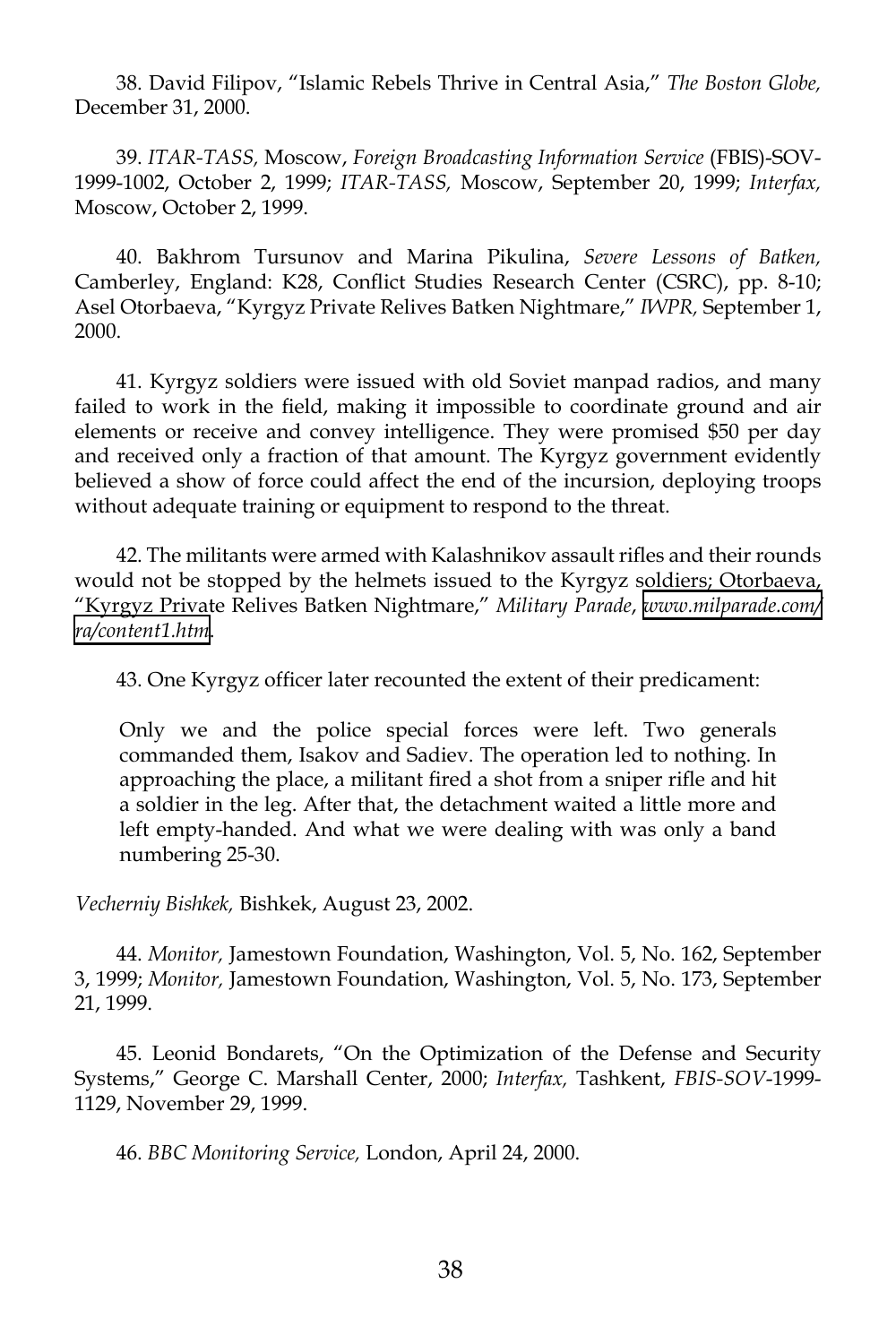47. *BBC Monitoring Service*, August 20, 2000; *BBC Monitoring Service*, August 27, 2000.

48**.** *Novye Izvestia,* Moscow, July 23, 2003, p. 1.

49. Turat Akimov, "Batken Conflict Returns," *IWPR,* August 18, 2000.

50. Bondarets, "On the Optimization of the Defense and Security Systems," 2000.

51. Roger N. McDermott, "Russia's Security Agenda in Central Asia," *Central Asia and the Caucasus*, Vol. 2, No. 14, Information and Analytical Center, Sweden, 2002, pp. 16-23.

52. M. J. Orr, "The Russian Garrison in Tajikistan―201st Gatchina Twice Red Banner Motor Rifle Division," *Occasional Brief No. 85,* Camberley, England: CSRC, October 2001, pp. 5-6.

53. The Russian military have well-known reservations concerning the continued presence of U.S. and NATO forces within Central Asia, and were reportedly dismayed by the 3-year extension of the lease agreement between the United States and Kyrgyzstan for the coalition base at Manas, Bishkek. See *Kommersant,* Moscow, August 13, 2003.

54. McDermott, "Russia's Security Agenda in Central Asia"; Marcel de Haas, "The Development of Russia's Security Policy 1992-2002," in Anne C. Aldis and Roger N. McDermott, eds., *Russian Military Reform 1992-2002,* London/Portland, OR: Frank Cass, 2003, pp. 3-21.

55. The CRDF is divided into three operational zones―Western Zone (Russia and Belarus), Caucasus Zone (Russia and Armenia) and the Central Asian Zone (Russia, Kazakhstan, Kyrgyzstan, and Tajikistan).

56. Kenley Butler, "Internal Conflicts and Security Concerns in Central Asia and Afghanistan," NIS Nonproliferation Program, Monterey Institute of International Studies, *[cns.miis.edu/research/wtc01/caconf.htm](http://cns.miis.edu/research/wtc01/caconf.htm)*.

57. *Nezavisimaya Gazeta,* Moscow, April 21, 2003, p. 9.

58. Bordyuzha graduated from the Perm Higher Command and Engineering School in 1972 and then entered the KGB, where he remained until 1992. Between 1992-95 he was Deputy Commander of the Federal Border Troops, and between 1995-98, he was Deputy Commander of the Federal Border Guard Service (FPS) before being appointed to the presidential administration. See *Kommersant,* Moscow, April 24, 2003, p. 4; *Nezavisimaya Gazeta,* Moscow, May 12, 2003, p. 10.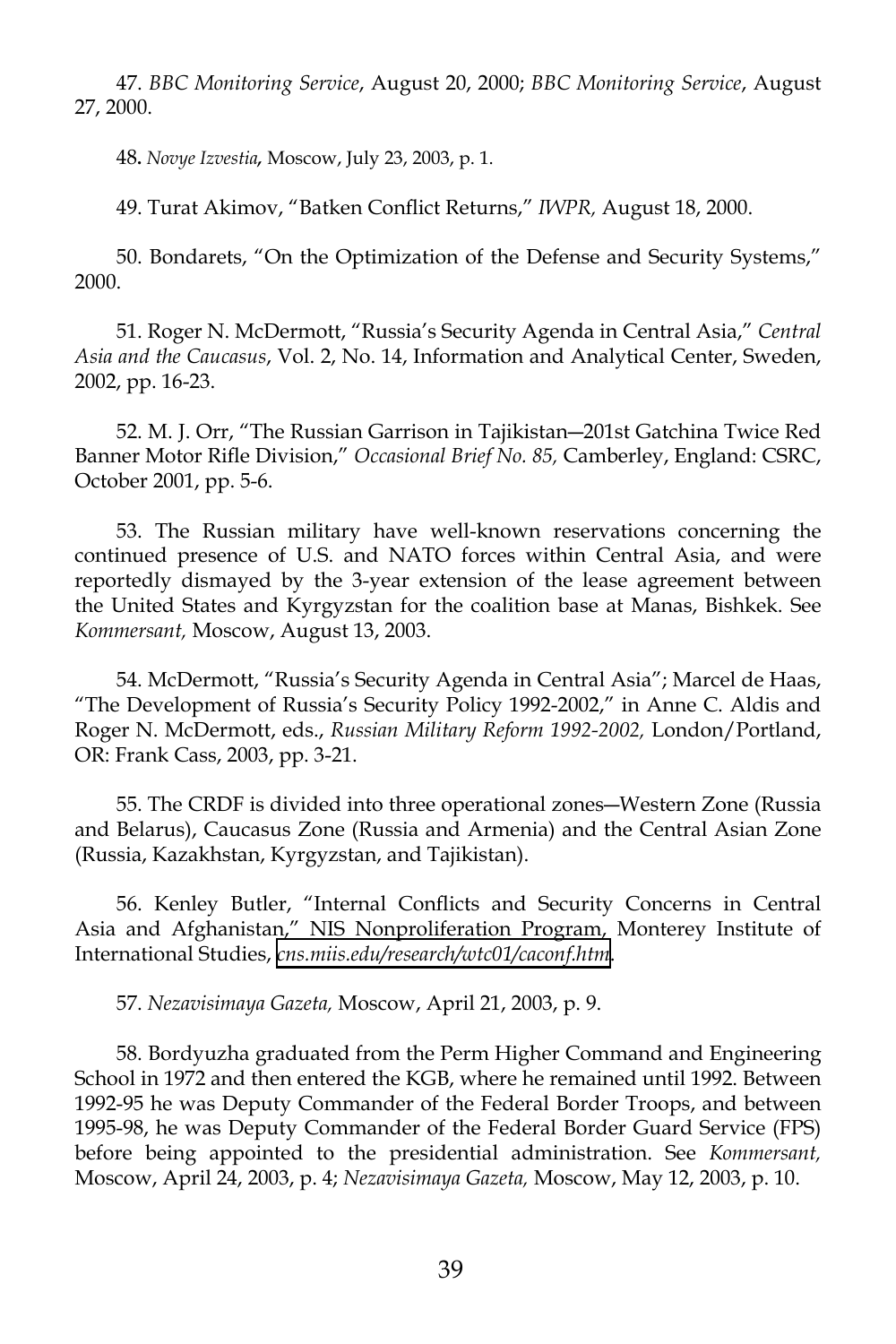59. *Krasnaya Zvezda,* Moscow, April 19 2003, p. 2.

60. *Interfax,* Moscow, May 16, 2002.

61. It retains a total strength of around 1,300 troops, as of September 2003; *Ibid*.

62. See William D. O'Malley and Roger N. McDermott, "Kyrgyzstan's Security Tightrope: Balancing its Relations Between Moscow and Washington," FMSO, Fort Leavenworth: KS, 2003.

63. Miriam Arunova, "The CIS: Summing up the Past Decade and Future Prospects," *Central Asia and the Caucasus*, Vol. 3, No. 15, 2002, pp. 14-16.

64. *Ibid*.

65. *Interfax,* Moscow, September 18, 2002.

66. *Monitor,* Jamestown Foundation, Vol. 7, No. 108, June 5, 2001; Sophie Lambroschini, "Central Asia: CIS Plans Rapid-Reaction Force to Fight Terrorism," *RFE/RL Newsline*, May 22, 2001, *[www.rferl.org/nca/features/2001/05/](http://www.rferl.org/nca/features/2001/05/22052001112028.asp) [22052001112028.asp](http://www.rferl.org/nca/features/2001/05/22052001112028.asp)*.

67. *Vremya Novostei,* Moscow, April 4, 2002.

68. *Nezavisimaya Gazeta,* Moscow, April 23, 2002.

69. *ITAR-TASS,* Moscow, 1327 GMT, BBC Monitoring Service, June 13, 2002.

70. *Ibid*.

71. *Khabar TV,* Almaty, April 18, 2002; *Interfax,* Moscow, BBC Monitoring Service, April 23, 2002; *AKIpress website,* Bishkek, BBC Monitoring Service, June 12, 2002; *Asia-Plus News Agency,* Dushanbe, BBC Monitoring Service, 0946 GMT, June 14, 2002; M. J. Orr, "Better or Just Not so Bad? An Evaluation of Russian Combat Effectiveness in the Second Chechen War," *The Second Chechen War,* p. 94.

72. The 100-megawatt transmitter reportedly receives signals from two satellites simultaneously. See *Channel One TV,* Moscow, BBC Monitoring Service, 0800 GMT, April 4, 2003.

73. *Nezavisimaya Gazeta,* Moscow, April 7, 2003, p. EV.

74. *ITAR-TASS News Agency,* Moscow, April 8, 2003.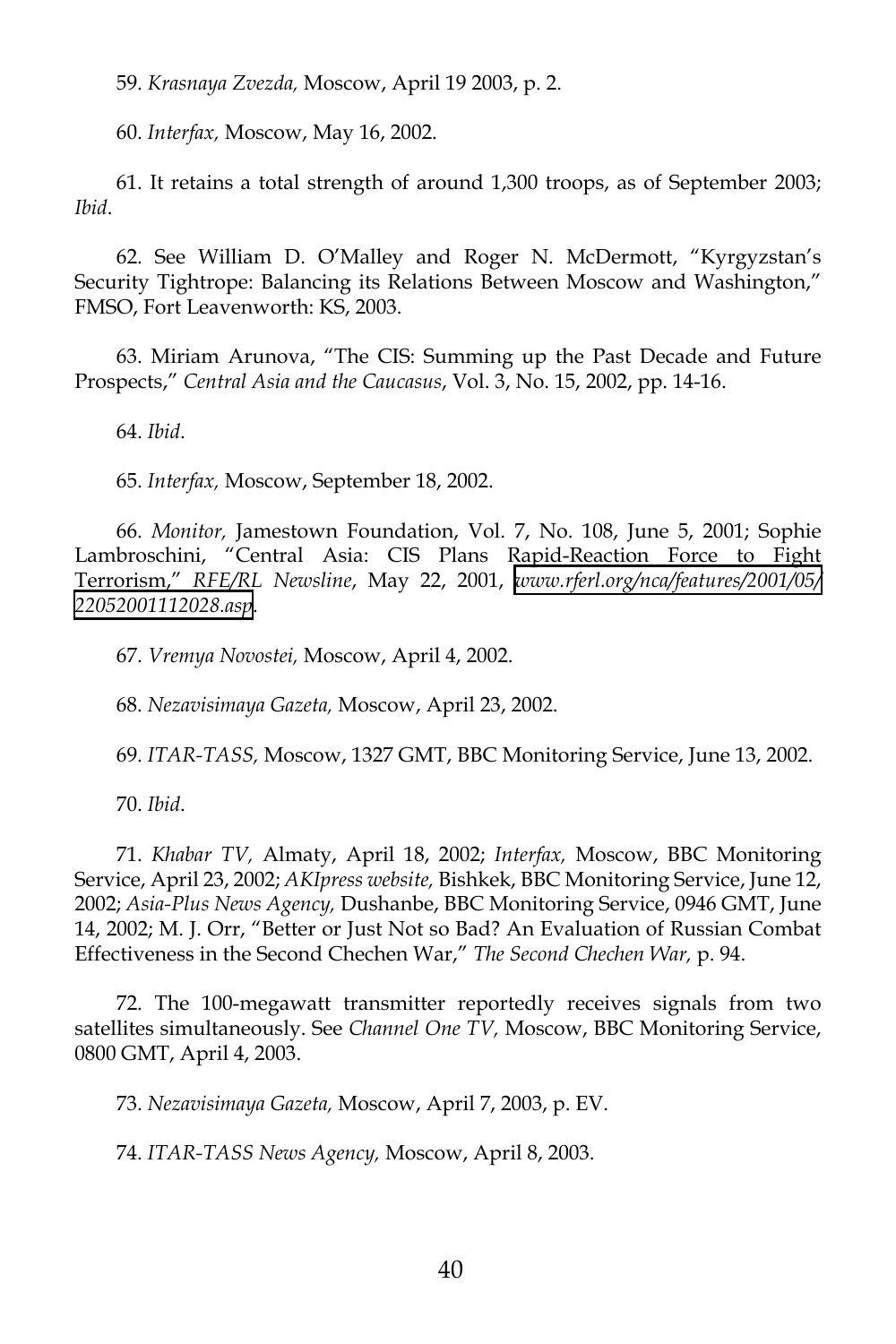75. *The Military Balance, 2003-04,* Oxford, England: IISS, 2003, pp. 22-23.

76. The six member states of the SCO are China, Kazakhstan, Kyrgyzstan, Russia, Tajikistan, and Uzbekistan.

77. Zulfia Rakhimova, "Uzbekistan in GUUAM and the Shanghai Cooperation Organization," *Central Asia and the Caucasus,* Vol. 5, No. 11, 2001, pp. 158-168; Alexander Lukin, "China Advancing Bilateral Cooperation," *International Affairs,* Vol. 48, No. 1, 2002, pp. 141-152.

78. Bruce Pannier, "Central Asia: Shanghai Cooperation Organization Summit Ends," *RFE/RL,* Prague, June 15, 2001; *Xinhua News Agency,* Beijing, BBC Monitoring Service, 0848 GMT, January 7, 2002; *Xinhua News Agency,* Beijing, BBC Monitoring Service, 1043 GMT, May 15, 2002; *Izvestia,* Moscow, June 7, 2002, p. 4; *Parlamentskaya Gazeta,* Moscow, June 8, 2002, p. 1.

79. Xing Guangcheng, "The Shanghai Cooperation Organization in the Fight Against Terrorism, Extremism and Separatism," *Central Asia and the Caucasus,* Vol. 4, No. 16, 2002, p. 16.

80. *Kyrgyz-Press International News Agency,* Bishkek, BBC Monitoring Service, 1425 GMT, April 1, 2003; *ITAR-TASS,* Moscow, August 6, 2003.

81. *Interfax,* Bishkek, *FBIS-SOV*-2002-1226, December 26, 2002.

82. *Public Educational Radio and TV,* Bishkek, BBC Monitoring Service, 1430 GMT, October 14, 2002; *Xinhua News Agency,* Beijing, *FBIS-CHI*-2002-1224, December 24, 2002.

83. *Hong Kong Ta Kung Pao, (Internet Version)*, BBC Monitoring Service, June 4, 2003; *ITAR-TASS,* Moscow, August 6, 2003; *People's Daily Online,* Beijing, August 13, 2003; *Krasnaya Zvezda,* Moscow, August 12, 2003, p. 1.

84. *Interfax,* Moscow, July 17, 2002.

85. Pavel Baev, "The Challenge of "Small Wars" for the Russian Military," in Aldis and McDermott, eds., *Russian Military Reform 1992-2002,* pp. 189-208.

86. Roger N. McDermott, "Putin's Military Priorities: The Modernization of the Armed Forces," in Aldis and McDermott, eds., *Russian Military Reform 1992- 2002,* pp. 259-277.

87. An Interview With General Anthony Zinni, "Russia and the Middle East," *Washington Profile News Agency,* May 19, 2003, *[www.washprofile.org](http://www.washprofile.org)*.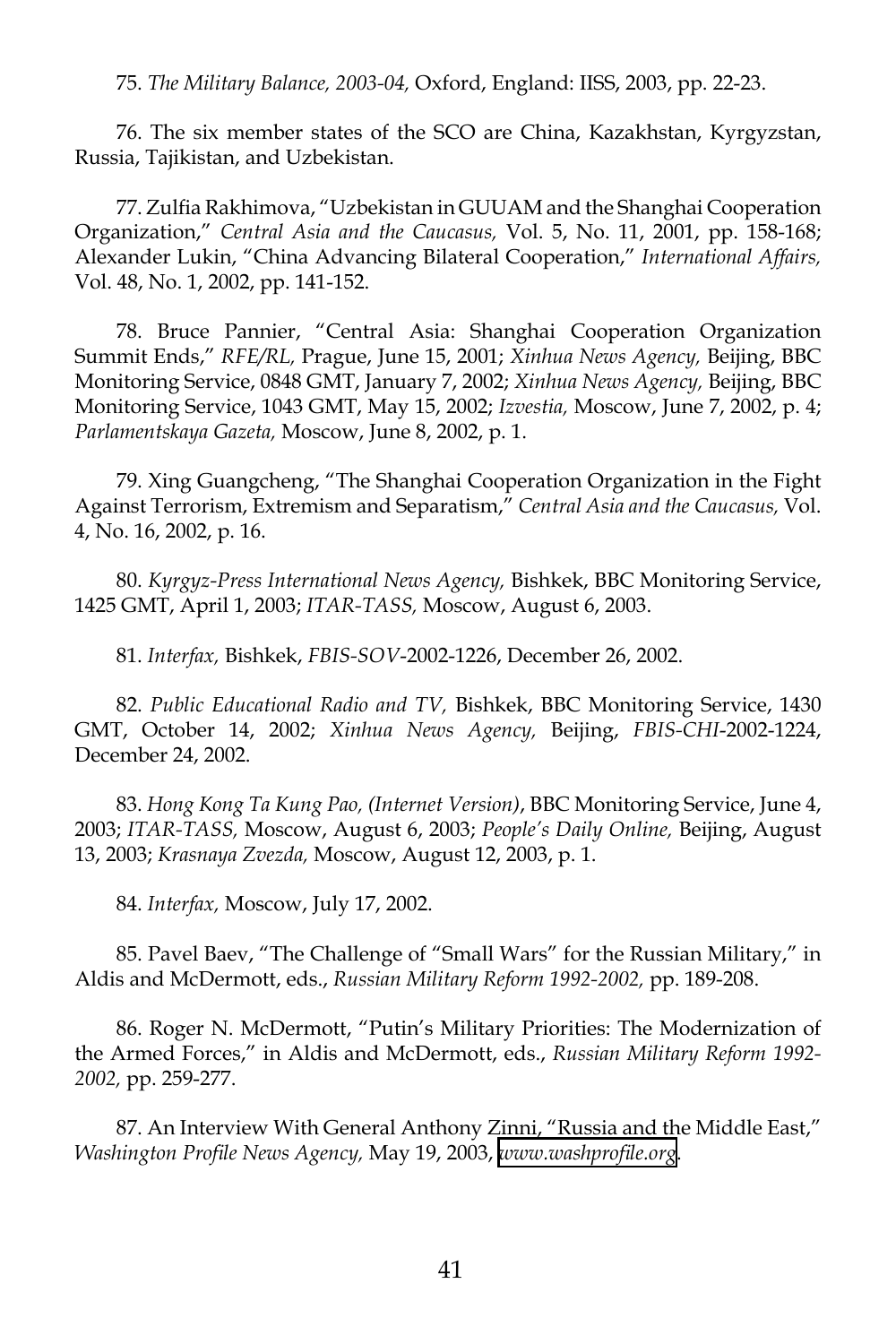88. Sam Perlo-Freeman and Peter Stalenheim, "Military Expenditure in the South Caucasus and Central Asia," in Alyson J. K. Bailes, *et al*., *Armament and Disarmament in the Caucasus and Central Asia,* Stockholm, Sweden: SIPRI, July 2003, pp. 15-20; Chris Hill and Peter Sutcliffe, "An Economic Analysis of Military Expenditure Levels in Central Asia and Transcaucasia," *NATO Colloquim 2001*, pp. 271-90, *[www.nato.int/docu/colloq/2001/colloq01.htm]( http://www.nato.int/docu/colloq/2001/colloq01.htm )*.

89. *The Military Balance, 1992-03 to 2002-03*, Oxford, England: IISS.

90. I am making a clear distinction between forces whose function is to carry out combat operations (SOF) and those that are referred to as Special Forces, which are in fact combined forces with special designated tasks: chemical units, construction units, engineering units, intelligence units, signal units, medical units, and topography and cartography units.

91. *Jane's Sentinel Security Assessment, Russia and the CIS,* Issue 11, 2002, pp. 819, 827, 829.

92. Author interviews with Western military officers.

93. *Ibid*.

94. *Jane's Sentinel Security Assessment,* pp. 286, 295-296.

95. Edward F. Bruner, Christopher Bolkcom, and Ronald O'Rourke, "Special Operations Forces in Operation Enduring Freedom: Background and Issues for Congress," CRS Report for Congress, Foreign Affairs, Defense and Trade Division, October 15, 2001; author interviews with Western military officers.

96. See 7 acs/7 sof/7 sos History, via *[www.7thsos.com/History.htm](http://www.7thsos.com/History.htm)*.

97. See Shamil Gareyev, "Military Cooperation: Uzbekistan and the U.S.A.," Winter 1997-98, *[www.pacom.mil/forum/UZBEK.html](http://www.pacom.mil/forum/UZBEK.html)*. Four of the Central Asian Republics joined NATO's PfP in 1994, Tajikistan finally joined in 2002. On multilateral military exercises, see J. Moffat, "Central Asia: U.S. to Participate in Joint Military Exercise," RFE/RL, August 29, 1997; "NATO PfP Exercise Cooperative Nugget 97," *[www.saclant.nato.int/pio/EVENTS/Exercises/](http://www.saclant.nato.int/pio/EVENTS/Exercises/COOP%20Nugget/cn97.htm) [COOP%20Nugget/cn97.htm](http://www.saclant.nato.int/pio/EVENTS/Exercises/COOP%20Nugget/cn97.htm)*; "Fact Sheet on Centrasbat 2000," *[www.usembassy.uz/](http://www.usembassy.uz/centcom/military.htm) [centcom/military.htm](http://www.usembassy.uz/centcom/military.htm)*.

98. See: Major William M. Tart, "Ethnic Conflict and CENTCOM Policy for the Central Asian Republics," Air Command Staff College, Air University, AU/ ACSC/175/2000-04, April 2000.

99. Turkmenistan has been the exception, seeking to eschew foreign military contacts.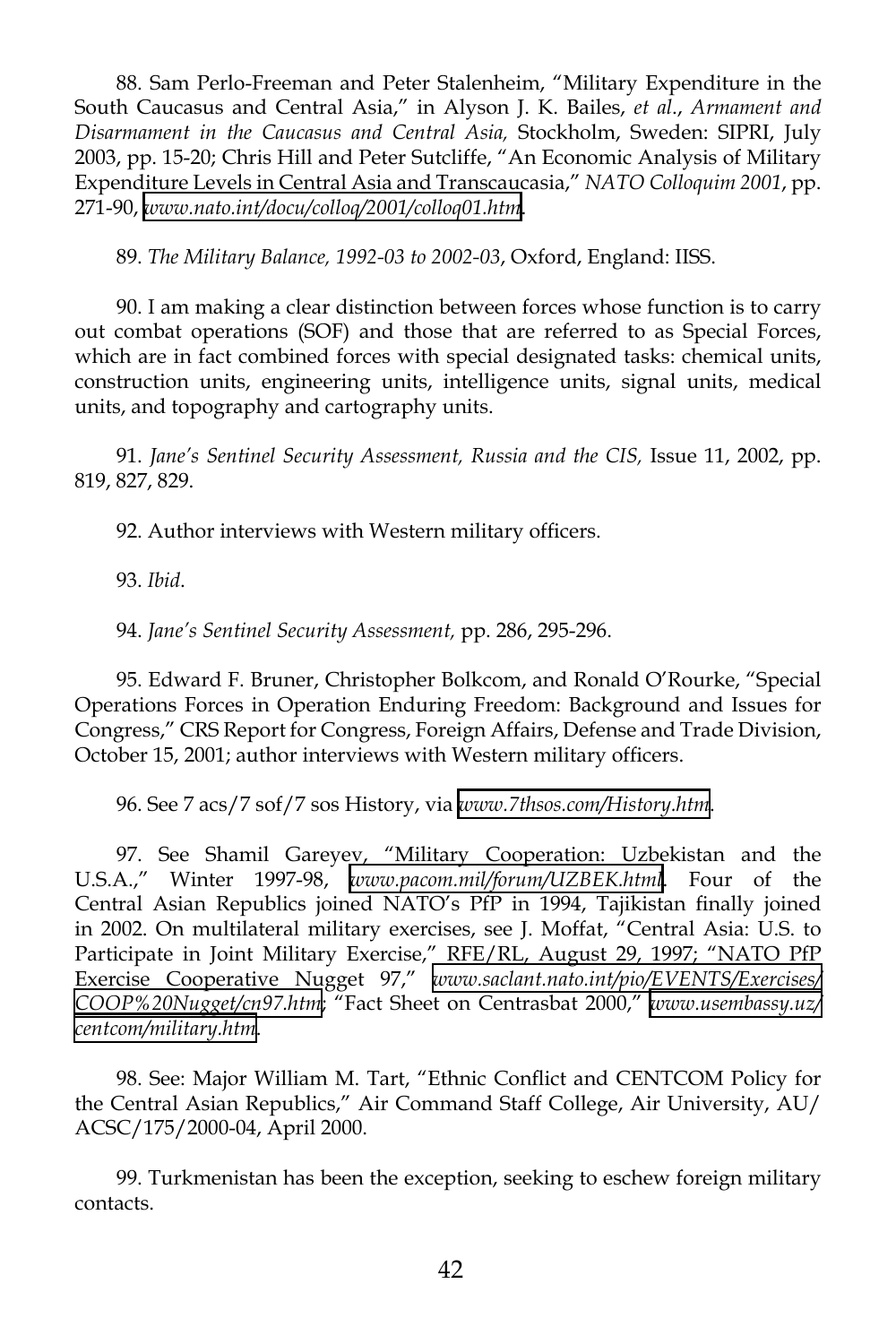100. Glenn W. Goodman, Jr., "Central Asian Partners: Low Key Spadework by Green Berets Reaps Valuable Benefits for War in Afghanistan," *Armed Forces Journal International,* January 2002, p. 60.

101. These programs were as follows: Collaborative Research Program, Department of Health and Human Services–BTEP, Initiatives for Proliferation Prevention, Materials Protection, Control & Accounting, Export Control Program (Nuclear), Arms Control Support, IMET, Counterproliferation, Nonproliferation and Disarmament Fund, FMF, Science Centers, Export Control and Border Security, Antiterrorism Assistance (ATA), Comprehensive Threat Reduction, Customs Border Security and Counterproliferation, DoD/FBI Counterproliferation, and Civilian R&D Foundation. See Nichol, "Central Asia's New States."

102. *Ibid*.

103. No FMF funds were assigned to Turkmenistan in the FY 2002.

104. The Export Control and Border Security (EXBS) funds were Kazakhstan, \$2,660,000; Kyrgyzstan, \$2,000,000; Tajikistan, \$7,500,000; Turkmenistan, \$5,000,000; and Uzbekistan, \$4,300,000. These were broadly in line with the prioritizing of border security in the region in an attempt to counter the flow of narcotics, arms, militants. and illegal migration. See "U.S. Government Assistance to and Cooperative Activities With Eurasia," *FY 2002 Annual Report*, Prepared by the Office of the Coordinator of U.S. Assistance to Europe and Eurasia, U.S. State Department, January 2003.

105. Anthony Davis, "U.S. Special Forces Train Kyrgyz Units," *Jane's Defense Weekly,* August 29, 2001.

106. *The Times,* London, March 30, 2002, p. 20.

107. *Interfax,* Moscow, January 24, 2003.

108. Author interviews with Western military officers.

109. *Monitor,* Jamestown Foundation, Washington, Vol. 6, No. 171, September 15, 2000.

110. Author interviews with U.S. SOF.

111. Author interviews with Western military officers.

112. The United States and NATO are currently moving away from the view of the armed forces existing for the defense of territory to the defense of values.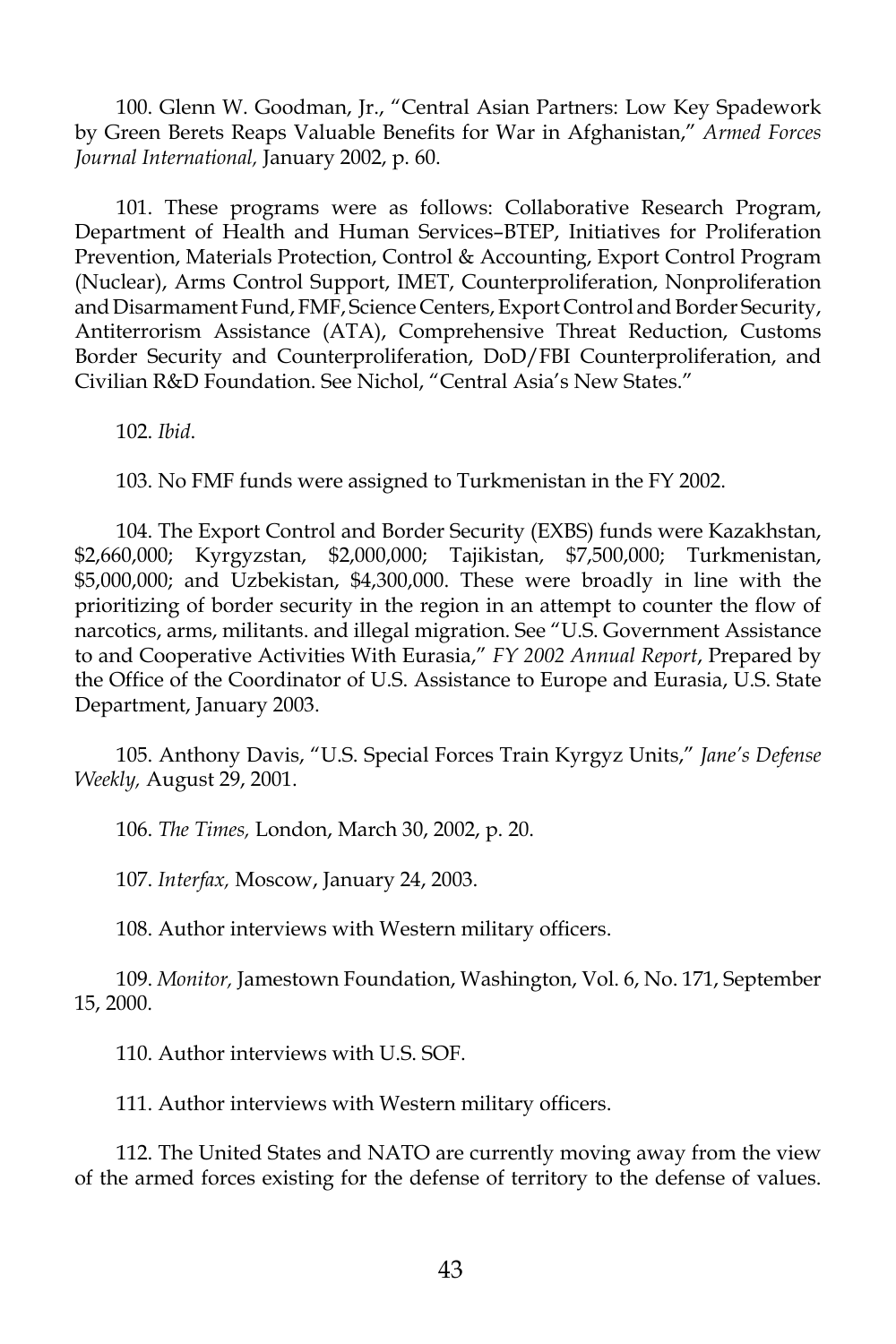Such a revolution in military terms will generate experience that will be invaluable if shared with partner states in Central Asia; they also must face such challenges, since their main threat parameters are not about the defense of territory.

113. Author's interview with the MOD of the Republic of Uzbekistan.

114. *Ibid*.

115. Author interviews with Central Asian military officers.

116. An article that appeared in the Russian *Armeyskiy Sbornik* in October 2002 illustrated adequately the limited nature of Russian counterinsurgency theory, despite the Russian armed forces being so heavily involved in "small wars" during the last decade. Russian military journals have continued to stick doggedly in this period to analysis of general war, rather than what is termed "operations other than war." Both the organization and tactics explored within the article were presented in very vague terms, consequently of questionable value as an aid to training soldiers in counterinsurgency. See Colonel Sergey Batyushkin, *Relying on Surprise*, Camberley, England: CSRC, UK Translation 606, October 2002. Since the Central Asian militaries share a Soviet heritage, they likewise suffer from unsophisticated and underdeveloped doctrinal and training manuals for counterinsurgency operations, within their academies and military education facilities. The one regional exception at present is Uzbekistan; since 9/11, the Uzbek Armed Forces Academy in Tashkent has run counterterrorism and counterinsurgency lectures, though it still needs further support and assistance in strengthening this component of its training and education programs.

117. Author interviews with Western and Central Asian military officers. U.S. SOF use communications systems such as the Special Mission Radio System (SMRS) and the Joint Tactical Radio System (JTRS); such systems would radically improve communications within the Central Asian SOF.

118. There are reported cases of Kazakh soldiers being killed in mobile vehicles that have been supplied to Kazakhstan simply because they did not properly prepare their soldiers in their use. Equally, Naval Cutters that have been supplied to the embryonic Kazakh Navy have been subjected to a lack of maintenance skills. During the 1990s, when the U.K. supplied Challenger tanks to Jordan, the first step was precisely this task of dispatching engineers to teach the necessary basic maintenance skills.

119. Author interviews with U.S. SOF. The system operates on the basis of collecting information in response to seismic-acoustic energy, magnetic field changes and changes to the infrared field production. It can, therefore, detect movement of enemy personnel and vehicles, processing the information and transmitting the information in short bursts to a system monitor set. It can be used to produce a time-phased record of enemy activity. The I-REMBASS is designed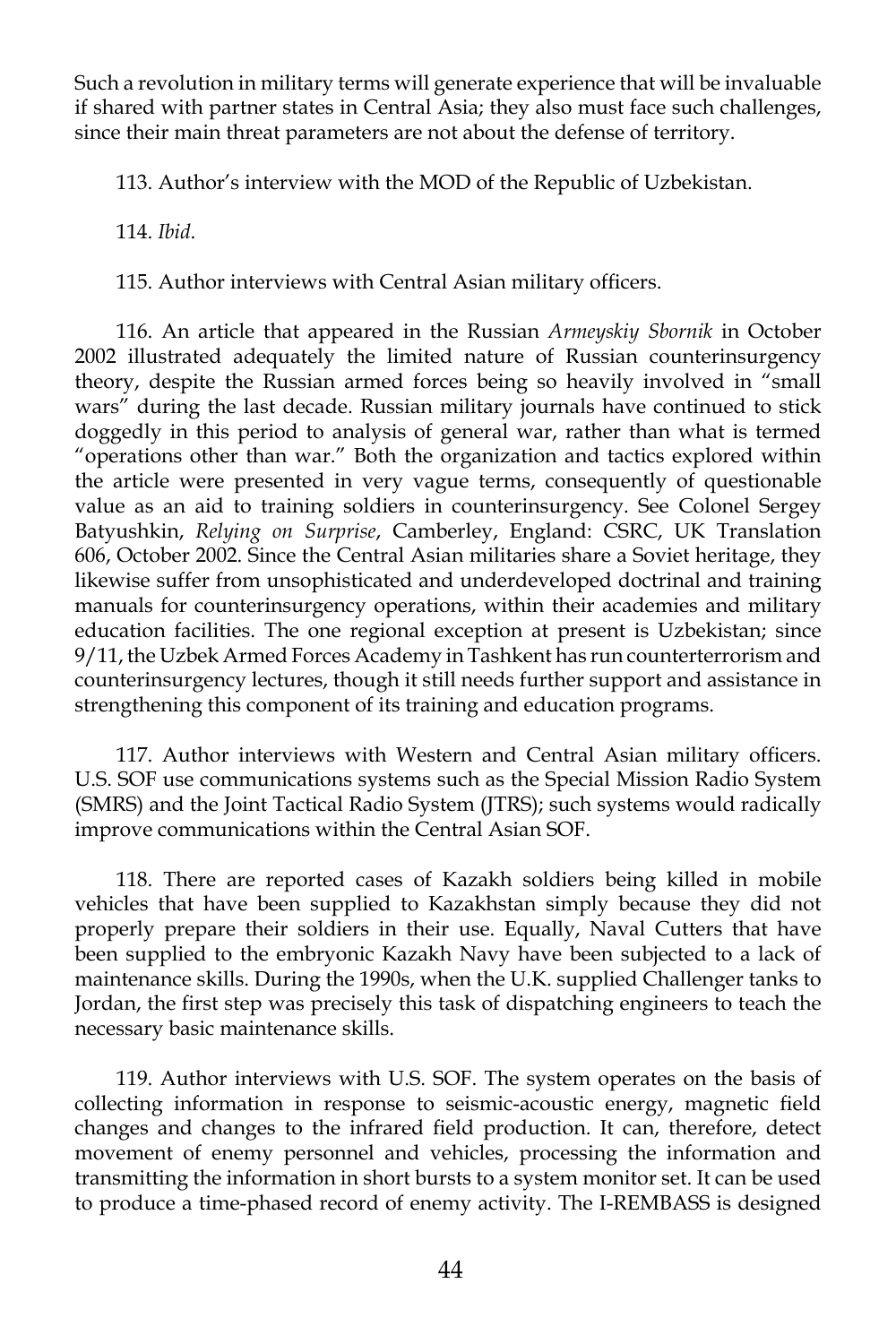for SOF use, but is smaller and lighter. See *[www.usaic.hua.army.mil/SCHOOL/](http://www.usaic.hua.army.mil/SCHOOL/111MI/309th/96R/rembass.htm) [111MI/309th/96R/rembass.htm.](http://www.usaic.hua.army.mil/SCHOOL/111MI/309th/96R/rembass.htm)*

120. Author interviews with Western military officers.

121. Murat T. Laumulin, "The Armed Forces, Military Reform and Civilian Control Over the Security Structure in Kazakhstan," *Institute for Strategic Studies Under the President of the Republic of Kazakhstan*, 2003, *[www.kisi.kz/English/](http://www.kisi.kz/English/Our_publications/Laumulin_1_en.html) [Our\\_publications/Laumulin\\_1\\_en.html](http://www.kisi.kz/English/Our_publications/Laumulin_1_en.html)*; O'Malley and McDermott, "Kyrgyzstan's Security Tightrope"; Rustam Burnashev and Irina Chernykh, "The Armed Forces of the Republic of Tajikistan," *Central Asia and the Caucasus,* Vol. 6, No. 18, 2002, pp. 93-105; Anton Alexeyev, "The Armed Forces of Turkmenistan," Paper Presented at the Department of Oriental Studies of St. Petersburg University, St. Petersburg, 2002; Sergey Masurenko, "Civil-Military Relations in Uzbekistan and the Reform of the Armed Forces," PfP Consortium, Security Sector Reform Working Group Meeting, NATO Defense College, Rome, April 7-8, 2003; Author interviews with Central Asian military officers.

122. *Bucharest Ziua, (Internet Version),* Bucharest, June 11, 2003.

123. *Ibid*.

124. *Ibid*.

125. *Prime-News, News Agency,* Tbilisi, BBC Monitoring Service, 1130 GMT, November 27, 2002.

126. The program beaks down as follows: Phase I: logistics and engineering; Phases IIA and IIB: military joint doctrine, C2, staff/organizational training for the Georgian MOD and Land Forces Command; Phase IIIA: Unit level tactical training of the Georgian Commando Battalion; Phase IIIB: Unit level tactical training and specialized military mountaineering training for the 16th Mountain Battalion; Phase IIIC: training the 560 man 113th Light Infantry Battalion/11th MRD to conduct patrol base operations, ambush procedures, urban terrain operations, long-range patrols, platoon level raids, and daylight company-level attacks and night defensive operations.

127. "Georgia Train and Equip Program Begins," U.S. Department of Defense, April 29, 2002, *[www.defenselink.mil/news](http://www.defenselink.mil/news)*.

128. *Ibid*.

129. *Kavkasia-Press News Agency*, Tbilisi, BBC Monitoring Service, 1303 GMT, May 22, 2003.